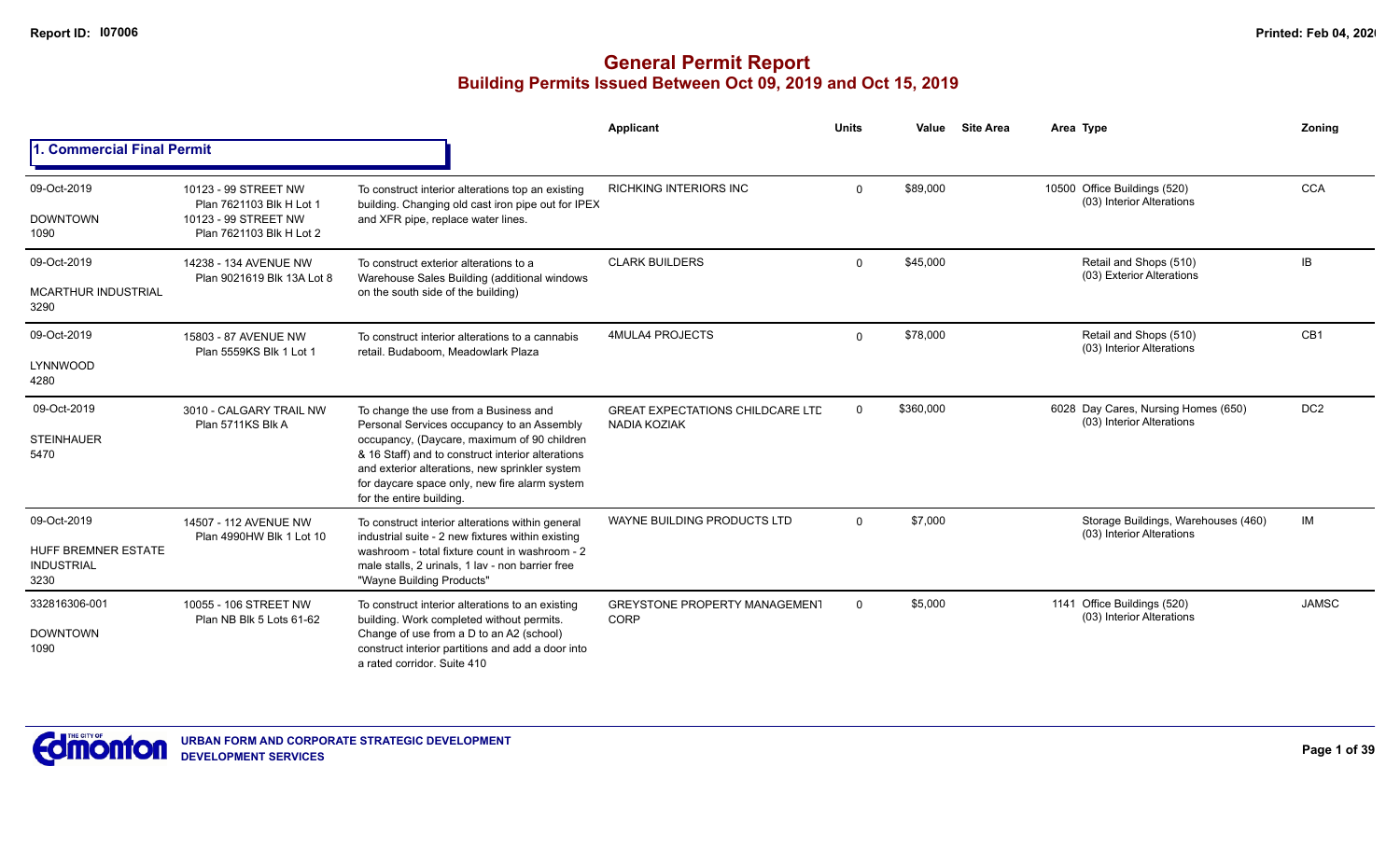|                                |                                                     |                                                                                                                         | Applicant                                                         | <b>Units</b> | Value       | <b>Site Area</b> | Area Type                                                | Zoning                                                                       |
|--------------------------------|-----------------------------------------------------|-------------------------------------------------------------------------------------------------------------------------|-------------------------------------------------------------------|--------------|-------------|------------------|----------------------------------------------------------|------------------------------------------------------------------------------|
| 1. Commercial Final Permit     |                                                     |                                                                                                                         |                                                                   |              |             |                  |                                                          | <b>CCA</b><br>DC <sub>1</sub><br>CB1<br>RF <sub>5</sub><br><b>CSC</b><br>CMU |
| 09-Oct-2019<br><b>DOWNTOWN</b> | 9700 - JASPER AVENUE NW<br>Plan 8622482 Blk 1 Lot 2 | To construct interior alterations to the 5th floor<br>of Canada Place - PSPC BB Renovations.                            | KASIAN ARCHITECTURE, INTERIOR<br><b>DESIGN &amp; PLANNING LTD</b> | $\mathbf 0$  | \$850,000   |                  | Office Buildings (520)<br>(03) Interior Alterations      |                                                                              |
| 1090                           |                                                     |                                                                                                                         |                                                                   |              |             |                  |                                                          |                                                                              |
| 09-Oct-2019                    | 801 - TAMARACK WAY NW<br>Plan 1420502 Blk 14 Lot 5  | To change the Use from General Retail Store to<br>Health Services. - Physiotherapy/Massage -                            | AT YOUR SERVICE INC.                                              | $\Omega$     | \$70,000    |                  | Clinics, Health Units (642)<br>(03) Interior Alterations |                                                                              |
| <b>TAMARACK</b><br>6443        |                                                     | "Tamarack Physiotherapy and Massage"                                                                                    |                                                                   |              |             |                  |                                                          |                                                                              |
| 09-Oct-2019                    | 12408 - 108 AVENUE NW                               | To construct interior alterations for a new                                                                             | <b>REALTY UNLEASHED INC</b>                                       | $\mathbf 0$  | \$23,500    |                  | Office Buildings (520)                                   |                                                                              |
| <b>WESTMOUNT</b><br>3440       | Plan RN22 Blk 27 Lots 10-11                         | tenant (initial fitup) - Realty Unleashed.                                                                              |                                                                   |              |             |                  | (03) Interior Alterations                                |                                                                              |
| 09-Oct-2019                    | Condo Common Area (Plan<br>7520415)                 | 100 - ABBOTTSFIELD ROAD NW To construct interior alterations to an existing                                             | <b>ONSIDE RESTORATION</b>                                         | $\Omega$     | \$10,000    |                  | 643 Apartment Condos (315)<br>(03) Interior Alterations  |                                                                              |
| <b>ABBOTTSFIELD</b><br>2010    |                                                     | building. To replace and repair fire damaged<br>trusses. - Unit 226, Terrace Gardens                                    |                                                                   |              |             |                  |                                                          |                                                                              |
| 09-Oct-2019                    | 5804 - TERRACE ROAD NW                              | To construct interior alterations to an existing                                                                        | ELIAS ENTERPRISES LTD.                                            | $\Omega$     | \$132,000   |                  | Retail and Shops (510)<br>(03) Interior Alterations      |                                                                              |
| <b>TERRACE HEIGHTS</b><br>6730 | Plan 9220704 Blk 2A Lot 5                           | building. Tenant fit up for Ice Cream Shop.                                                                             |                                                                   |              |             |                  |                                                          |                                                                              |
| 09-Oct-2019                    | 10820 - 100 AVENUE NW                               | To construct interior alteration: Renovation of                                                                         | ALL PRO CONSTRUCTION LTD.                                         | $\Omega$     | \$70,000    |                  | 300 Office Buildings (520)<br>(03) Interior Alterations  |                                                                              |
| <b>DOWNTOWN</b><br>1090        | Plan NB Blk 8 Lot 32                                | current washrooms. New bathroom privacy<br>partitions, tile, vanities, ceiling tiles, lights,<br>wallpaper and fixtures |                                                                   |              |             |                  |                                                          |                                                                              |
| 09-Oct-2019                    | 11303 - 105 AVENUE NW                               | To construct an UNDERGROUND PARKADE                                                                                     | <b>EFG ARCHITECTS INC</b>                                         | $\Omega$     | \$2,305,200 |                  | 28815 Parkade (490)                                      | DC <sub>1</sub>                                                              |
| <b>QUEEN MARY PARK</b><br>1180 | Plan 1821138 Blk 13 Lot 182A                        | ONLY for a future apartment building - The<br>Village at 105 Avenue.                                                    |                                                                   |              |             |                  | $(01)$ New                                               |                                                                              |

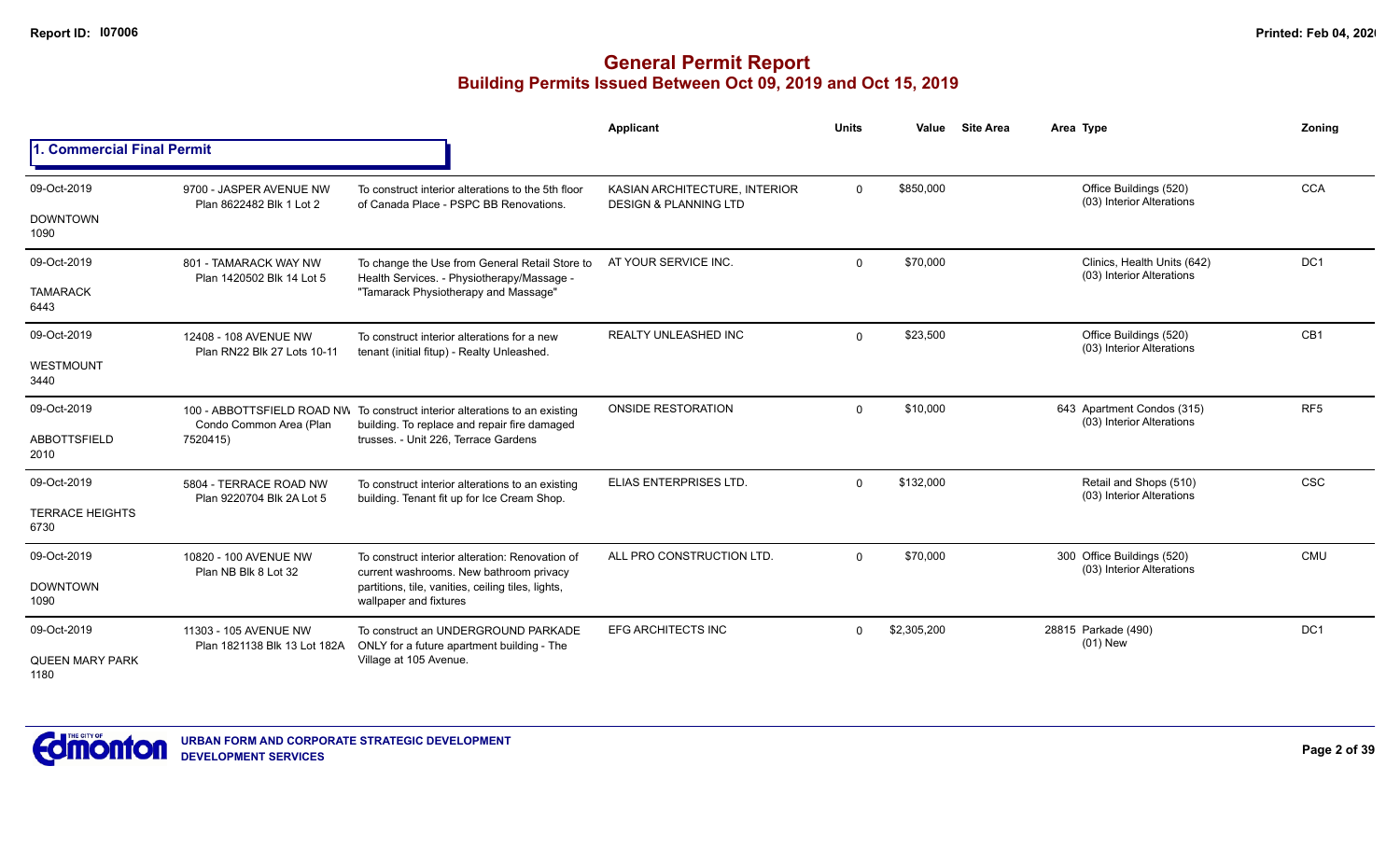|                                             |                                                                                                                |                                                                                                                                                                                                                                                                                                                                 | Applicant                       | <b>Units</b> | Value       | <b>Site Area</b> | Area Type                                                          | Zoning          |
|---------------------------------------------|----------------------------------------------------------------------------------------------------------------|---------------------------------------------------------------------------------------------------------------------------------------------------------------------------------------------------------------------------------------------------------------------------------------------------------------------------------|---------------------------------|--------------|-------------|------------------|--------------------------------------------------------------------|-----------------|
| . Commercial Final Permit                   |                                                                                                                |                                                                                                                                                                                                                                                                                                                                 |                                 |              |             |                  |                                                                    |                 |
| 09-Oct-2019<br>WINDERMERE<br>5570           |                                                                                                                | 315 - WINDERMERE ROAD NW To move on and attach one (1) CSA A277-16<br>Plan 1522887 Blk 7 Lot 103MR modular classroom to existing seven (7)<br>modular classrooms in junior high/elementary<br>school - ST. JOHN XXIII Elementary/Junior High<br>School                                                                          | JENCOL CONSTRUCTION LTD         | $\Omega$     | \$1,000     |                  | Elementary Schools (620)<br>(02) Addition                          | US, AG          |
| 09-Oct-2019<br><b>DOWNTOWN</b><br>1090      | 10420 - 103 AVENUE NW<br>Plan NB1 Blk 4 Lots 171-172                                                           | To operate an Assembly Occupancy for a<br>limited time period, "Vignettes Showcase Inc.",<br>Approved for October 10, 11, 17, 18, 24, 25, 31<br>and November 1 operating 5:00 pm -12:00 am<br>and October 12, 19, 26 and November 2<br>operating 11:00 am -12:00 am.                                                            | <b>VIGNETTES SHOWCASE INC</b>   | $\Omega$     | \$5,000     |                  | Libraries/Museums/Art Galleries (630)<br>(03) Interior Alterations | DC <sub>2</sub> |
| 09-Oct-2019<br><b>PLACE LARUE</b><br>4400   | 17105 - STONY PLAIN ROAD<br><b>NW</b><br>Plan 8520008 Blk 7 Lots 1-3                                           | To construct an addition and exterior alterations<br>to an existing mercantile building. Expanding<br>walk-in cooler/warehouse area (includes<br>racking) - Real Canadian Liquor Store.                                                                                                                                         | <b>NEJMARK ARCHITECT</b>        | $\Omega$     | \$450,000   |                  | 2164 Retail and Shops (510)<br>$(01)$ New                          | DC <sub>2</sub> |
| 09-Oct-2019<br><b>RITCHIE</b><br>6610       | 10145 - 81 AVENUE NW<br>Plan I Blk 51 Lots 1-3                                                                 | To construct addition and interior / exterior<br>alterations to an existing Commercial building<br>(General Retail on main floor), and to contruct a<br>second, third and fourth Storey Apartment<br>Housing addition (36 Dwellings). 5-2HR<br>demising walls. 4 RTUs.<br>Separate permit for main floor tenant<br>improvement. | L7 ARCHITECTURE INC             | 36           | \$4,500,000 |                  | 11154 Mixed Use (522)<br>(02) Addition                             | DC <sub>1</sub> |
| 09-Oct-2019<br><b>PRINCE RUPERT</b><br>1170 | 11312C - 119 STREET NW<br>Condo Common Area (Plan<br>1621000)<br>11354 - 119 STREET NW<br>Plan 1621000 Unit 19 | To construct Interior Alteration for a new office<br>in an existing building.                                                                                                                                                                                                                                                   | <b>FIREPIT FUNDAMENTALS LTD</b> | $\Omega$     | \$68,000    |                  | 1432 Office Buildings (520)<br>(03) Interior Alterations           | <b>IB</b>       |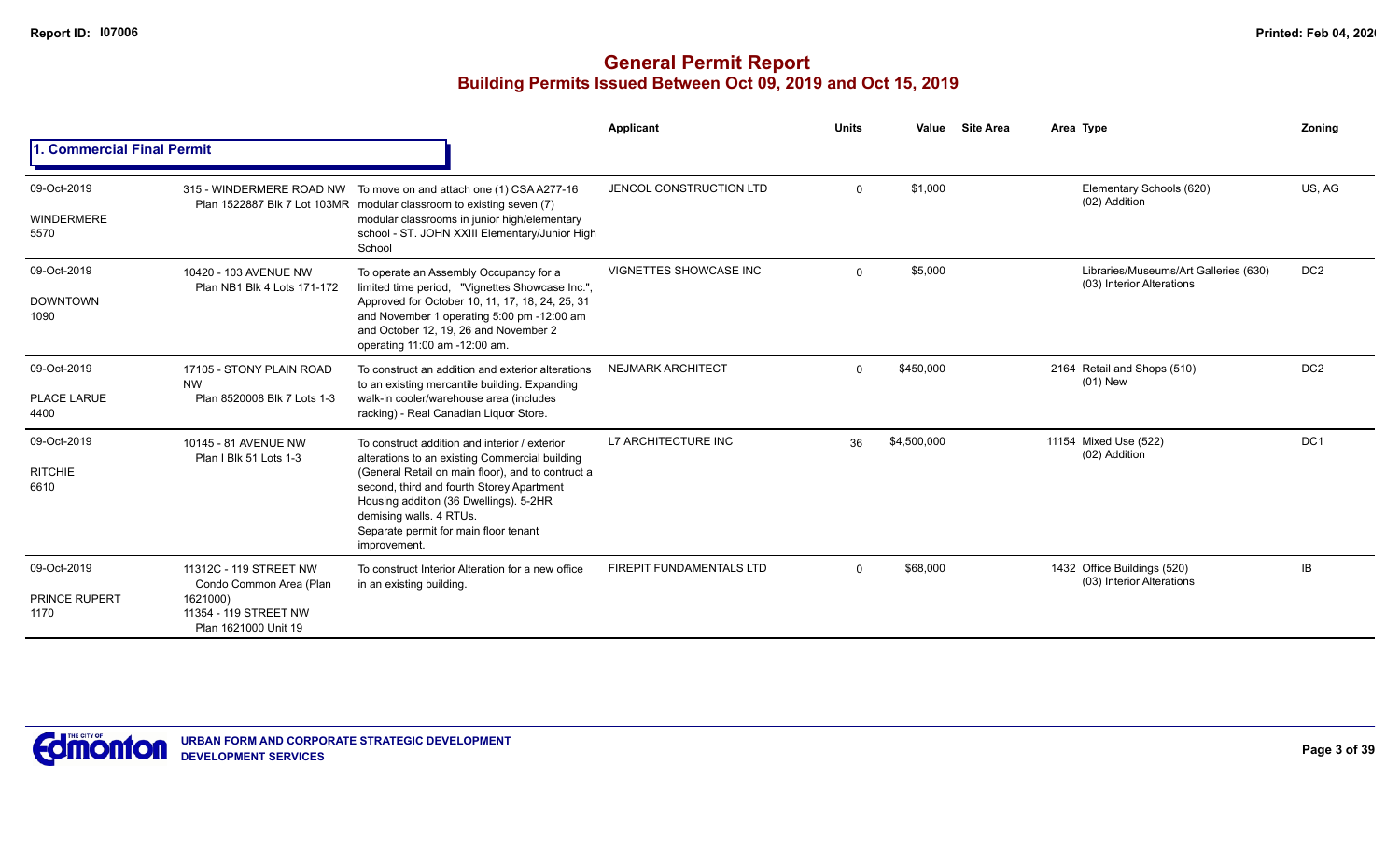|                                                 |                                                                                                                                                                 |                                                                                                                                                                                                                                                                                                                                                                                                                                                          | Applicant                                         | <b>Units</b> | Value       | <b>Site Area</b> | Area Type                                                | Zoning          |
|-------------------------------------------------|-----------------------------------------------------------------------------------------------------------------------------------------------------------------|----------------------------------------------------------------------------------------------------------------------------------------------------------------------------------------------------------------------------------------------------------------------------------------------------------------------------------------------------------------------------------------------------------------------------------------------------------|---------------------------------------------------|--------------|-------------|------------------|----------------------------------------------------------|-----------------|
| 1. Commercial Final Permit                      |                                                                                                                                                                 |                                                                                                                                                                                                                                                                                                                                                                                                                                                          |                                                   |              |             |                  |                                                          |                 |
| 10-Oct-2019<br><b>DOWNTOWN</b><br>1090          |                                                                                                                                                                 | To construct a Stop/Station, 100 for Valley Line<br>LRT - Churchill Stop, (Passenger Station) Group<br>A Division 2, Phase 1 "Churchill Stop NW"<br>The Stop Station contains: [6 Different Size<br>Shelters: Glass Enclosed Waiting Structures; 1<br>Typical Urban Canopy/ Shelter; 1 Large<br>Churchill Canopy Structure; 2 Small Churchill<br>Canopy Structures; 4 Canopy Structures (Type:<br>Urban Advertising Panel); and 4 Signage<br>Structures] | <b>TRANSED LRT</b>                                |              | \$1,500,000 |                  | 14747 Transportation Terminals (440)<br>$(01)$ New       |                 |
| 10-Oct-2019<br><b>CHAPPELLE AREA</b><br>5462    | 6403 - CARTMELL PLACE SW<br>Plan 1820642 Blk 28 Lot 51                                                                                                          | To construct a new Commercial Retail Building -<br>Building C. SHELL ONLY. 11 Roof top units, 10 1<br>Hour demising walls.                                                                                                                                                                                                                                                                                                                               | <b>SYNERGY PROJECTS</b>                           | $\Omega$     | \$1,500,000 |                  | Retail and Shops (510)<br>$(01)$ New                     | CB <sub>2</sub> |
|                                                 |                                                                                                                                                                 |                                                                                                                                                                                                                                                                                                                                                                                                                                                          |                                                   |              |             |                  |                                                          |                 |
| 10-Oct-2019<br><b>CENTRAL MCDOUGALL</b><br>1030 | 10502 - 107 AVENUE NW<br>Condo Common Area (Plan<br>9323176)                                                                                                    | To complete interior alterations to an existing<br>retail occupancy (Semhar Store - clothing<br>retail/tailor shop)                                                                                                                                                                                                                                                                                                                                      | <b>SEMHAR STORE</b>                               | $\mathbf 0$  | \$500       |                  | 2255 Retail and Shops (510)<br>(03) Interior Alterations | CB1             |
| 10-Oct-2019                                     | 14304 - STONY PLAIN ROAD<br><b>NW</b>                                                                                                                           | To demolish a temporary sales centre -<br>Westblock sales centre                                                                                                                                                                                                                                                                                                                                                                                         | BEAVERBROOK 110 LTD C/O INHOUSE<br>BY BEAVERBROOK | $\Omega$     | \$10,000    |                  | Temporary Structures (999)<br>(99) Demolition            | RF <sub>3</sub> |
| <b>GROVENOR</b><br>3210                         | Plan 1653Z Blk C Lot 8<br>14302 - STONY PLAIN ROAD<br><b>NW</b><br>Plan 1653Z Blk C Lot 9<br>14314 - STONY PLAIN ROAD<br><b>NW</b><br>Plan 1653Z Blk C Lots 6-7 |                                                                                                                                                                                                                                                                                                                                                                                                                                                          |                                                   |              |             |                  |                                                          |                 |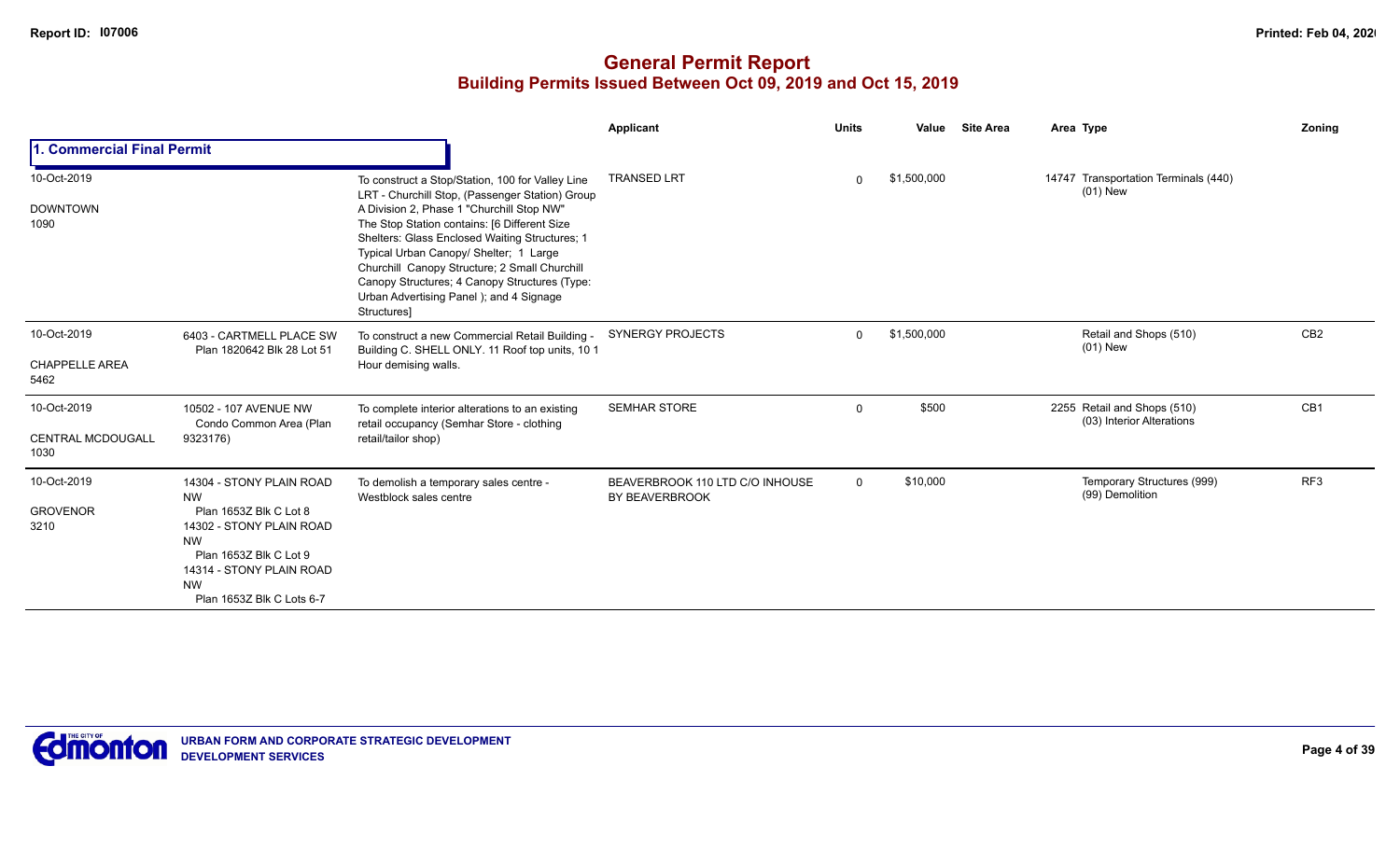|                            |                                             |                                                                                                | Applicant                       | <b>Units</b> |           | Value Site Area | Area Type                                                | Zoning          |
|----------------------------|---------------------------------------------|------------------------------------------------------------------------------------------------|---------------------------------|--------------|-----------|-----------------|----------------------------------------------------------|-----------------|
| 1. Commercial Final Permit |                                             |                                                                                                |                                 |              |           |                 |                                                          |                 |
| 10-Oct-2019                | 1411 - MILL WOODS ROAD<br><b>EAST NW</b>    | To construct Exterior Alterations to Units 6-15<br>within condo development - replace exterior | CAPITALL EXTERIOR SOLUTION, JOE | $\mathbf 0$  | \$150,000 |                 | 4000 Apartment Condos (315)<br>(03) Interior Alterations | RF <sub>5</sub> |
| <b>CRAWFORD PLAINS</b>     | Condo Common Area (Plan                     | cladding, and replace windows/doors within                                                     |                                 |              |           |                 |                                                          |                 |
| 6140                       | 8220767)                                    | existing openings                                                                              |                                 |              |           |                 |                                                          |                 |
|                            | 14, 1411 - MILL WOODS ROAD                  |                                                                                                |                                 |              |           |                 |                                                          |                 |
|                            | <b>EAST NW</b>                              |                                                                                                |                                 |              |           |                 |                                                          |                 |
|                            | Plan 8220767 Unit 14                        |                                                                                                |                                 |              |           |                 |                                                          |                 |
|                            | 9, 1411 - MILL WOODS ROAD                   |                                                                                                |                                 |              |           |                 |                                                          |                 |
|                            | <b>EAST NW</b>                              |                                                                                                |                                 |              |           |                 |                                                          |                 |
|                            | Plan 8220767 Unit 9                         |                                                                                                |                                 |              |           |                 |                                                          |                 |
|                            | 6, 1411 - MILL WOODS ROAD                   |                                                                                                |                                 |              |           |                 |                                                          |                 |
|                            | <b>EAST NW</b>                              |                                                                                                |                                 |              |           |                 |                                                          |                 |
|                            | Plan 8220767 Unit 6                         |                                                                                                |                                 |              |           |                 |                                                          |                 |
|                            | 7, 1411 - MILL WOODS ROAD                   |                                                                                                |                                 |              |           |                 |                                                          |                 |
|                            | <b>EAST NW</b>                              |                                                                                                |                                 |              |           |                 |                                                          |                 |
|                            | Plan 8220767 Unit 7                         |                                                                                                |                                 |              |           |                 |                                                          |                 |
|                            | 8, 1411 - MILL WOODS ROAD<br><b>EAST NW</b> |                                                                                                |                                 |              |           |                 |                                                          |                 |
|                            | Plan 8220767 Unit 8                         |                                                                                                |                                 |              |           |                 |                                                          |                 |
|                            | 11, 1411 - MILL WOODS ROAD                  |                                                                                                |                                 |              |           |                 |                                                          |                 |
|                            | <b>EAST NW</b>                              |                                                                                                |                                 |              |           |                 |                                                          |                 |
|                            | Plan 8220767 Unit 11                        |                                                                                                |                                 |              |           |                 |                                                          |                 |
|                            | 15, 1411 - MILL WOODS ROAD                  |                                                                                                |                                 |              |           |                 |                                                          |                 |
|                            | <b>EAST NW</b>                              |                                                                                                |                                 |              |           |                 |                                                          |                 |
|                            | Plan 8220767 Unit 15                        |                                                                                                |                                 |              |           |                 |                                                          |                 |
|                            | 13, 1411 - MILL WOODS ROAD                  |                                                                                                |                                 |              |           |                 |                                                          |                 |
|                            | <b>EAST NW</b>                              |                                                                                                |                                 |              |           |                 |                                                          |                 |
|                            | Plan 8220767 Unit 13                        |                                                                                                |                                 |              |           |                 |                                                          |                 |
|                            | 12, 1411 - MILL WOODS ROAD                  |                                                                                                |                                 |              |           |                 |                                                          |                 |
|                            | <b>EAST NW</b>                              |                                                                                                |                                 |              |           |                 |                                                          |                 |
|                            | Plan 8220767 Unit 12                        |                                                                                                |                                 |              |           |                 |                                                          |                 |
|                            | 10, 1411 - MILL WOODS ROAD                  |                                                                                                |                                 |              |           |                 |                                                          |                 |
|                            | <b>EAST NW</b>                              |                                                                                                |                                 |              |           |                 |                                                          |                 |
|                            | Plan 8220767 Unit 10                        |                                                                                                |                                 |              |           |                 |                                                          |                 |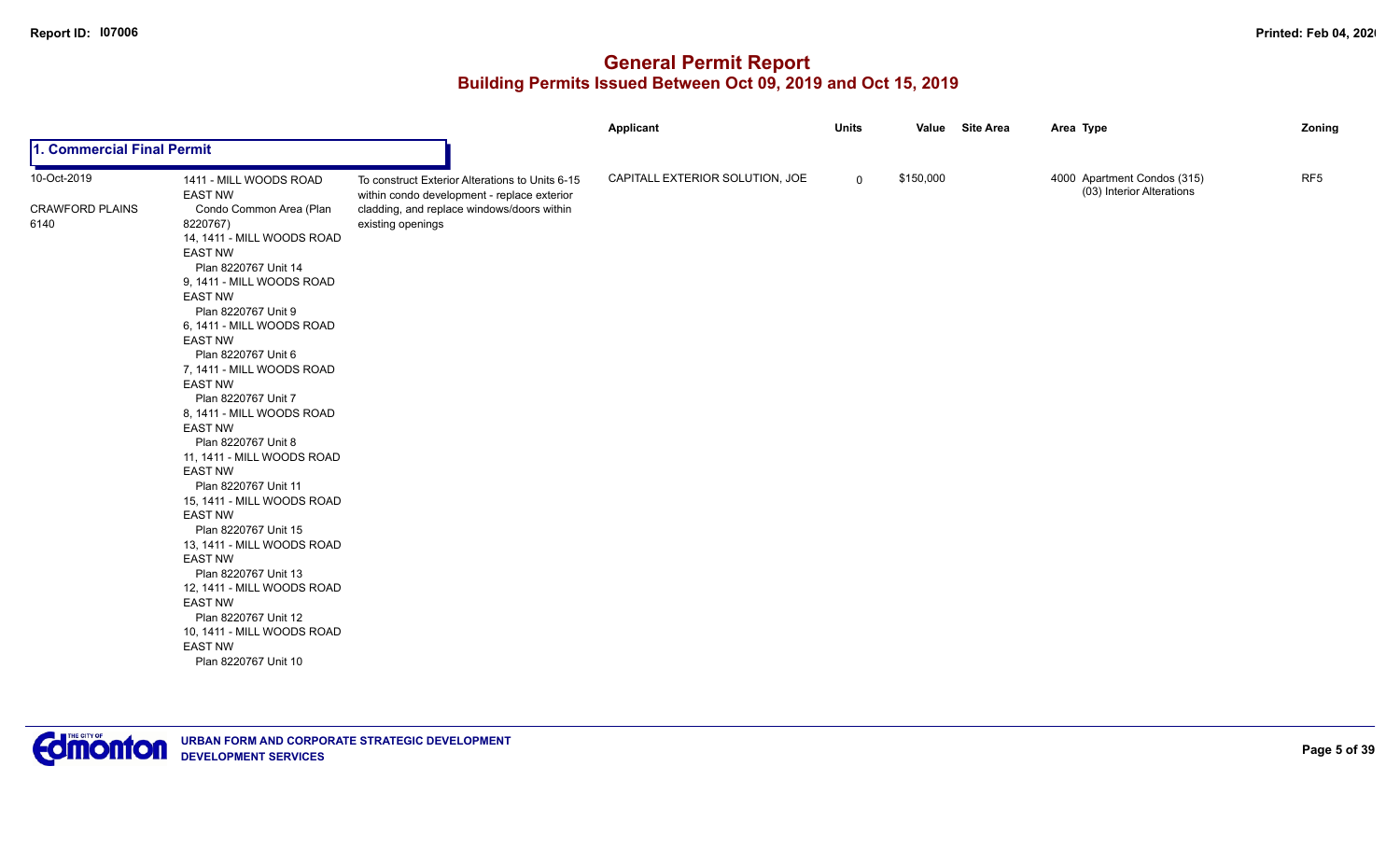|                              |                                                               |                                                                                                                                                                                                                                                                                                                                | Applicant                    | Units       | Value       | <b>Site Area</b> | Area Type                                               | Zoning          |
|------------------------------|---------------------------------------------------------------|--------------------------------------------------------------------------------------------------------------------------------------------------------------------------------------------------------------------------------------------------------------------------------------------------------------------------------|------------------------------|-------------|-------------|------------------|---------------------------------------------------------|-----------------|
| 1. Commercial Final Permit   |                                                               |                                                                                                                                                                                                                                                                                                                                |                              |             |             |                  |                                                         |                 |
| 10-Oct-2019                  | 13525 - 132 AVENUE NW<br>Plan 5446NY Blk 71 Lot 21A           | To construct interior alterations to an existing<br>building. Renovate office in school                                                                                                                                                                                                                                        | <b>RENCON INDUSTRIES INC</b> | $\Omega$    | \$190,000   |                  | Elementary Schools (620)<br>(03) Interior Alterations   | US              |
| <b>ATHLONE</b><br>3010       |                                                               |                                                                                                                                                                                                                                                                                                                                |                              |             |             |                  |                                                         |                 |
| 10-Oct-2019                  | 2407C - 90B STREET SW<br>Condo Common Area (Plan              | To change the Use from a Professional,<br>Financial, and Office Support Service to a                                                                                                                                                                                                                                           | HUI, ALLEN                   | $\mathbf 0$ | \$75,000    |                  | Mixed Use (522)<br>(03) Interior Alterations            | DC <sub>2</sub> |
| <b>SUMMERSIDE</b><br>6213    | 1620228)<br>203, 2435 - 90B STREET SW<br>Plan 1620228 Unit 14 | Health Service. (Physiotherapy Clinic)                                                                                                                                                                                                                                                                                         |                              |             |             |                  |                                                         |                 |
| 10-Oct-2019                  |                                                               | To construct a Stop/Station, 100 for Valley Line<br>LRT - 102 Street Stop, (Passenger Station)                                                                                                                                                                                                                                 | <b>TRANSED LRT</b>           | $\Omega$    | \$1,400,000 |                  | 7169 Transportation Terminals (440)<br>$(01)$ New       |                 |
| <b>DOWNTOWN</b><br>1090      |                                                               | Group A Division 2, Phase 1 "102 Street Stop<br>NW"<br>The Stop Station contains: [4 Shelters: Glass<br>Enclosed Waiting Structures located under 2<br>Canopy Structures (Type: Urban / Shelter); 2<br>Canopy Structures (Type 102 TVM); 2<br>Canopy Structures (Type: Urban Advertising<br>Panel ); and 4 Signage Structures] |                              |             |             |                  |                                                         |                 |
| 10-Oct-2019                  | 17404 - 111 AVENUE NW<br>Plan 7620381 Lot A                   | To add a Bars and Neighbourhood Pubs use<br>(92.9 sq.m of Public Space) to an existing                                                                                                                                                                                                                                         | RODFATHER CONSULTING LTD.    | $\Omega$    | \$500       |                  | Restaurants and Bars (540)<br>(03) Interior Alterations | IB              |
| ARMSTRONG INDUSTRIAL<br>4030 |                                                               | General Industrial Use and Minor Alcohol Sales<br>(HANSEN DISTILLERY).                                                                                                                                                                                                                                                         |                              |             |             |                  |                                                         |                 |
| 10-Oct-2019                  | 3304 - PARSONS ROAD NW                                        | To construct interior alterations to a suite in a<br>commercial mixed use building. Re-configure                                                                                                                                                                                                                               | 2061996 ALBERTA LTD          | $\Omega$    | \$15,000    |                  | Office Buildings (520)<br>(03) Interior Alterations     | <b>IB</b>       |
| PARSONS INDUSTRIAL<br>6570   | Plan 7920813 Blk 2 Lot 17                                     | second floor office space.                                                                                                                                                                                                                                                                                                     |                              |             |             |                  |                                                         |                 |
| 10-Oct-2019                  | 9634 - 106A AVENUE NW<br>Plan ND Blk 22 Lot 34                | To Reconstruct existing 2nd and 3rd storey<br>decks to same size, structurally adequate, as                                                                                                                                                                                                                                    | <b>GRUNDY, LANCE</b>         | $\Omega$    | \$16,000    |                  | 100 Apartments (310)<br>$(01)$ New                      | RF <sub>6</sub> |
| <b>MCCAULEY</b><br>1140      |                                                               | per compliance order                                                                                                                                                                                                                                                                                                           |                              |             |             |                  |                                                         |                 |

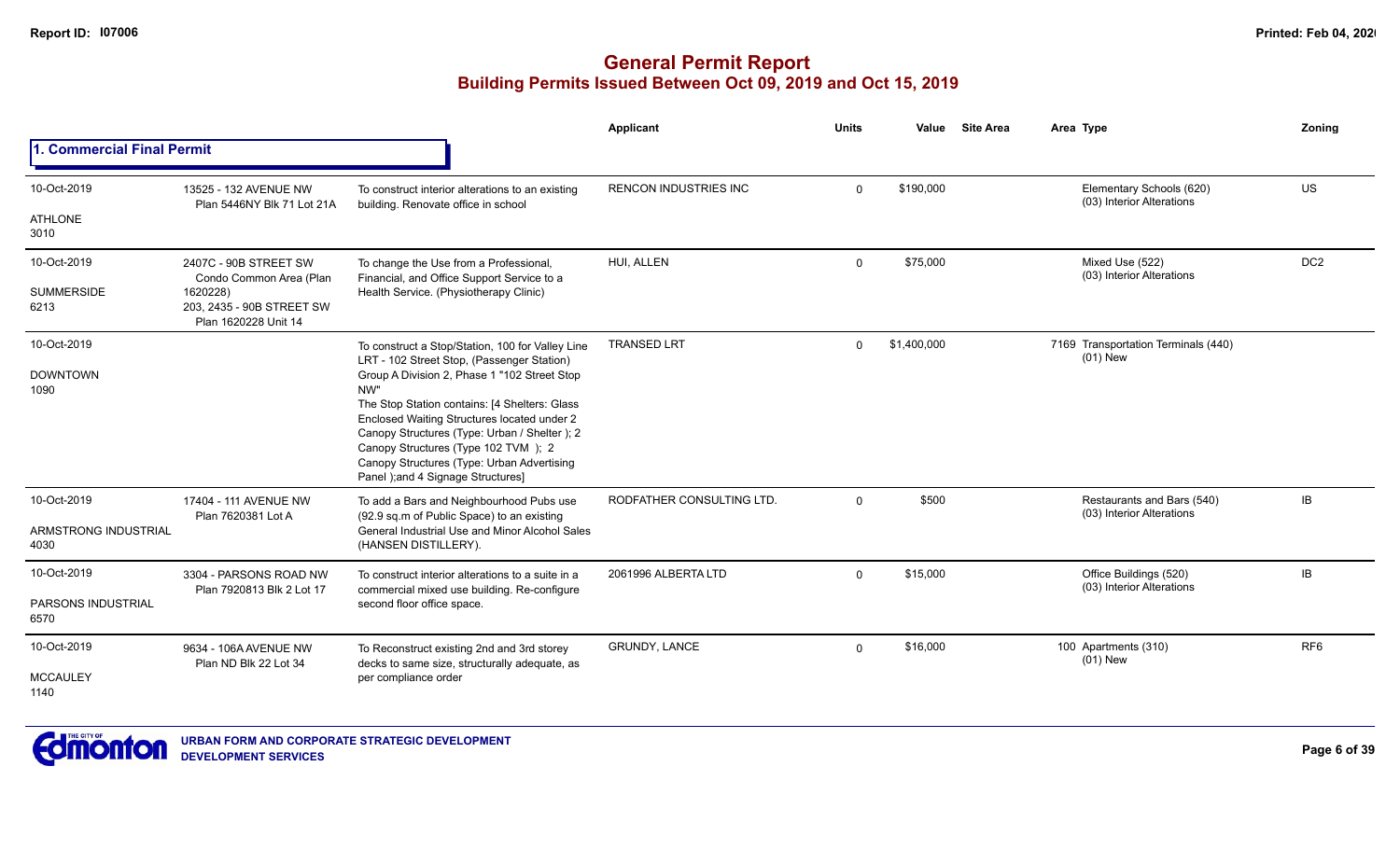|                                             |                                                    |                                                                                                                                                                                                                                                                           | <b>Applicant</b>                                 | <b>Units</b> | Value     | <b>Site Area</b> | Area Type                                                   | Zonina          |
|---------------------------------------------|----------------------------------------------------|---------------------------------------------------------------------------------------------------------------------------------------------------------------------------------------------------------------------------------------------------------------------------|--------------------------------------------------|--------------|-----------|------------------|-------------------------------------------------------------|-----------------|
| 1. Commercial Final Permit                  |                                                    |                                                                                                                                                                                                                                                                           |                                                  |              |           |                  |                                                             |                 |
| 10-Oct-2019<br>WESTMOUNT<br>3440            | 12420 - 104 AVENUE NW<br>Plan 9723862 Blk 31 Lot 4 | To construct interior alterations to an existing<br>building. To construct couple fire rated<br>demising walls affecting suites 220, 210, fire<br>rated public corridor extension on 2nd floor<br>only, and new flooring, painting, ceiling tile, and<br>drywall repairs. | <b>BALCON CONSTRUCTION</b>                       | $\Omega$     | \$41,300  |                  | Office Complex (522)<br>(03) Interior Alterations           | DC2, CB1        |
| 10-Oct-2019<br>WESTMOUNT<br>3440            | 12420 - 104 AVENUE NW<br>Plan 9723862 Blk 31 Lot 4 | To construct interior alterations to an existing<br>Professional, Financial, and Office Support<br>Services Building - tenant improvement Suite<br>#210                                                                                                                   | <b>BALCON CONSTRUCTION</b>                       | $\Omega$     | \$78,400  |                  | 1588 Office Buildings (520)<br>(03) Interior Alterations    | DC2, CB1        |
| 10-Oct-2019<br><b>PRINCE RUPERT</b><br>1170 | 11403 - KINGSWAY NW<br>Plan 4259TR Blk 21 Lot 1R   | To construct interior alterations: renovation of<br>the PC Financial area. " Superstore #1502"                                                                                                                                                                            | <b>NEJMARK ARCHITECT</b>                         | $\Omega$     | \$90,000  |                  | Retail and Shops (510)<br>(03) Interior Alterations         | CB <sub>2</sub> |
| 144181002-009<br>WESTMOUNT<br>3440          | 12420 - 104 AVENUE NW<br>Plan 9723862 Blk 31 Lot 4 | To construct interior alterations to an existing<br>Professional, Financial, and Office Support<br>Services Building - tenant improvement -<br>Vermont Properties.<br><b>Suite 220.</b>                                                                                   | <b>BALCON CONSTRUCTION</b>                       | $\Omega$     | \$49,400  |                  | Office Buildings (520)<br>(03) Interior Alterations         | DC2, CB1        |
| 10-Oct-2019<br>ALBERTA AVENUE<br>1010       | 9132 - 118 AVENUE NW<br>Plan 4087AQ Blk 2 Lots 3-4 | To construct interior alterations within existing<br>A2 restaurant suite - relocate washrooms to<br>new location - 1 new barrier free u.t.r., 1<br>non-barrier free washroom - max 20<br>occupancy                                                                        | TO. SIU YUEN                                     | $\Omega$     | \$10,000  |                  | Restaurants and Bars (540)<br>(03) Interior Alterations     | CB <sub>2</sub> |
| 10-Oct-2019<br><b>EMPIRE PARK</b><br>5170   | 5015 - 111 STREET NW<br>Plan 0725320 Blk D Lot 4A  | To construct interior alterations within existing<br>retail building (southgate mall) - tenant fit up to<br>existing food court suite - "DIRTBELLY"                                                                                                                       | <b>BLUE ROCK CONSTRUCTION</b><br>MANAGEMENT, JAN | $\Omega$     | \$179,500 |                  | 376 Restaurants and Bars (540)<br>(03) Interior Alterations | DC <sub>2</sub> |

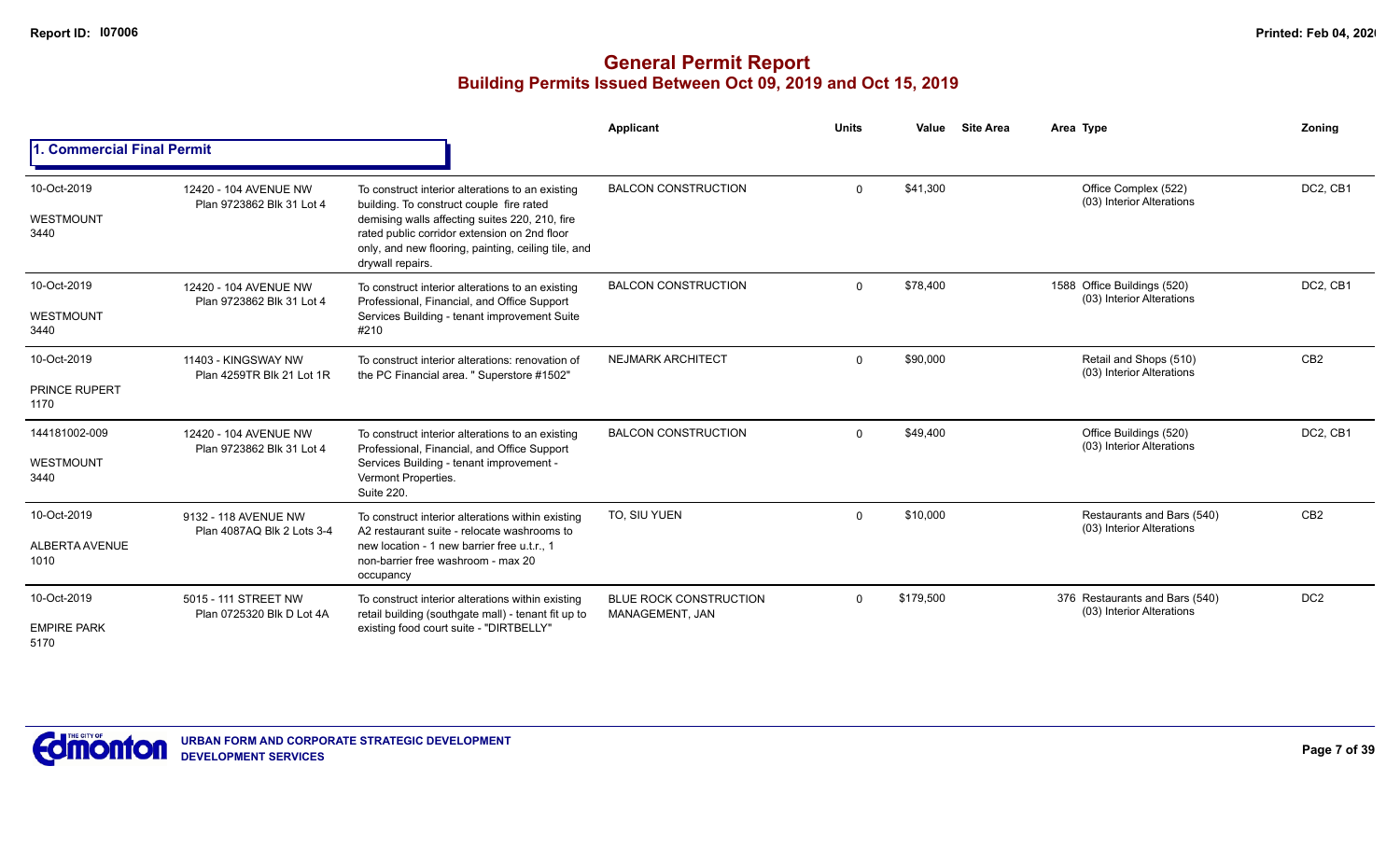|                                           |                                                                                                           |                                                                                                                                                                                                                                                                                                                                                                            | <b>Applicant</b>         | <b>Units</b> | Value       | <b>Site Area</b> | Area Type                                               | Zoning          |
|-------------------------------------------|-----------------------------------------------------------------------------------------------------------|----------------------------------------------------------------------------------------------------------------------------------------------------------------------------------------------------------------------------------------------------------------------------------------------------------------------------------------------------------------------------|--------------------------|--------------|-------------|------------------|---------------------------------------------------------|-----------------|
| 1. Commercial Final Permit                |                                                                                                           |                                                                                                                                                                                                                                                                                                                                                                            |                          |              |             |                  |                                                         |                 |
| 10-Oct-2019                               | 10508 - 97 STREET NW<br>Plan 1524144 Blk 9 Lot 31                                                         | To construct exterior alterations to an existing<br>commercial building (new exterior finishes and                                                                                                                                                                                                                                                                         | <b>KARLEN ELECOM</b>     | 0            | \$300,000   |                  | Malls, Office/Retail (512)<br>(03) Exterior Alterations | DC <sub>2</sub> |
| <b>MCCAULEY</b><br>1140                   |                                                                                                           | add architectural features).                                                                                                                                                                                                                                                                                                                                               |                          |              |             |                  |                                                         |                 |
| 11-Oct-2019<br><b>BONNIE DOON</b><br>6040 |                                                                                                           | Stop/Station for Valley Line LRT, Phase 1.<br>Bonnie Doon Stop, "Passenger Station" Group A<br>Division 2.<br>The North Bound Stop Station contains: [4<br>Shelters: 2 Signage Regulatory, 2 Signage<br>Information, 4 Canopy Structures ]<br>The South Bound Stop Station contains: [4<br>Shelters: 2 Signage Regulatory, 2 Signage<br>Information, 4 Canopy Structures ] | <b>TRANSED LRT</b>       | $\mathbf{0}$ | \$1,500,000 |                  | 7169 Transportation Terminals (440)<br>$(01)$ New       |                 |
| 11-Oct-2019<br>AVONMORE<br>6020           |                                                                                                           | Stop/Station for Valley Line LRT, Phase 1.<br>Avonmore Stop, "Passenger Station" Group A<br>Division 2.<br>The North Bound Stop Station contains: [4<br>Shelters: 2 Signage Regulatory, 2 Signage<br>Information, 4 Canopy Structures ]<br>The South Bound Stop Station contains: [4<br>Shelters: 2 Signage Regulatory, 2 Signage<br>Information, 4 Canopy Structures ]    | <b>TRANSED LRT</b>       | $\Omega$     | \$1,400,000 |                  | 7169 Transportation Terminals (440)<br>$(01)$ New       |                 |
| 11-Oct-2019<br><b>DOWNTOWN</b><br>1090    | 10155 - 102 STREET NW<br>Plan 0022666 Blk 1 Lot F<br>10102 - JASPER AVENUE NW<br>Plan 0022666 Blk 1 Lot G | To construct interior alterations to an existing<br>suite - suite 250 - Commerce Place Conference<br>Centre                                                                                                                                                                                                                                                                | DELNOR CONSTRUCTION LTD  | $\mathbf 0$  | \$800,000   |                  | Office Buildings (520)<br>(03) Interior Alterations     | <b>CCA</b>      |
| 11-Oct-2019<br><b>STRATHCONA</b><br>5480  | 10324 - 82 AVENUE NW<br>Plan I Blk 68 Lot 5                                                               | To construct exterior alterations (front facade<br>maintenance, new wood entry doors, new<br>signs and new window openings in the rear)<br>and interior alterations (modification to staircase<br>and public corridors) to an existing Commercial<br>Use building.(Dominion Hotel)                                                                                         | <b>NEXT ARCHITECTURE</b> | $\Omega$     | \$390,400   |                  | Office Buildings (520)<br>(03) Exterior Alterations     | DC1, DC1        |

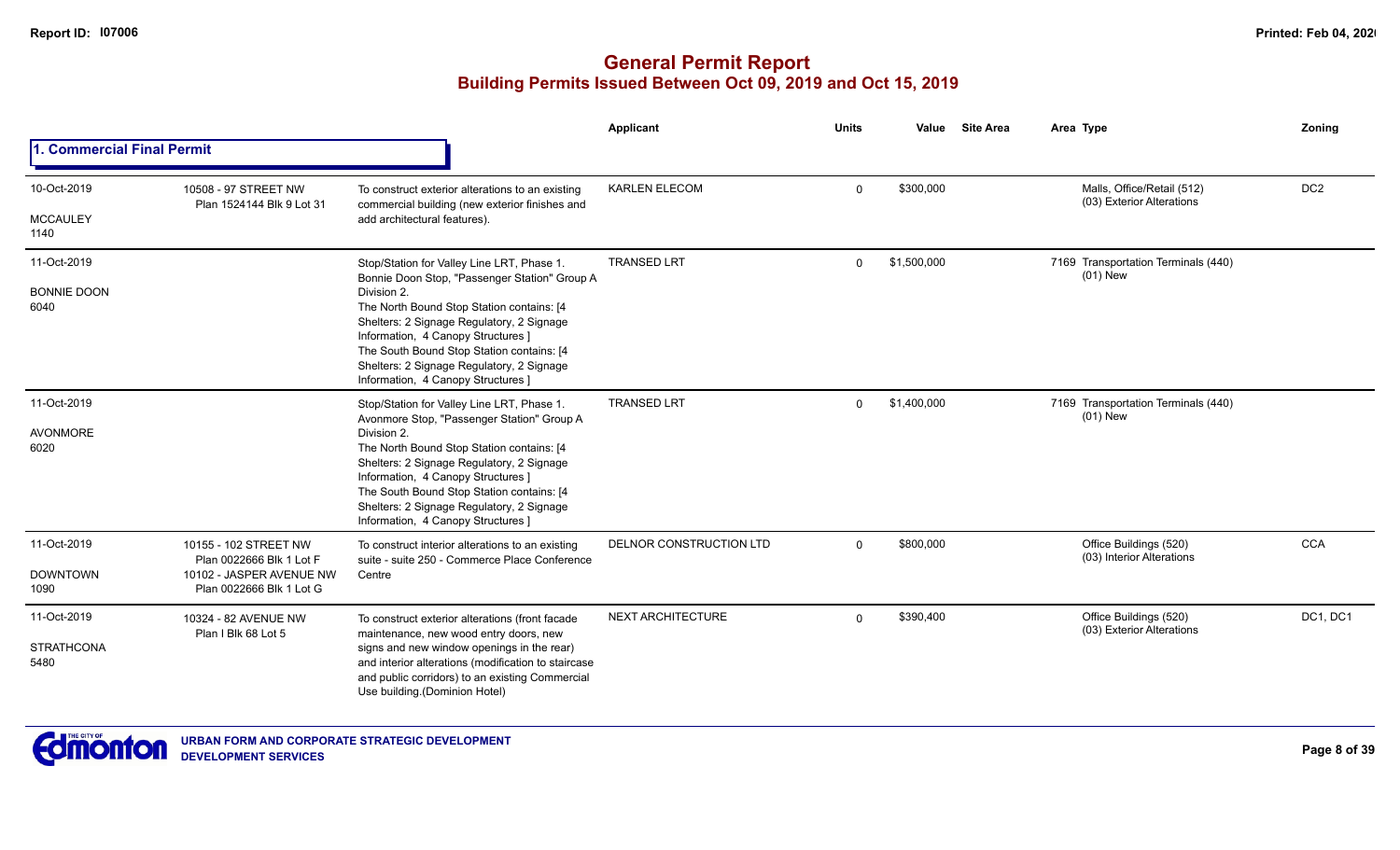|                                                         |                                                                   |                                                                                                                                                                                                                                                                                                                                                                                                                         | Applicant                                    | <b>Units</b> | Value       | <b>Site Area</b> | Area Type                                                             | Zoning                                            |
|---------------------------------------------------------|-------------------------------------------------------------------|-------------------------------------------------------------------------------------------------------------------------------------------------------------------------------------------------------------------------------------------------------------------------------------------------------------------------------------------------------------------------------------------------------------------------|----------------------------------------------|--------------|-------------|------------------|-----------------------------------------------------------------------|---------------------------------------------------|
| <b>1. Commercial Final Permit</b>                       |                                                                   |                                                                                                                                                                                                                                                                                                                                                                                                                         |                                              |              |             |                  |                                                                       |                                                   |
| 11-Oct-2019<br><b>BOYLE STREET</b><br>1020              | 10305 - 97 STREET NW<br>Plan ND Blk 10 Lots 33.A                  | To construct interior alterations to an existing<br>general retail building.<br>Tenant improvement to operate on main & lower<br>level only, barrier free washroom on main.<br>HVAC, lighting, fire alarm upgrade throughout,<br>automatic sprinkler protection throughout for the<br>"GWG Building Downtown Market". A separate<br>Building Permit shall be required for tenant<br>improvement 2nd, 3rd and 4th floor. | <b>DUB ARCHITECTS LTD</b>                    | $\Omega$     | \$250,000   |                  | 22389 Retail and Shops (510)<br>(03) Interior Alterations             | DC <sub>1</sub>                                   |
| 15-Oct-2019<br>15-Oct-2019<br><b>SUMMERSIDE</b><br>6213 | 1221 - 91 STREET SW<br>Plan 0321073 Blk 2 Lot 95                  | To change the Use from Health Services to<br>Child Care Services and to construct interior<br>and exterior alterations "MJD Daycares".<br>Demo/Construct some interior partition walls,<br>relocate Kitchen, relocate Washroom, update<br>fire alarm system, new outdoor play space.                                                                                                                                    | 2098981 ALBERTA LTD.                         | $\Omega$     | \$50,000    |                  | 3200 Indoor Recreational Buildings (560)<br>(03) Interior Alterations | EIB                                               |
| 15-Oct-2019<br><b>CENTRAL MCDOUGALL</b><br>1030         | 10503 - KINGSWAY NW<br>Plan 1420932 Blk V Lot 1                   | RBC Kingsway Mews Interior Alteration                                                                                                                                                                                                                                                                                                                                                                                   | WZMH ARCHITECTS GROUP LTD.                   | $\Omega$     | \$75,700    |                  | 484 Retail and Shops (510)<br>(03) Interior Alterations               | CB2, CB2                                          |
| 15-Oct-2019<br><b>KESWICK AREA</b><br>5576              | Condo Common Area (Plan<br>1920349)                               | 1729C - KEENE CRESCENT SW To Construct a 6 unit Row House.(3 storey,<br>Unit 1703-1713) See safety codes tracking jobs<br>110-115                                                                                                                                                                                                                                                                                       | NORR ARCHITECTS ENGINEERS<br><b>PLANNERS</b> | 6            | \$1,316,800 |                  | 3817 Row Houses (330)<br>$(01)$ New                                   | RA7                                               |
| 15-Oct-2019<br><b>RIVERDALE</b><br>1210                 | 9008 - 99 AVENUE NW<br>Condo Common Area (Plan<br>0322752)        | To construct exterior alterations to 6 balconies<br>on 4 storey apartment building, "River Grande".<br>New vinyl surface and repairs to structural<br>posts and beams.                                                                                                                                                                                                                                                  | <b>HEARTHSTONE MANAGEMENT</b>                | $\Omega$     | \$30,000    |                  | Apartments (310)<br>(03) Exterior Alterations                         | DC <sub>1</sub>                                   |
| 15-Oct-2019<br>SUNWAPTA INDUSTRIAL<br>4530              | 18804 - STONY PLAIN ROAD<br><b>NW</b><br>Plan 1525329 Blk 2 Lot 1 | To construct a FOOTING & FOUNDATION ONLY HODGSON SCHILF EVANS ARCHITECTS<br>for a new warehouse sales building - Costco.                                                                                                                                                                                                                                                                                                |                                              | $\Omega$     | \$15,000    |                  | 126940 Retail and Shops (510)<br>(04) Footing & Foundation            | CB2, CB2, CB2<br>CB2, PU, DC2,<br>CB <sub>2</sub> |

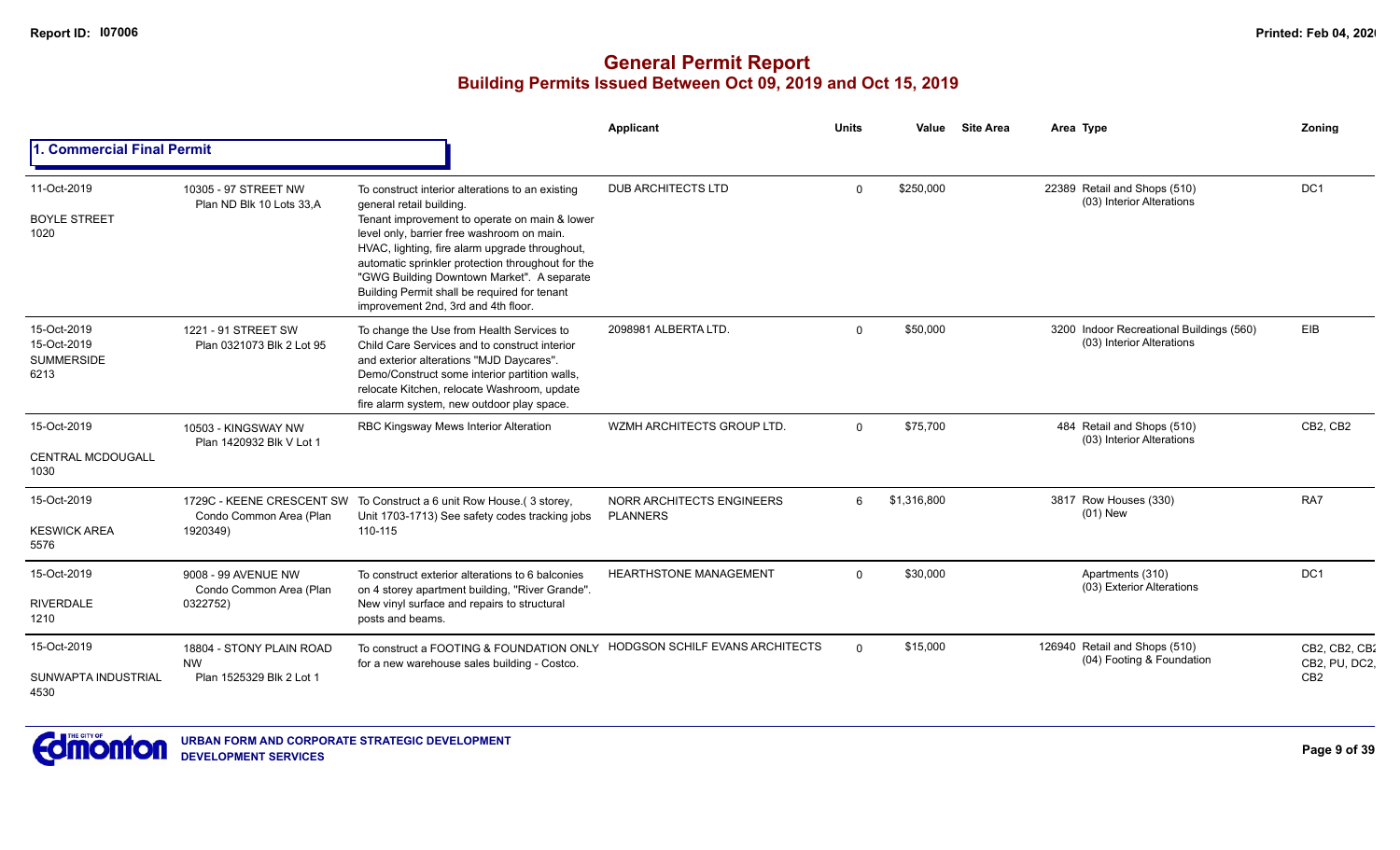|                                                                   |                                                                                                  |                                                                                                                                                                                                                                                                                              | Applicant                               | <b>Units</b> | Value     | <b>Site Area</b> | Area Type                                                           | Zoning          |
|-------------------------------------------------------------------|--------------------------------------------------------------------------------------------------|----------------------------------------------------------------------------------------------------------------------------------------------------------------------------------------------------------------------------------------------------------------------------------------------|-----------------------------------------|--------------|-----------|------------------|---------------------------------------------------------------------|-----------------|
| <b>1. Commercial Final Permit</b>                                 |                                                                                                  |                                                                                                                                                                                                                                                                                              |                                         |              |           |                  |                                                                     |                 |
| 15-Oct-2019<br><b>DOWNTOWN</b><br>1090                            | 10030 - 102A AVENUE NW<br>Plan F Lots 77-78                                                      | To construct interior alterations within mixed<br>use commercial building - selective demoliton on<br>floors basement through 7th floor                                                                                                                                                      | TRI-STAD CONSTRUCTION INC.              | $\Omega$     | \$250,000 |                  | Mixed Use (522)<br>(03) Interior Alterations                        | <b>CCA</b>      |
| 15-Oct-2019<br><b>SPRUCE AVENUE</b><br>1230                       | 10410 - 111 AVENUE NW<br>Plan 9720909 Blk 2<br>10508 - 111 AVENUE NW<br>Plan 1921467 Blk 1 Lot 1 | To construct interior and exterior alterations to<br>an extended medical treatment building<br>(renovations to the Angus McGugan Pavilion<br>building to allow utility re-locates and site<br>services for the construction of the new<br>building) - Capital Care Norwood<br>Redevelopment. | <b>CLARK BUILDERS</b>                   | $\Omega$     | \$749,200 |                  | Hospitals (640)<br>(03) Interior Alterations                        | DC2, DC2        |
| 15-Oct-2019<br><b>DOWNTOWN</b><br>1090                            | 10803 - JASPER AVENUE NW<br>Plan 1222211 Blk 8 Lot 46A                                           | To construct interior alterations within existing<br>mixed use commercial building - new demising<br>wall within CRU 13, expansion of Kanu Cafe<br>into new space to use as storage/cooler                                                                                                   | PROCURA REAL ESTATE SERVICES<br>LIMITED | $\Omega$     | \$20,000  |                  | 5963 Mixed Use (522)<br>(03) Interior Alterations                   | <b>JAMSC</b>    |
| 15-Oct-2019<br><b>SILVER BERRY</b><br>6442                        | 3341 - 34 STREET NW<br>Plan 0322269 Blk 16 Lot 110                                               | To construct interior alteration at Suite 203.<br>Dental Clinic in Silberberry                                                                                                                                                                                                               | SATTERFIELD, MARK                       | $\Omega$     | \$356.000 |                  | 2222 Clinics, Health Units (642)<br>(03) Interior Alterations       | CB <sub>1</sub> |
| 15-Oct-2019<br><b>SOUTH EDMONTON</b><br><b>COMMON</b><br>6195     | 1525 - 99 STREET NW<br>Plan 0022164 Blk 15 Lot 3                                                 | To construct interior alterations to an existing<br>Assembly use building, "Cineplex Cinemas".<br>Auditorium 7 & 8                                                                                                                                                                           | <b>CINEPLEX ENTERTAINMENT LP</b>        | $\Omega$     | \$400,000 |                  | Theatre and Performing Arts Ctrs (550)<br>(03) Interior Alterations | DC2, DC2        |
| 15-Oct-2019<br><b>WEST SHEFFIELD</b><br><b>INDUSTRIAL</b><br>4600 | 11228 - 163 STREET NW<br>Plan 8821409 Blk 1 Lot 2                                                | To change the Use from F2 to A2 Commercial<br>School (coding school, maximum 32 seats) and<br>to construct interior alterations - Discover<br>Coding                                                                                                                                         | <b>DISCOVER CODING</b>                  | $\Omega$     | \$10,000  |                  | Storage Buildings, Warehouses (460)<br>(03) Interior Alterations    | IB              |

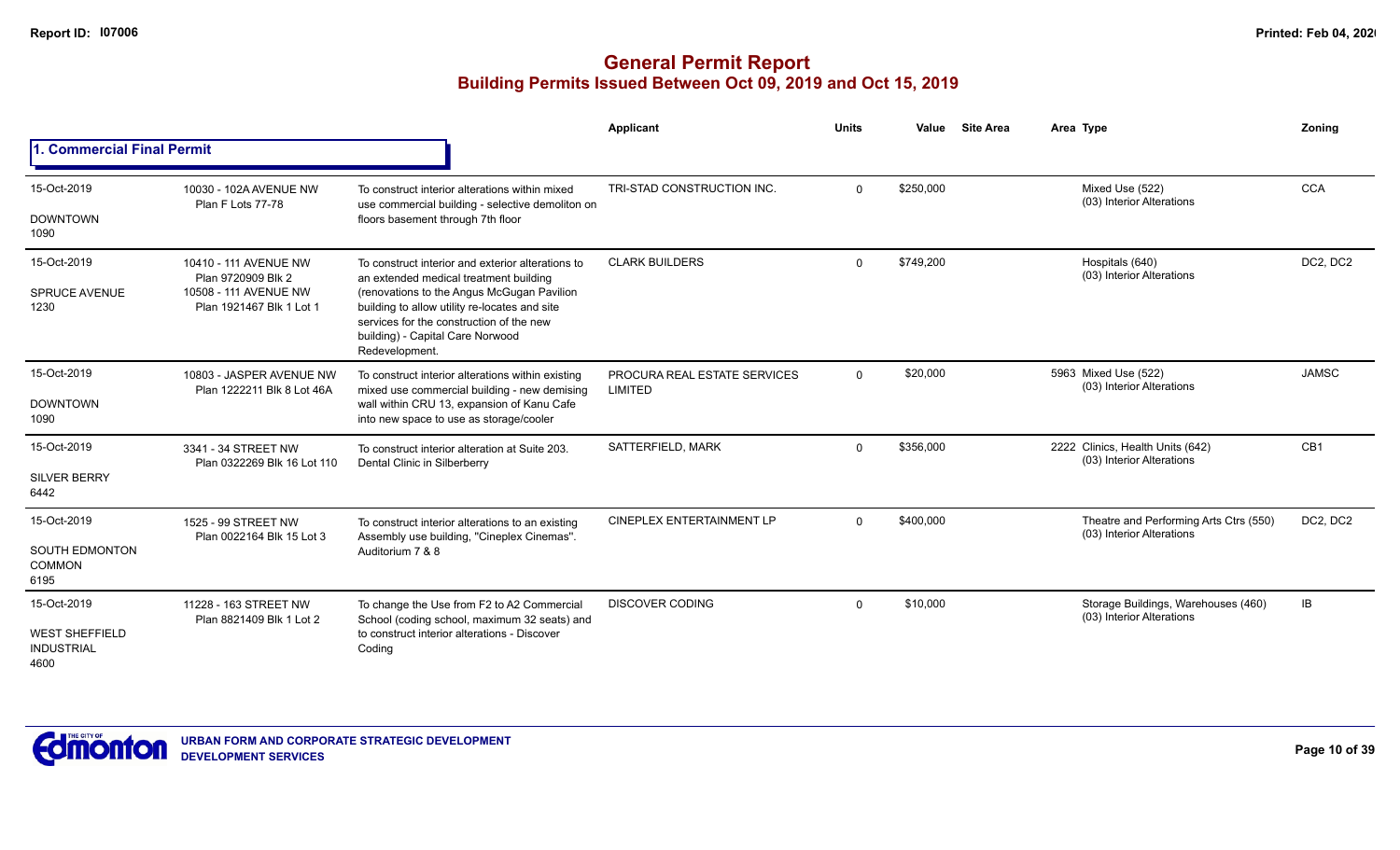|                                                 |                                                      |                                                                                                                                                                     | Applicant                        | <b>Units</b> | Value       | <b>Site Area</b> | Area Type                                               | <b>Zoning</b>   |
|-------------------------------------------------|------------------------------------------------------|---------------------------------------------------------------------------------------------------------------------------------------------------------------------|----------------------------------|--------------|-------------|------------------|---------------------------------------------------------|-----------------|
| 1. Commercial Final Permit                      |                                                      |                                                                                                                                                                     |                                  |              |             |                  |                                                         |                 |
| 15-Oct-2019                                     | 6504C - 170 AVENUE NW<br>Condo Common Area (Plan     | To construct interior alterations to a new<br>commercial building Buckvalu (initial fitup in                                                                        | <b>HANDIS INC</b>                | $\Omega$     | \$200,000   |                  | Retail and Shops (510)<br>(03) Interior Alterations     | CB <sub>1</sub> |
| <b>MCCONACHIE AREA</b><br>2521                  | 1820260)                                             | Building B) - Buckvalu                                                                                                                                              |                                  |              |             |                  |                                                         |                 |
| 15-Oct-2019                                     | 15520 - CAMPBELL ROAD NW<br>Plan 1224335 Blk 1 Lot 2 | To construct a Transit Centre and Park and Ride<br>Facility with accessory Convenience Retail                                                                       | ASSOCIATED ENGINEERING ALBERTA L | $\Omega$     | \$1,932,000 |                  | Transportation Terminals (440)<br>(01) New              | PU              |
| <b>ANTHONY HENDAY</b><br><b>RAMPART</b><br>4023 |                                                      | Store. "CITY OF ST. ALBERT".                                                                                                                                        |                                  |              |             |                  |                                                         |                 |
| 6. House Building Permit                        |                                                      |                                                                                                                                                                     |                                  |              |             |                  |                                                         |                 |
| 09-Oct-2019                                     | Plan 1823192 Blk 8 Lot 7A                            | 8805 - STRATHEARN DRIVE NW To construct a Single Detached House with<br>front balcony, rear uncovered deck (4.69m x                                                 | SKYLIMIT CONTRACTING             |              | \$227,900   |                  | 1982 Single Detached House (110)<br>(01) Building - New | RF1             |
| <b>STRATHEARN</b><br>6710                       |                                                      | 2.44m), fireplace and Basement development<br>(NOT to be used as an additional Dwelling) (2)<br>bedrooms, 1 bathroom, mechanical room).                             |                                  |              |             |                  | 3-storey                                                |                 |
| 09-Oct-2019                                     | 807 - 176 STREET SW<br>Plan 1525626 Blk 19 Lot 33    | To construct a Single Detached House with<br>front attached Garage, Unenclosed Front                                                                                | STERLING HOMES EDMONTON LTD.     | 2            | \$274,400   |                  | 2386 Single Detached House (110)<br>(01) Building - New | DC <sub>1</sub> |
| WINDERMERE<br>5570                              |                                                      | Porch, rear uncovered deck (3.66m x 3.05m),<br>Side door and to develop a Secondary Suite in<br>the Basement (2 bedrooms, 1 bathroom,<br>mechanical room, kitchen). |                                  |              |             |                  | 2-storey                                                |                 |
| 09-Oct-2019                                     | 22380 - 93 AVENUE NW<br>Plan 1920570 Blk 27 Lot 87   | To construct a Single Detached House with<br>front attached Garage, Basement development                                                                            | <b>COVENTRY HOMES INC</b>        |              | \$214.400   |                  | 1864 Single Detached House (110)<br>(01) Building - New | <b>RMD</b>      |
| <b>SECORD</b><br>4487                           |                                                      | (NOT to be used as an additional Dwelling),<br>fireplace and Unenclosed Front Porch.                                                                                |                                  |              |             |                  | 2-storey                                                |                 |

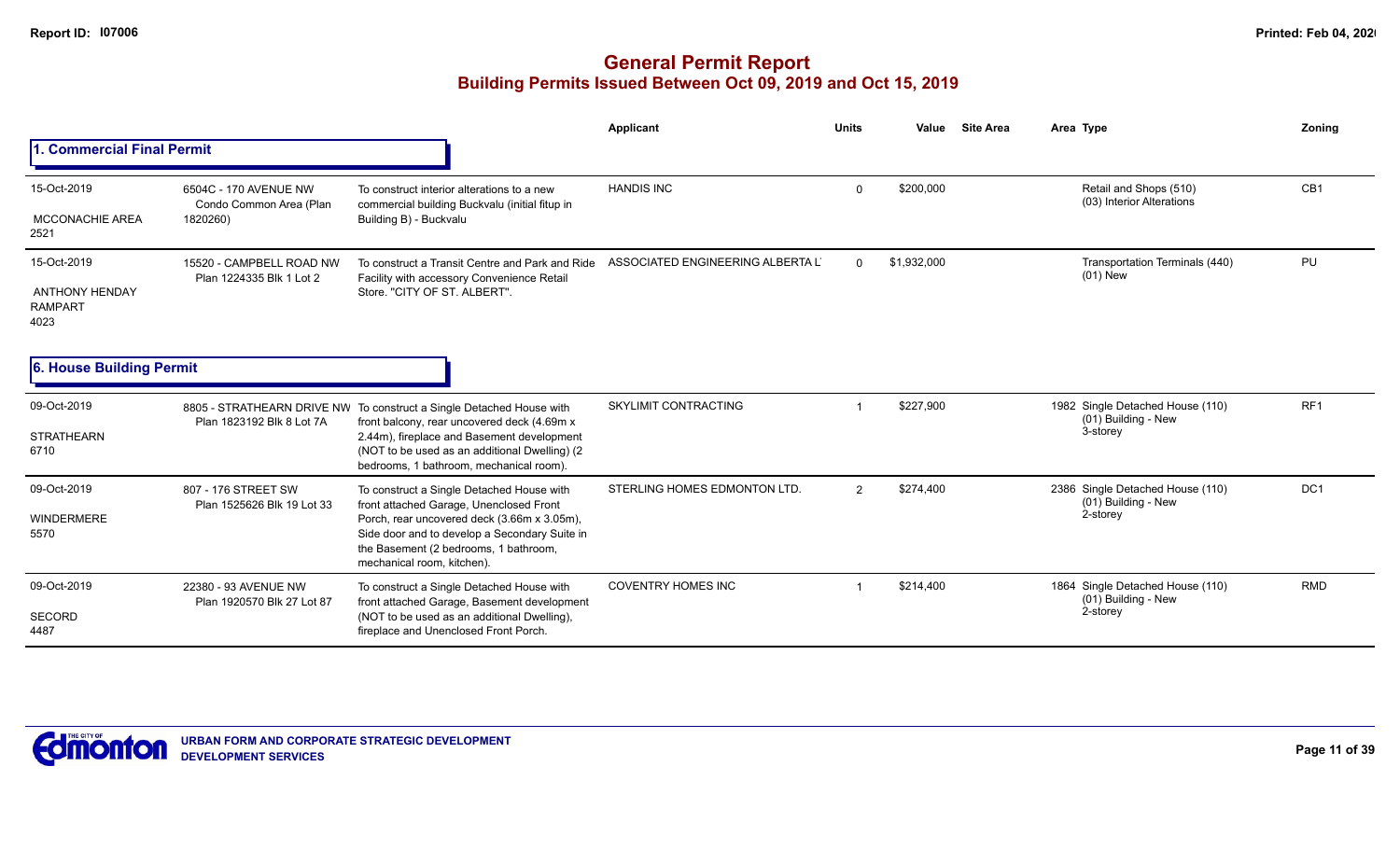|                                                            |                                                      |                                                                                                                                                                                                                                 | Applicant                    | <b>Units</b> | Value     | <b>Site Area</b> | Area Type                                                           | <b>Zoning</b>   |
|------------------------------------------------------------|------------------------------------------------------|---------------------------------------------------------------------------------------------------------------------------------------------------------------------------------------------------------------------------------|------------------------------|--------------|-----------|------------------|---------------------------------------------------------------------|-----------------|
| 6. House Building Permit                                   |                                                      |                                                                                                                                                                                                                                 |                              |              |           |                  |                                                                     |                 |
| 09-Oct-2019<br>WESTMOUNT<br>3440                           | 10994 - 128 STREET NW<br>Plan 1921657 Blk 10 Lot 9B  | To construct a Single Detached House with<br>Unenclosed Front Porch, fireplace, and<br>Basement development (NOT to be used as an<br>additional Dwelling) (1 bedroom, 1 bathroom,<br>mechanical room).                          | <b>ACCENT INFILLS LTD</b>    |              | \$212,600 |                  | 1849 Single Detached House (110)<br>(01) Building - New<br>2-storey | RF <sub>1</sub> |
| 09-Oct-2019<br><b>GLENRIDDING RAVINE</b><br>5579           | 3023 - 166 STREET SW<br>Plan 1922383 Blk 1 Lot 20    | To construct a Single Detached House with<br>front attached Garage, uncovered deck and<br>veranda.                                                                                                                              | <b>LINCOLNBERG HOMES LTD</b> |              | \$200,300 |                  | 1742 Single Detached House (110)<br>(01) Building - New<br>2-storey | RMD, RMD        |
| 09-Oct-2019<br><b>HOLYROOD</b><br>6310                     | 7615 - 94A AVENUE NW<br>Plan 5184HW Blk 8 Lots 14-15 | To construct a Garden Suite.                                                                                                                                                                                                    | <b>ICF PLUS</b>              |              | \$152,000 |                  | 1322 Garden Suite (110)<br>(01) Building - New                      | RF <sub>1</sub> |
| 09-Oct-2019<br><b>GLENRIDDING RAVINE</b><br>5579           | 3019 - 166 STREET SW<br>Plan 1922383 Blk 1 Lot 21    | To construct a Single Detached House with<br>front attached Garage, fireplace, uncovered<br>deck and veranda.                                                                                                                   | <b>LINCOLNBERG HOMES LTD</b> |              | \$211,500 |                  | 1839 Single Detached House (110)<br>(01) Building - New<br>2-storey | RMD, RMD        |
| 09-Oct-2019<br>THE ORCHARDS AT<br><b>ELLERSLIE</b><br>6216 | 8347 - MAYDAY LINK SW<br>Plan 1820076 Blk 1 Lot 11   | To construct a Single Detached House with<br>front attached Garage, fireplace, Unenclosed<br>Front Porch, rear uncovered deck 3.66m x<br>2.44m) and Side door.                                                                  | <b>ART HOMES</b>             |              | \$241,500 |                  | 2100 Single Detached House (110)<br>(01) Building - New<br>2-storey | DC <sub>1</sub> |
| 09-Oct-2019<br><b>SPRUCE AVENUE</b><br>1230                | 11343 - 104 STREET NW<br>Plan 686HW Blk 3B Lot 10    | To construct a Semi-detached House with rear<br>uncovered decks (3.05m x 3.05m), Side<br>Door(s) and to develop Secondary Suite(s) in<br>the Basement(s) - each unit 2 bedroom,<br>bathroom, utility room, kitchen/living area. | SQUARELAND MANAGEMENT LTD    | 2            | \$347,100 |                  | 3018 Semi-Detached House (210)<br>(01) Building - New<br>2-storey   | RF <sub>3</sub> |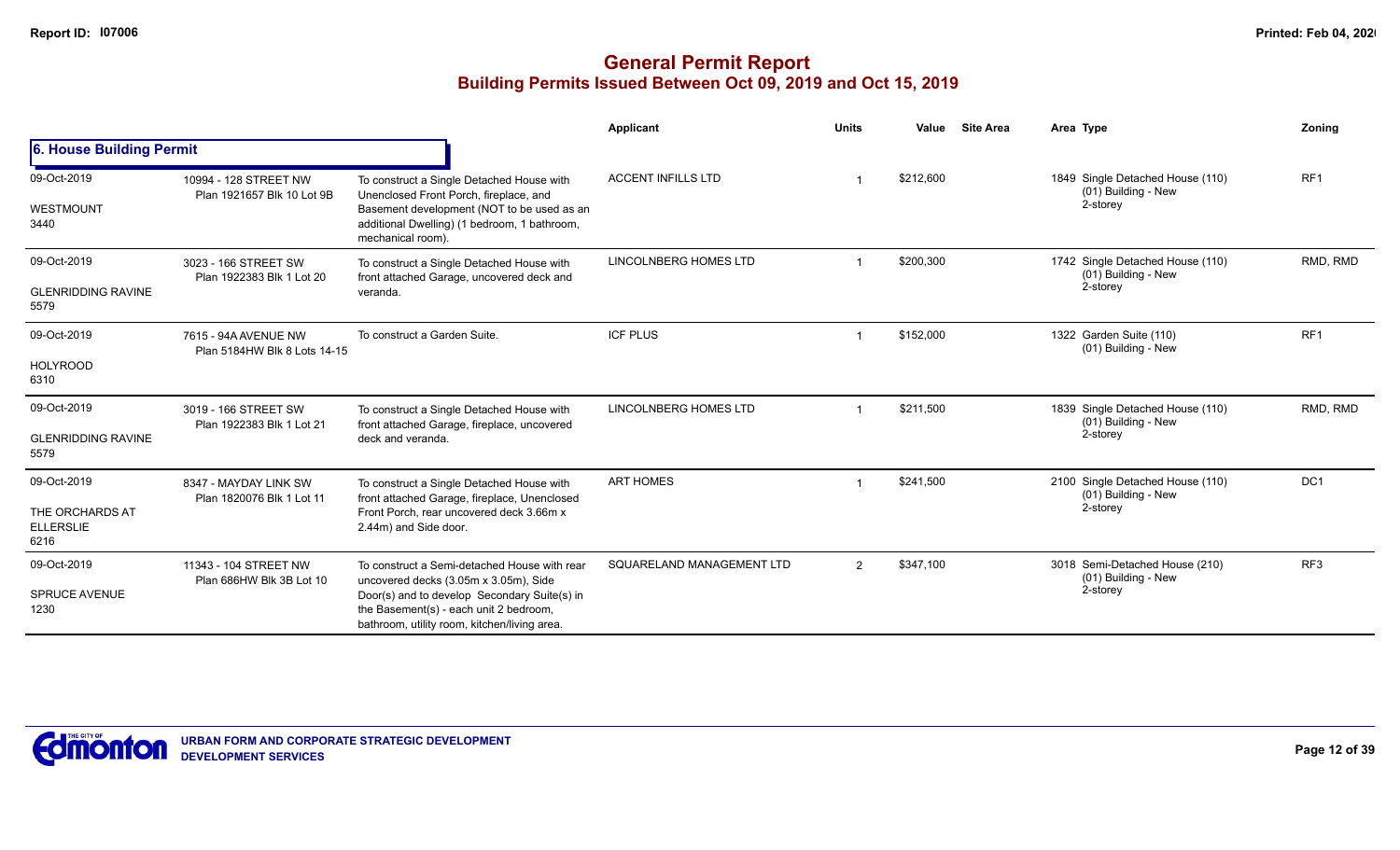|                                               |                                                        |                                                                                                                                                                                                                                                                           | Applicant                     | <b>Units</b> | Value     | <b>Site Area</b> | Area Type                                                              | Zoning          |
|-----------------------------------------------|--------------------------------------------------------|---------------------------------------------------------------------------------------------------------------------------------------------------------------------------------------------------------------------------------------------------------------------------|-------------------------------|--------------|-----------|------------------|------------------------------------------------------------------------|-----------------|
| 6. House Building Permit                      |                                                        |                                                                                                                                                                                                                                                                           |                               |              |           |                  |                                                                        |                 |
| 09-Oct-2019<br><b>HUDSON</b><br>3480          | 584 - HUDSON ROAD NW<br>Plan 1723504 Blk 31 Lot 190    | To construct a Single Detached House with<br>front attached Garage, Unenclosed Front<br>Porch, fireplace and rear uncovered deck<br>(3.05m x 4.57m) and Basement development<br>(NOT to be used as an additional Dwelling) (2)<br>bedrooms, 1 bathroom, mechanical room). | RAYHANA HOMES LTD             |              | \$279,600 |                  | Single Detached House (110)<br>2431<br>(01) Building - New<br>2-storey | <b>RSL</b>      |
| 09-Oct-2019<br><b>GLENORA</b><br>3200         | 10510 - 132 STREET NW<br>Plan 1820903 Blk 60 Lot 2B    | To construct a Single Detached House with<br>Basement development (NOT to be used as an<br>additional Dwelling), uncovered deck and<br>veranda.                                                                                                                           | Homes by Vladimir Inc         |              | \$231,500 |                  | 1929 Single Detached House (110)<br>(01) Building - New                | RF <sub>1</sub> |
| 09-Oct-2019<br>CAVANAGH<br>5467               | Plan 1820144 Blk 4 Lot 42                              | 3317 - CHECKNITA COMMON SV To construct a Single Detached House with<br>front attached Garage and Unenclosed Front<br>Porch.                                                                                                                                              | STERLING HOMES EDMONTON LTD.  |              | \$267,300 |                  | 2324 Single Detached House (110)<br>(01) Building - New<br>2-storey    | <b>RMD</b>      |
| 340909071-002<br>SECORD<br>4487               | 9211 - 223 STREET NW<br>Plan 1922399 Blk 14 Lot 120    | To construct a Single Detached House with<br>front attached Garage, Unenclosed Front<br>Porch. Side door and to install a Renewable<br>Energy Device (6 Solar-electric (PV) panels on<br>the roof).                                                                       | JAYMAN MASTERBUILT INC        |              | \$260,000 |                  | 2261 Single Detached House (110)<br>(01) Building - New<br>2-storey    | <b>RMD</b>      |
| 09-Oct-2019<br><b>CHAPPELLE AREA</b><br>5462  | 3232 - CHERNOWSKI WAY SW<br>Plan 1620053 Blk 21 Lot 12 | To construct a Single Detached House with<br>front attached Garage and Unenclosed Front<br>Porch.                                                                                                                                                                         | DAYTONA HOMES INC             |              | \$215,300 |                  | 1872 Single Detached House (110)<br>$(01)$ Building - New<br>2-storey  | <b>RSL</b>      |
| 09-Oct-2019<br><b>MCCONACHIE AREA</b><br>2521 | 5781 - 175B AVENUE NW<br>Plan 1525713 Blk 12 Lot 65    | To construct a Single Detached House with<br>front attached Garage and Unenclosed Front<br>Porch.                                                                                                                                                                         | MORRISON HOMES (EDMONTON) LTD |              | \$270,900 |                  | 2356 Single Detached House (110)<br>(01) Building - New<br>2-storey    | <b>RSL</b>      |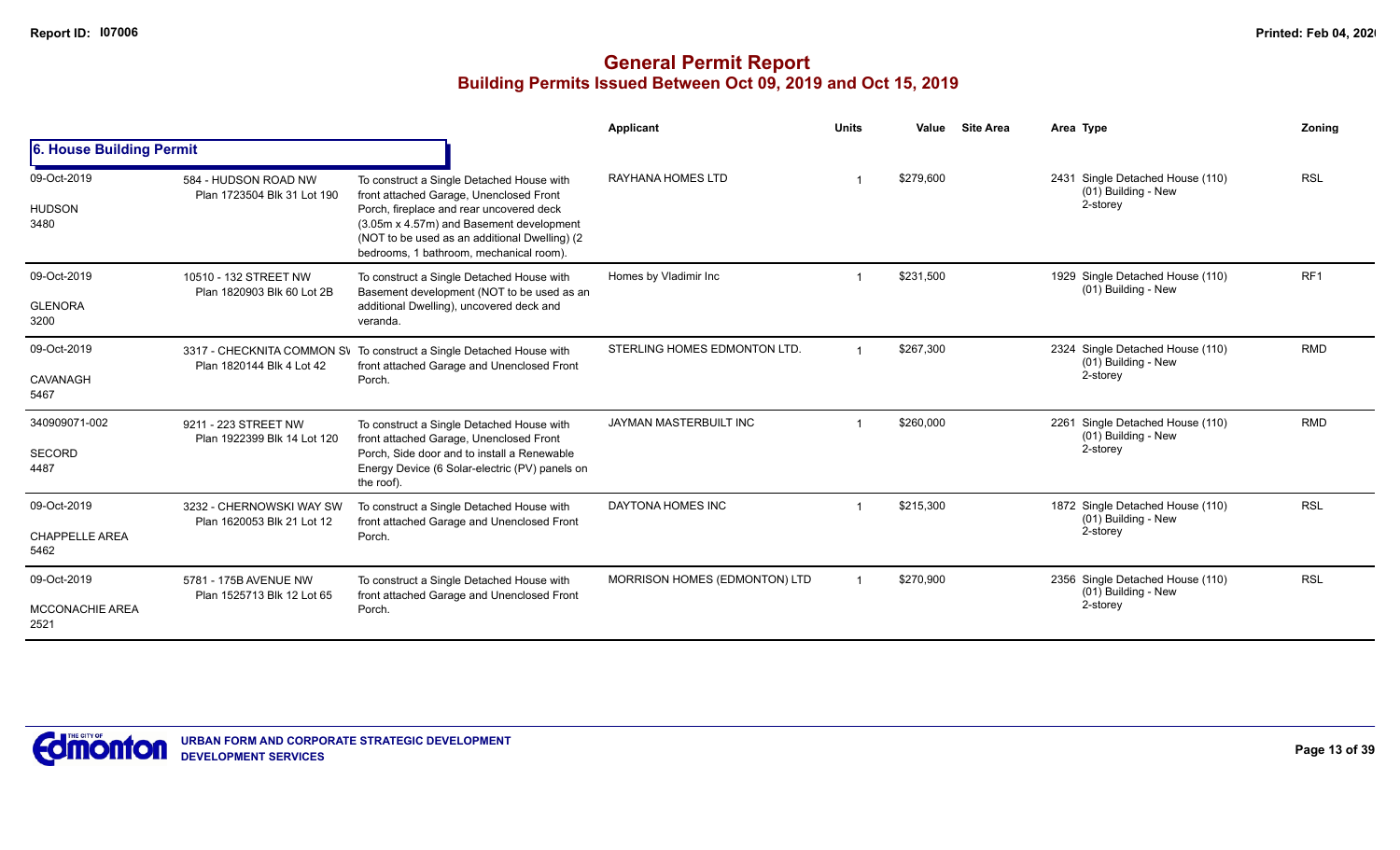|                                                 |                                                                                                                                                                                                                          |                                                                                                                                                                                            | <b>Applicant</b>             | <b>Units</b> | Value     | <b>Site Area</b> | Area Type                                                            | Zoning          |
|-------------------------------------------------|--------------------------------------------------------------------------------------------------------------------------------------------------------------------------------------------------------------------------|--------------------------------------------------------------------------------------------------------------------------------------------------------------------------------------------|------------------------------|--------------|-----------|------------------|----------------------------------------------------------------------|-----------------|
| 6. House Building Permit                        |                                                                                                                                                                                                                          |                                                                                                                                                                                            |                              |              |           |                  |                                                                      |                 |
| 09-Oct-2019<br><b>MCCONACHIE AREA</b><br>2521   | 1302 - MCCONACHIE<br><b>BOULEVARD NW</b><br>Plan 1823225 Blk 29 Lot 17<br>1304 - MCCONACHIE<br><b>BOULEVARD NW</b><br>Plan 1823225 Blk 29 Lot 18                                                                         | To construct a Semi-Detached House with<br>Unenclosed Front Porches and to develop a<br>Secondary Suite in the Basement (Lot 18) (1<br>bedroom. 1 bathroom. mechanical room.<br>kitchen,). | STERLING HOMES EDMONTON LTD. | 3            | \$335,900 |                  | Semi-Detached House (210)<br>2921<br>(01) Building - New<br>2-storey | RF4, RLD        |
| 10-Oct-2019<br>SECORD<br>4487                   | 9212 - 224 STREET NW<br>Plan 1922399 Blk 14 Lot 160                                                                                                                                                                      | To construct a Single Detached House with<br>front attached Garage, Renewable Energy<br>Device (6 Solar-electric (PV) panels on the<br>roof) and Unenclosed Front Porch.                   | JAYMAN MASTERBUILT INC       |              | \$254,600 |                  | 2214 Single Detached House (110)<br>(01) Building - New<br>2-storey  | <b>RMD</b>      |
| 10-Oct-2019<br><b>WEST JASPER PLACE</b><br>4580 | 9526 - 153 STREET NW<br>Plan 1823236 Blk 27 Lot 5B                                                                                                                                                                       | To construct a Single Detached House with rear<br>uncovered deck (3.05 m x 3.05 m) and<br>fireplace.                                                                                       | NDURA DEVELOPMENTS LTD       | $\mathbf{1}$ | \$180,100 |                  | 1566 Single Detached House (110)<br>(01) Building - New<br>2-storey  | RF <sub>1</sub> |
| 11-Oct-2019<br><b>CHAPPELLE AREA</b><br>5462    | 9366 - COOPER BEND SW<br>Plan 1723094 Blk 19 Lot 52<br>9364 - COOPER BEND SW<br>Plan 1723094 Blk 19 Lot 53<br>9362 - COOPER BEND SW<br>Plan 1723094 Blk 19 Lot 54<br>9360 - COOPER BEND SW<br>Plan 1723094 Blk 19 Lot 55 | To construct a Row Housing Development with<br>front attached Garages, unenclosed front<br>entrances and rear uncovered decks (each -<br>$3.05$ m x $3.05$ m).                             | PROMINENT HOMES EDMONTON LTD |              | \$738,400 |                  | 6421 Row House (330)<br>(01) Building - New<br>2-storey              | <b>RMD</b>      |
| 11-Oct-2019<br>CAVANAGH<br>5467                 | 2410 - CASEY LINK SW<br>Plan 1523223 Blk 9 Lot 4                                                                                                                                                                         | To construct a Single Detached House with<br>Unenclosed Front Porch.                                                                                                                       | <b>EXCEL HOMES</b>           | -1           | \$183,300 |                  | 1594 Single Detached House (110)<br>(01) Building - New<br>2-storey  | <b>RMD</b>      |
| 11-Oct-2019<br><b>GLENWOOD</b><br>4180          | 9733 - 161 STREET NW<br>Plan 1922726 Blk 18 Lot 19B                                                                                                                                                                      | To construct a Single Detached House with<br>uncovered deck, veranda and side door<br>entrance [LOT 19B].                                                                                  | LIN, ANNA                    | -1           | \$211,600 |                  | 1840 Single Detached House (110)<br>(01) Building - New<br>2-storey  | RF <sub>1</sub> |

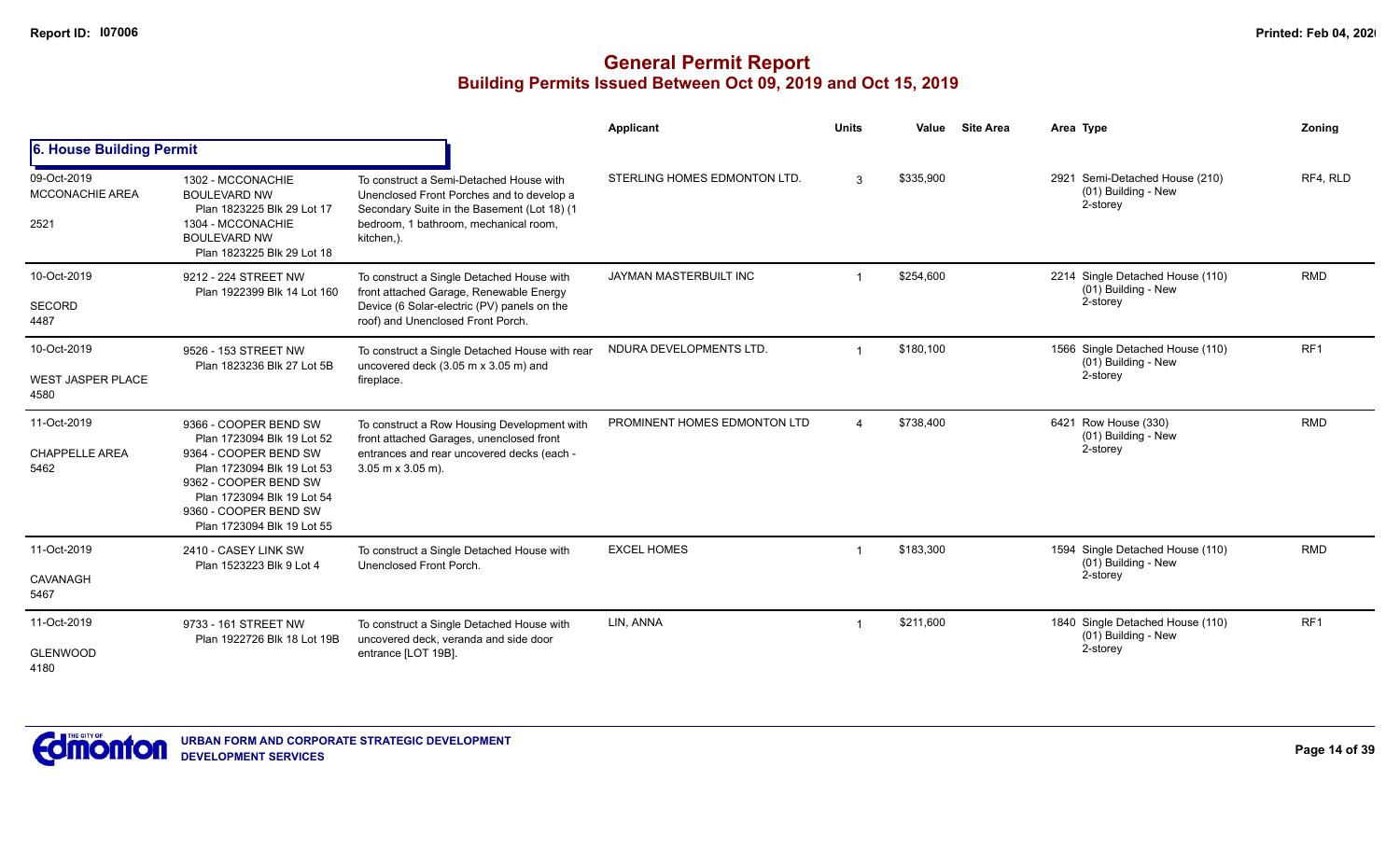|                                                                    |                                                                                                        |                                                                                                                                                                                                                                                                                                                                                                                                                                                           | Applicant                      | <b>Units</b> | Value     | <b>Site Area</b> | Area Type                                                           | Zoning     |
|--------------------------------------------------------------------|--------------------------------------------------------------------------------------------------------|-----------------------------------------------------------------------------------------------------------------------------------------------------------------------------------------------------------------------------------------------------------------------------------------------------------------------------------------------------------------------------------------------------------------------------------------------------------|--------------------------------|--------------|-----------|------------------|---------------------------------------------------------------------|------------|
| 6. House Building Permit                                           |                                                                                                        |                                                                                                                                                                                                                                                                                                                                                                                                                                                           |                                |              |           |                  |                                                                     |            |
| 11-Oct-2019<br><b>STEWART GREENS</b><br>4486                       | 20751 - 99B AVENUE NW<br>Plan 1920902 Blk 5 Lot 73                                                     | To construct a Single Detached House with<br>front attached Garage and Unenclosed Front<br>Porch.                                                                                                                                                                                                                                                                                                                                                         | DAYTONA HOMES INC              |              | \$215,300 |                  | 1872 Single Detached House (110)<br>(01) Building - New<br>2-storey | <b>RMD</b> |
| 11-Oct-2019<br>THE ORCHARDS AT<br><b>ELLERSLIE</b><br>6216         | SW<br>Plan 1822450 Blk 16 Lot 69                                                                       | 3023 - CHOKECHERRY COMMO To construct a Single Detached House with<br>front attached Garage, fireplace and<br>Unenclosed Front Porch.                                                                                                                                                                                                                                                                                                                     | <b>HOMES BY AVI</b>            |              | \$225,200 |                  | 1958 Single Detached House (110)<br>(01) Building - New<br>2-storey | <b>RMD</b> |
| 10-Oct-2019<br><b>TRUMPETER AREA</b><br>4471                       | 13115 - 208 STREET NW<br>Plan 1425609 Blk 8 Lot 111                                                    | To construct a Single Detached House with<br>front attached Garage, Basement development<br>(NOT to be used as an additional Dwelling)(2<br>bedrooms, 1 bathroom, mechanical room),<br>fireplace and uncovered deck (5.49m x 2.34m)<br>and Unenclosed Front Porch.                                                                                                                                                                                        | <b>SANGAM HOMES LTD</b>        |              | \$170,800 |                  | 1485 Single Detached House (110)<br>(01) Building - New<br>bungalow | <b>RSL</b> |
| 10-Oct-2019<br>CRYSTALLINA NERA WEST 8105 - 174A AVENUE NW<br>2463 | 8107 - 174A AVENUE NW<br>Plan 1822549 Blk 16 Lot 22<br>Plan 1822549 Blk 16 Lot 23                      | To construct a Semi-Detached House with front<br>attached Garages and Unenclosed Front<br>Porches.                                                                                                                                                                                                                                                                                                                                                        | WELCOME HOMES CONSTRUCTION INC | 2            | \$471,500 |                  | 4100 Semi-Detached House (210)<br>(01) Building - New<br>2-storey   | <b>RMD</b> |
| 10-Oct-2019<br><b>GLENRIDDING HEIGHTS</b><br>5578                  | 1424 - 169 STREET SW<br>Plan 1623675 Blk 4 Lot 61<br>1426 - 169 STREET SW<br>Plan 1623675 Blk 4 Lot 62 | To construct a Semi-detached House with front<br>attached Garages, Unenclosed Front Porches,<br>rear covered deck (Lot 62 - 3.35m x 3.05m),<br>rear uncovered deck (Lot 61 - 3.05m x 3.05m),<br>fireplaces, Basement development (Lot 61 -<br>NOT to be used as an additional Dwelling) (1<br>bedroom, 1 bathroom, mechanical room), and to<br>develop a Secondary Suite in the basement (Lot<br>62)(1 bedroom, 1 bathroom, mechanical room,<br>kitchen). | <b>JAYTEC HOMES LTD</b>        | 3            | \$407,200 |                  | 3541 Semi-Detached House (210)<br>(01) Building - New<br>2-storey   | RF4        |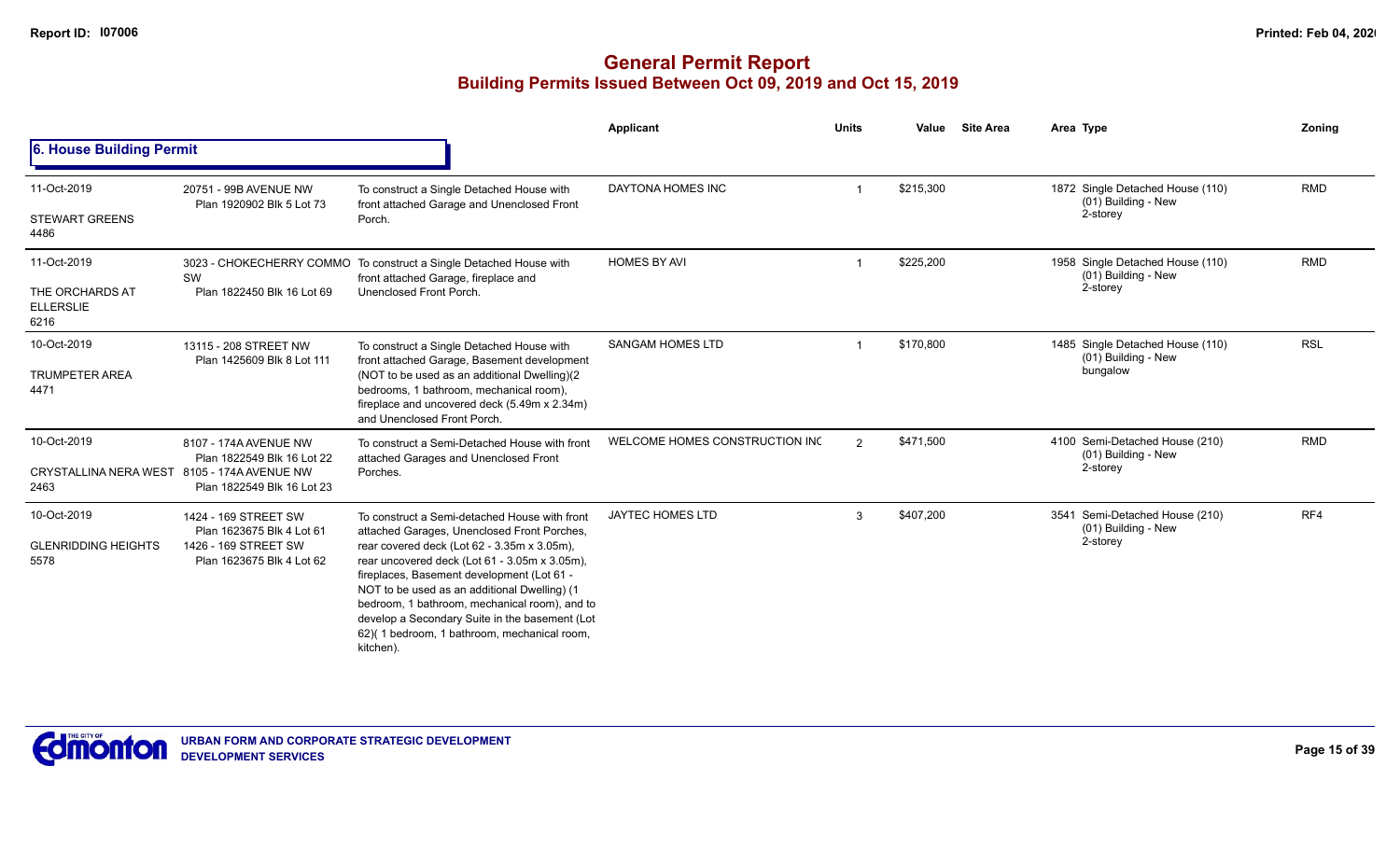|                                               |                                                                                                      |                                                                                                                                                                                       | Applicant                     | <b>Units</b>   | Value     | <b>Site Area</b> | Area Type                                                           | Zoning     |
|-----------------------------------------------|------------------------------------------------------------------------------------------------------|---------------------------------------------------------------------------------------------------------------------------------------------------------------------------------------|-------------------------------|----------------|-----------|------------------|---------------------------------------------------------------------|------------|
| 6. House Building Permit                      |                                                                                                      |                                                                                                                                                                                       |                               |                |           |                  |                                                                     |            |
| 10-Oct-2019<br><b>MCCONACHIE AREA</b><br>2521 | 17853 - 62A STREET NW<br>Plan 1823225 Blk 21 Lot 100                                                 | To construct a Single Detached House with<br>front attached Garage and Unenclosed Front<br>Porch.                                                                                     | MONTORIO HOMES LTD            |                | \$260,500 |                  | 2265 Single Detached House (110)<br>(01) Building - New<br>2-storey | <b>RSL</b> |
| 10-Oct-2019<br><b>CHARLESWORTH</b><br>6661    | 603 - 41 STREET SW<br>Plan 1720664 Blk 2 Lot 43                                                      | To construct a Single Detached House with<br>front attached Garage.                                                                                                                   | <b>BEDROCK HOMES LTD</b>      |                | \$158,500 |                  | 1378 Single Detached House (110)<br>(01) Building - New<br>2-storey | <b>RMD</b> |
| 10-Oct-2019<br><b>SECORD</b><br>4487          | 22384 - 93 AVENUE NW<br>Plan 1920570 Blk 27 Lot 88                                                   | To construct a Single Detached House with<br>front attached Garage, Unenclosed Front Porch<br>and fireplace.                                                                          | CRIMSON COVE HOMES INC        |                | \$220,600 |                  | 1918 Single Detached House (110)<br>(01) Building - New<br>2-storey | <b>RMD</b> |
| 10-Oct-2019<br><b>MCCONACHIE AREA</b><br>2521 | 6319 - 173 AVENUE NW<br>Plan 1822640 Blk 13 Lot 92                                                   | To construct a Single Detached House with<br>front attached Garage, fireplace and<br>Unenclosed Front Porch.                                                                          | MORRISON HOMES (EDMONTON) LTD |                | \$241,600 |                  | 2101 Single Detached House (110)<br>(01) Building - New<br>2-storey | <b>RMD</b> |
| 10-Oct-2019<br><b>MAPLE</b><br>6441           | 239 - 39 AVENUE NW<br>Plan 1822333 Blk 16 Lot 21<br>235 - 39 AVENUE NW<br>Plan 1822333 Blk 16 Lot 22 | To construct a Semi-Detached House with front<br>attached Garages and verandas.                                                                                                       | <b>BEDROCK HOMES LTD.</b>     | $\overline{2}$ | \$384,800 |                  | 3346 Semi-Detached House (210)<br>(01) Building - New<br>2-storey   | <b>RMD</b> |
| 10-Oct-2019<br>THE UPLANDS<br>4464            | 2608 - 202 STREET NW<br>Plan 1920033 Blk 11 Lot 5                                                    | To construct a Single Detached House with<br>front attached Garage, Unenclosed Front Porch<br>and to install a Renewable Energy Device (6<br>Solar-electric (PV) panels on the roof). | JAYMAN MASTERBUILT INC        |                | \$210,100 |                  | 1827 Single Detached House (110)<br>(01) Building - New<br>2-storey | DC1        |
| 10-Oct-2019<br>CAVANAGH<br>5467               | 712 - CONROY COURT SW<br>Plan 1822496 Blk 14 Lot 16                                                  | To construct a Single Detached House with<br>front attached Garage, fireplace, Unenclosed<br>Front Porch and Side door.                                                               | PACESETTER HOMES LTD          |                | \$207,800 |                  | 1807 Single Detached House (110)<br>(01) Building - New<br>2-storey | <b>RMD</b> |

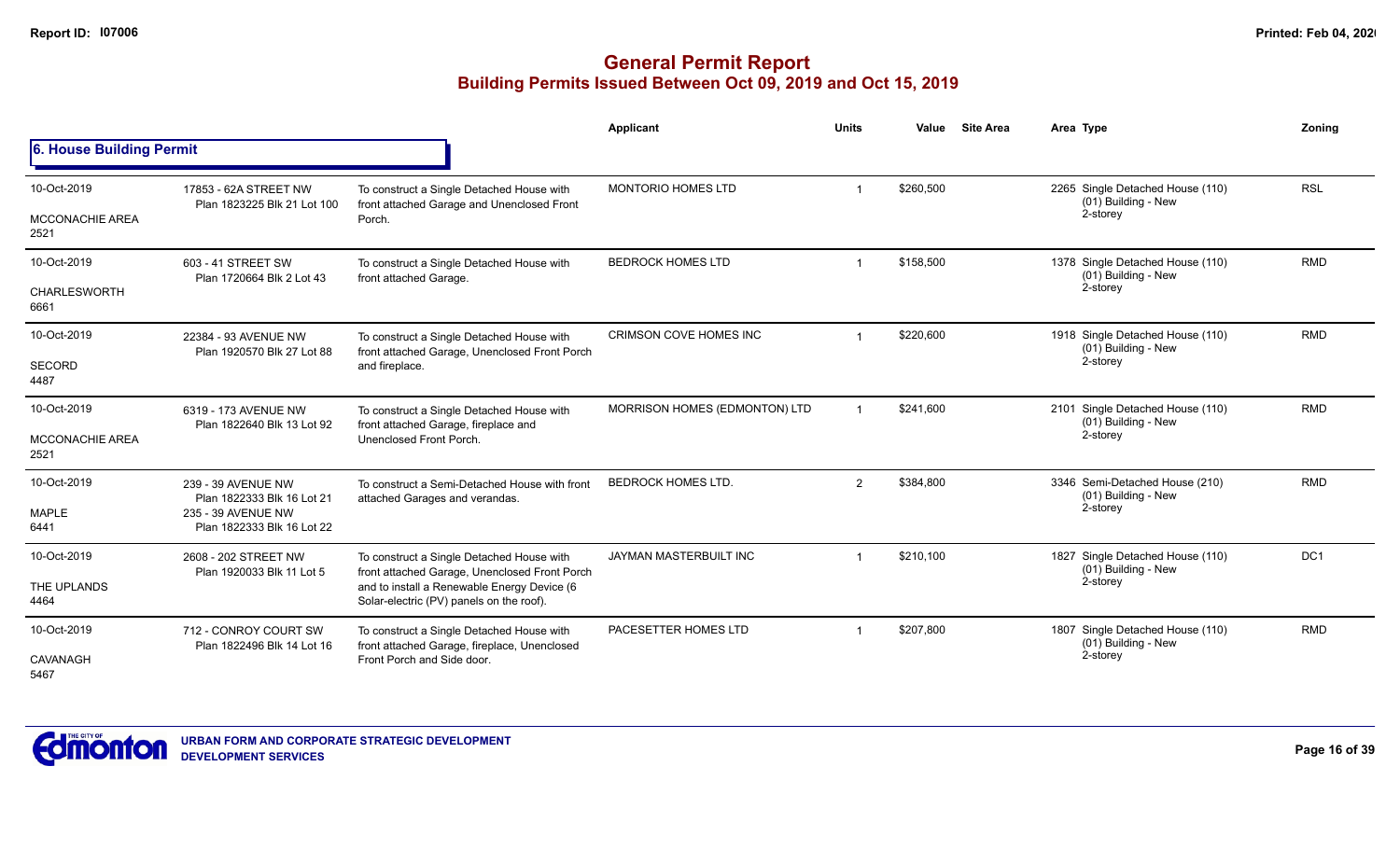#### **General Permit Report Building Permits Issued Between Oct 09, 2019 and Oct 15, 2019**

|                                                            |                                                                                                                |                                                                                                                                                                                                                                    | Applicant                        | <b>Units</b>   | Value     | <b>Site Area</b> | Area Type                                                           | Zoning          |
|------------------------------------------------------------|----------------------------------------------------------------------------------------------------------------|------------------------------------------------------------------------------------------------------------------------------------------------------------------------------------------------------------------------------------|----------------------------------|----------------|-----------|------------------|---------------------------------------------------------------------|-----------------|
| 6. House Building Permit                                   |                                                                                                                |                                                                                                                                                                                                                                    |                                  |                |           |                  |                                                                     |                 |
| 11-Oct-2019<br>THE ORCHARDS AT<br><b>ELLERSLIE</b><br>6216 | 8615 - MAYDAY WYND SW<br>Plan 1820076 Blk 2 Lot 33                                                             | To construct a Single Detached House with<br>front attached Garage, Unenclosed Front<br>Porch, rear uncovered deck (3.05m x 3.66m),<br>fireplace(s) and side door.                                                                 | <b>ART HOMES</b>                 |                | \$214,500 |                  | 1865 Single Detached House (110)<br>(01) Building - New<br>2-storey | DC <sub>1</sub> |
| 11-Oct-2019<br><b>CAVANAGH</b><br>5467                     | Plan 1823329 Blk 2 Lot 41                                                                                      | 3416 - CHECKNITA TERRACE S\ To construct a Single Detached House with<br>front attached Garage, rear uncovered deck<br>(3.05m x 3.66m) and Unenclosed Front Porch.                                                                 | STERLING HOMES EDMONTON LTD.     |                | \$267,300 |                  | 2324 Single Detached House (110)<br>(01) Building - New<br>2-storey | <b>RSL</b>      |
| 11-Oct-2019<br><b>EDGEMONT</b><br>4462                     | 1800 - ERKER WAY NW<br>Plan 1920341 Blk 2 Lot 13                                                               | To construct a Single Detached House with<br>front attached Garage, Unenclosed Front<br>Porch, rear uncovered deck (3.66m x 3.05m),<br>and Side door.                                                                              | PROMINENT HOMES EDMONTON LTD     |                | \$250,100 |                  | 2175 Single Detached House (110)<br>(01) Building - New<br>2-storey | <b>RSL</b>      |
| 11-Oct-2019<br>THE ORCHARDS AT<br><b>ELLERSLIE</b><br>6216 | 8719 - MAYDAY LANE SW<br>Plan 1820076 Blk 4 Lot 8                                                              | To construct a Single Detached House with<br>front attached Garage, Unenclosed Front<br>Porch, and rear uncovered deck (10.36m x<br>$3.05m$ ).                                                                                     | SATCHA INVESTMENTS LTD           |                | \$261,500 |                  | 2274 Single Detached House (110)<br>(01) Building - New<br>2-storey | DC1             |
| 11-Oct-2019<br><b>CHAPPELLE AREA</b><br>5462               | 6360 - CARTMELL ROAD SW<br>Plan 1820782 Blk 29 Lot 18<br>6358 - CARTMELL ROAD SW<br>Plan 1820782 Blk 29 Lot 19 | To construct a Semi-detached House with front<br>attached Garages, Unenclosed Front Porches,<br>and side doors.                                                                                                                    | KLAIR CUSTOM HOMES (EDMONTON) L' | $\mathcal{P}$  | \$371,300 |                  | 3229 Semi-Detached House (210)<br>(01) Building - New<br>2-storey   | RF4             |
| 11-Oct-2019<br><b>TRUMPETER AREA</b><br>4471               | 20944 - 130 AVENUE NW<br>Plan 1823379 Blk 16 Lot 8                                                             | To construct a Single Detached House with<br>Unenclosed Front Porch, rear uncovered deck<br>(2.44m x 1.22m), and to install a Renewable<br>Energy Device to a Single Detached House (6<br>Solar-electric (PV) panels on the roof). | <b>JAYMAN MASTERBUILT INC</b>    |                | \$190,000 |                  | 1652 Single Detached House (110)<br>(01) Building - New<br>2-storey | DC <sub>1</sub> |
| 11-Oct-2019<br><b>WEBBER GREENS</b><br>4740                | 20625 - 94A AVENUE NW<br>Plan 1823471 Blk 37 Lot 11<br>20629 - 94A AVENUE NW<br>Plan 1823471 Blk 37 Lot 12     | To construct a Semi-Detached House with front<br>attached Garages, Unenclosed Front Porches,<br>Side doors, and uncovered rear deck (Lot 12 -<br>$3.05m \times 3.05m$ ).                                                           | <b>SAN RUFO HOMES LTD</b>        | $\mathfrak{p}$ | \$173,400 |                  | 1508 Semi-Detached House (210)<br>(01) Building - New<br>2-storey   | RF <sub>5</sub> |



**URBAN FORM AND CORPORATE STRATEGIC DEVELOPMENT DEVELOPMENT SERVICES**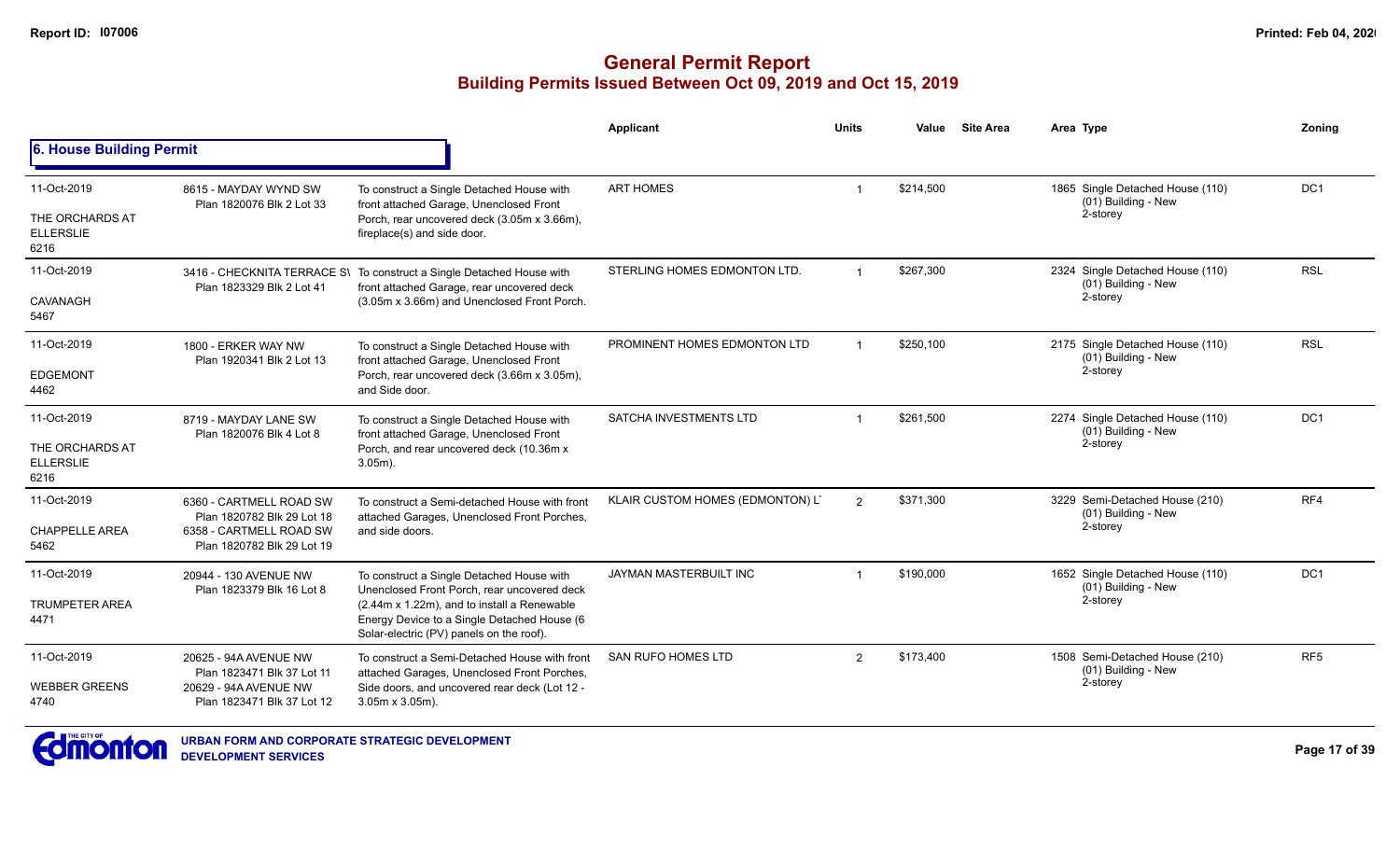|                                          |                                                          |                                                                                                                                                                                                                                                                                                     | Applicant                     | <b>Units</b>   | Value     | <b>Site Area</b> | Area Type                                                           | Zoning          |
|------------------------------------------|----------------------------------------------------------|-----------------------------------------------------------------------------------------------------------------------------------------------------------------------------------------------------------------------------------------------------------------------------------------------------|-------------------------------|----------------|-----------|------------------|---------------------------------------------------------------------|-----------------|
| 6. House Building Permit                 |                                                          |                                                                                                                                                                                                                                                                                                     |                               |                |           |                  |                                                                     |                 |
| 11-Oct-2019<br><b>WESTRIDGE</b><br>4610  | 12 - WOLF WILLOW POINT NW<br>Plan 8721762 Blk 15 Lot 13A | To construct a Single Detached House with<br>front attached Garages, fireplaces, basement<br>Development (NOT to be used as an additional<br>dwelling, 2 Bedrooms, 3 Bathrooms, 1 Flex<br>Space, 1 Home Theatre, 1 Storage Room, 1<br>Mech Room, 1 Games Room, 1 Racing Room.)<br>and covered deck. | BATTERSBY HOWAT ARCHITECTS    |                | \$677,800 |                  | 5894 Single Detached House (110)<br>(01) Building - New<br>2-storey | RF <sub>1</sub> |
| 15-Oct-2019<br><b>GRIESBACH</b><br>3111  | 7231 - MORGAN ROAD NW<br>Plan 1525017 Blk 31 Lot 27      | To construct a Single Detached House with rear<br>attached Garage, and to develop a Secondary<br>Suite above the garage (7.32m x 8.23m).                                                                                                                                                            | PACESETTER HOMES LTD          | $\overline{2}$ | \$251,300 |                  | 2185 Single Detached House (110)<br>(01) Building - New<br>2-storey | <b>GLG</b>      |
| 15-Oct-2019<br><b>GLENWOOD</b><br>4180   | 9731 - 161 STREET NW<br>Plan 1922726 Blk 18 Lot 19A      | To construct a Single Detached House with<br>uncovered deck, veranda and side door<br>entrance [Lot 19 A].                                                                                                                                                                                          | LIN, ANNA                     |                | \$212,500 |                  | 1848 Single Detached House (110)<br>(01) Building - New             | RF1             |
| 15-Oct-2019<br><b>LAUREL</b><br>6444     | 1812 - 19 AVENUE NW<br>Plan 1920713 Blk 12 Lot 14        | To construct a Single Detached House with<br>front attached Garage, Secondary suite,<br>uncovered deck, veranda and side door<br>entrance.                                                                                                                                                          | 1326037 ALBERTA LTD           | $\overline{2}$ | \$329,700 |                  | 2867 Single Detached House (110)<br>(01) Building - New<br>2-storey | <b>RSL</b>      |
| 15-Oct-2019<br><b>WINDERMERE</b><br>5570 | 820 - 177 STREET SW<br>Plan 1525626 Blk 17 Lot 19        | To construct a Single Detached House with<br>front attached Garage, Unenclosed Front Porch<br>and Basement development (NOT to be used as<br>an additional Dwelling).                                                                                                                               | STERLING HOMES EDMONTON LTD.  |                | \$357.200 |                  | 2977 Single Detached House (110)<br>(01) Building - New             | DC <sub>1</sub> |
| 15-Oct-2019<br><b>ALLARD</b><br>5458     | 4625 - ALWOOD WAY SW<br>Plan 1823179 Blk 19 Lot 36       | To construct a Single Detached House with<br>Unenclosed Front Porch. Side door and to install<br>a Renewable Energy Device (6 Solar-electric<br>(PV) panels on the roof).                                                                                                                           | <b>JAYMAN MASTERBUILT INC</b> |                | \$181,700 |                  | 1580 Single Detached House (110)<br>(01) Building - New<br>2-storey | <b>RMD</b>      |

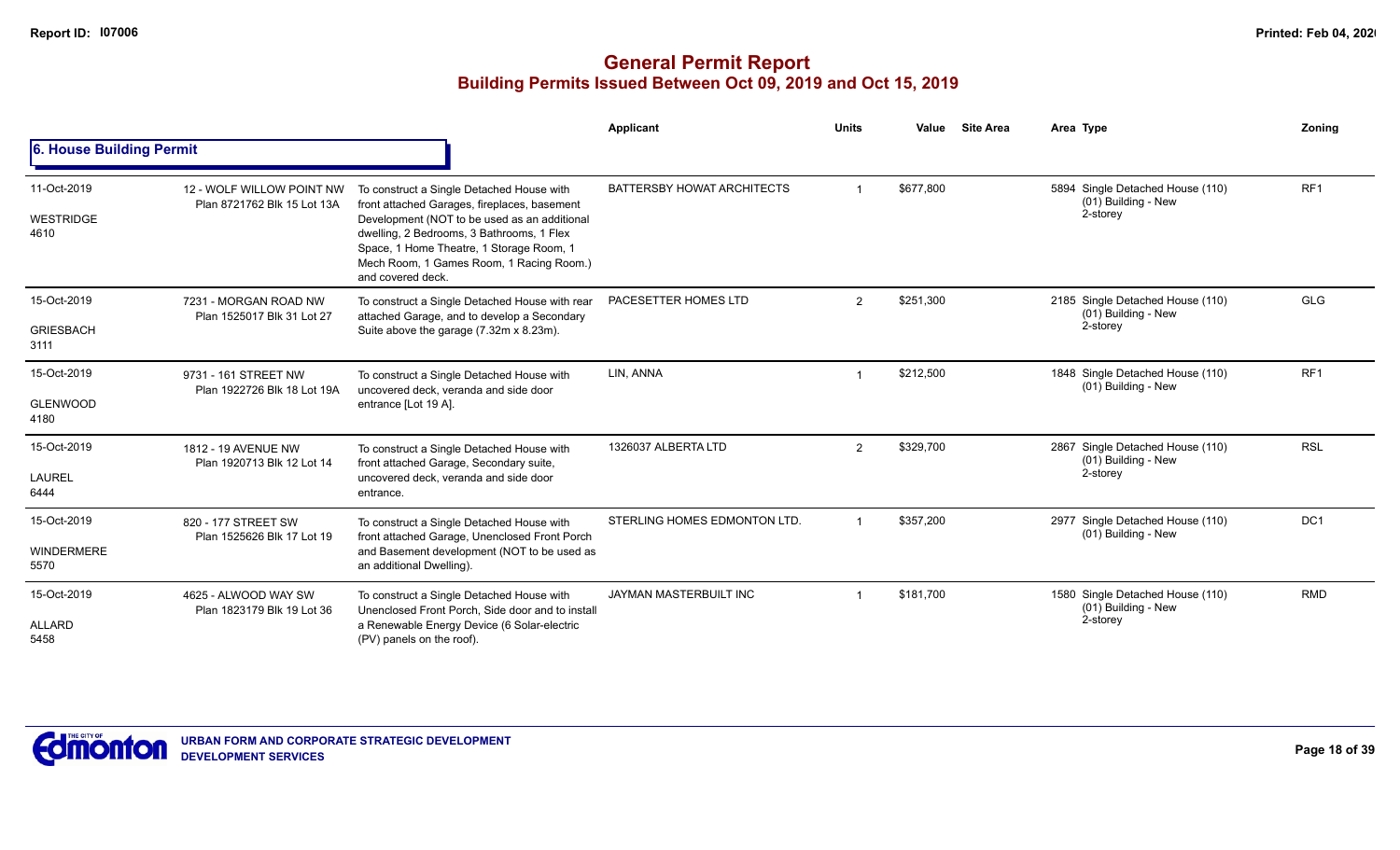|                                              |                                                                                                                                                                |                                                                                                                    | <b>Applicant</b>                        | <b>Units</b> | Value     | <b>Site Area</b> | Area Type                                                 | Zoning          |
|----------------------------------------------|----------------------------------------------------------------------------------------------------------------------------------------------------------------|--------------------------------------------------------------------------------------------------------------------|-----------------------------------------|--------------|-----------|------------------|-----------------------------------------------------------|-----------------|
| 6. House Building Permit                     |                                                                                                                                                                |                                                                                                                    |                                         |              |           |                  |                                                           |                 |
| 11-Oct-2019                                  | 459 - 41 AVENUE NW<br>Plan 1623032 Blk 18 Lot 1                                                                                                                | To construct a Single Detached House with<br>front attached Garage, fireplace and Side door.                       | <b>BEDROCK HOMES LTD</b>                |              | \$222.500 |                  | 1935 Single Detached House (110)<br>(01) Building - New   | <b>RMD</b>      |
| <b>MAPLE</b><br>6441                         |                                                                                                                                                                |                                                                                                                    |                                         |              |           |                  | 2-storey                                                  |                 |
| 11-Oct-2019                                  | 444 - 40 AVENUE NW<br>Plan 1623032 Blk 18 Lot 27                                                                                                               | To construct a Single Detached House with<br>front attached Garage, fireplace, Unenclosed                          | <b>BEDROCK HOMES LTD</b>                |              | \$228,500 |                  | 1987 Single Detached House (110)<br>$(01)$ Building - New | <b>RMD</b>      |
| <b>MAPLE</b><br>6441                         |                                                                                                                                                                | Front Porch and Side door.                                                                                         |                                         |              |           |                  | 2-storey                                                  |                 |
| 11-Oct-2019                                  | Plan 1820144 Blk 3 Lot 12                                                                                                                                      | 3352 - CHECKNITA COMMON SV To construct a Single Detached House with<br>front attached Garage and Unenclosed Front | <b>EXCEL HOMES</b>                      | $\mathbf{1}$ | \$256.500 |                  | 2230 Single Detached House (110)<br>(01) Building - New   | <b>RMD</b>      |
| CAVANAGH<br>5467                             |                                                                                                                                                                | Porch.                                                                                                             |                                         |              |           |                  | 2-storey                                                  |                 |
| 11-Oct-2019<br><b>TRUMPETER AREA</b><br>4471 | 12843 - 204 STREET NW<br>Plan 1624048 Blk 6 Lot 33<br>12839 - 204 STREET NW<br>Plan 1624048 Blk 6 Lot 34<br>12835 - 204 STREET NW<br>Plan 1624048 Blk 6 Lot 35 | To construct a 3 unit Row Housing Development<br>with Unenclosed Front Porches.                                    | PACESETTER HOMES LTD.                   | 3            | \$443,800 |                  | 3859 Row House (330)<br>(01) Building - New<br>2-storey   | RF <sub>5</sub> |
| 15-Oct-2019                                  | 9203 - 223 STREET NW<br>Plan 1922399 Blk 14 Lot 122                                                                                                            | To construct a Single Detached House with<br>front attached Garage, solar photovoltaic                             | JAYMAN MASTERBUILT INC                  |              | \$254,600 |                  | 2214 Single Detached House (110)<br>(01) Building - New   | <b>RMD</b>      |
| SECORD<br>4487                               |                                                                                                                                                                | system and veranda.                                                                                                |                                         |              |           |                  | 2-storey                                                  |                 |
| 15-Oct-2019                                  | 7355 - 178 AVENUE NW<br>Plan 1920842 Blk 10 Lot 23                                                                                                             | To construct a Single Detached House with<br>front attached Garage and Unenclosed Front                            | DAYTONA HOMES INC                       |              | \$215,300 |                  | 1872 Single Detached House (110)<br>(01) Building - New   | DC1, DC1        |
| <b>CRYSTALLINA NERA WEST</b><br>2463         |                                                                                                                                                                | Porch.                                                                                                             |                                         |              |           |                  | 2-storey                                                  |                 |
| 15-Oct-2019                                  | 3327 - PARKER LOOP SW<br>Plan 1723283 Blk 7 Lot 32                                                                                                             | To construct a Single Detached House with<br>front attached Garage and Unenclosed Front                            | <b>BROOKFIELD RESIDENTIAL PROPERTIE</b> |              | \$221,100 |                  | 1923 Single Detached House (110)<br>(01) Building - New   | <b>HVLD</b>     |
| PAISLEY<br>5469                              |                                                                                                                                                                | Porch.                                                                                                             |                                         |              |           |                  | 2-storey                                                  |                 |

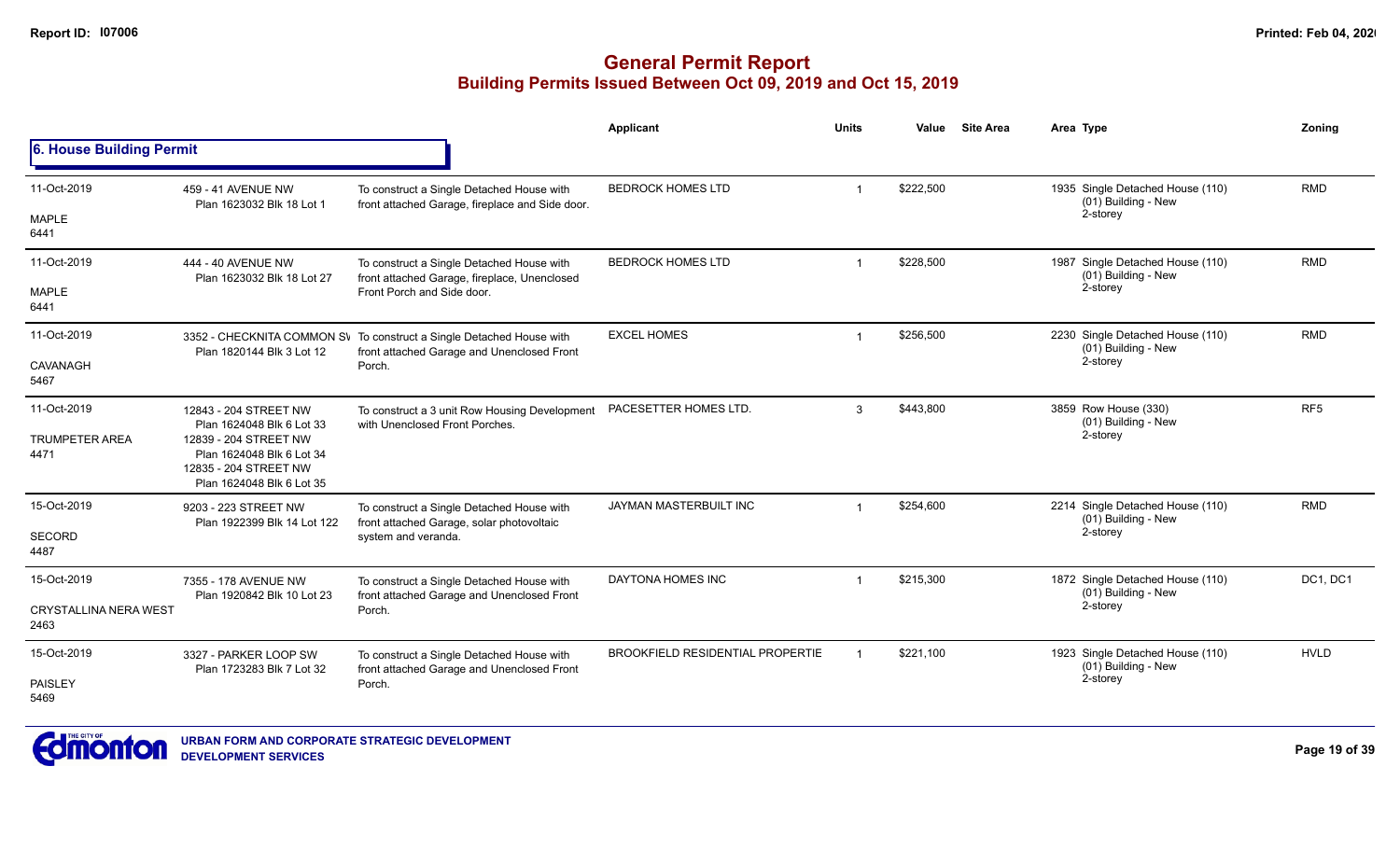|                                 |                                                     |                                                                                                                                                                                                                                                         | <b>Applicant</b>                | <b>Units</b> | Value<br><b>Site Area</b> | Area Type                                               | Zoning          |
|---------------------------------|-----------------------------------------------------|---------------------------------------------------------------------------------------------------------------------------------------------------------------------------------------------------------------------------------------------------------|---------------------------------|--------------|---------------------------|---------------------------------------------------------|-----------------|
| 6. House Building Permit        |                                                     |                                                                                                                                                                                                                                                         |                                 |              |                           |                                                         |                 |
| 15-Oct-2019                     | 8728 - 223 STREET NW<br>Plan 1723490 Blk 20 Lot 44  | To construct a Single Detached House with                                                                                                                                                                                                               | <b>LANDMARK CLASSIC INC</b>     |              | \$260,700                 | 2267 Single Detached House (110)<br>(01) Building - New | <b>RMD</b>      |
| <b>ROSENTHAL</b><br>4750        |                                                     | front attached Garage and Unenclosed Front<br>Porch.                                                                                                                                                                                                    |                                 |              |                           | 2-storey                                                |                 |
| 15-Oct-2019                     | 9803 - 147 STREET NW<br>Plan 5109HW Blk 84 Lot 12   | To construct a Single Detached House with<br>fireplace, veranda, balcony (1.22m x 6.60m),                                                                                                                                                               | 1346727 ALBERTA INC             |              | \$222,200                 | 1932 Single Detached House (110)<br>(01) Building - New | RF1             |
| <b>CRESTWOOD</b><br>3140        |                                                     | and rear uncovered deck (3.05m x 5.49m).                                                                                                                                                                                                                |                                 |              |                           | 2-storey                                                |                 |
| 7. Other Misc. Building Permits |                                                     |                                                                                                                                                                                                                                                         |                                 |              |                           |                                                         |                 |
| 11-Oct-2019                     | 11623 - 127 STREET NW<br>Plan RN46 Blk 31 Lot 15    | To demolish a Single Detached House.                                                                                                                                                                                                                    | DHIMAN STRATEGIC CONSULTING INC | $-1$         | \$10,000                  | 500 Single Detached House (110)<br>(99) Demolition      | RF <sub>3</sub> |
| <b>INGLEWOOD</b><br>3240        |                                                     |                                                                                                                                                                                                                                                         |                                 |              |                           |                                                         |                 |
| <b>Home Improvement Permit</b>  |                                                     |                                                                                                                                                                                                                                                         |                                 |              |                           |                                                         |                 |
| 09-Oct-2019                     | 11006 - 122 STREET NW<br>Plan RN39B Blk 44 Lots 1-2 | To construct an addition to a Single Detached<br>House (irregular shape 7.69m x 4.57m), to                                                                                                                                                              | MICHAEL & CARLA STOLTE          | $\mathbf{0}$ | \$90,000                  | Single Detached House (110)<br>(02) Addition            | RF3             |
| WESTMOUNT<br>3440               |                                                     | construct a front uncovered deck (3.56m x<br>4.01m @2.83m in Height), to construct interior<br>alterations (Basement development, NOT to be<br>used as a Secondary Suite) and to construct a<br>front covered deck (2.54m x 3.33m @ 0.91m in<br>Height. |                                 |              |                           |                                                         |                 |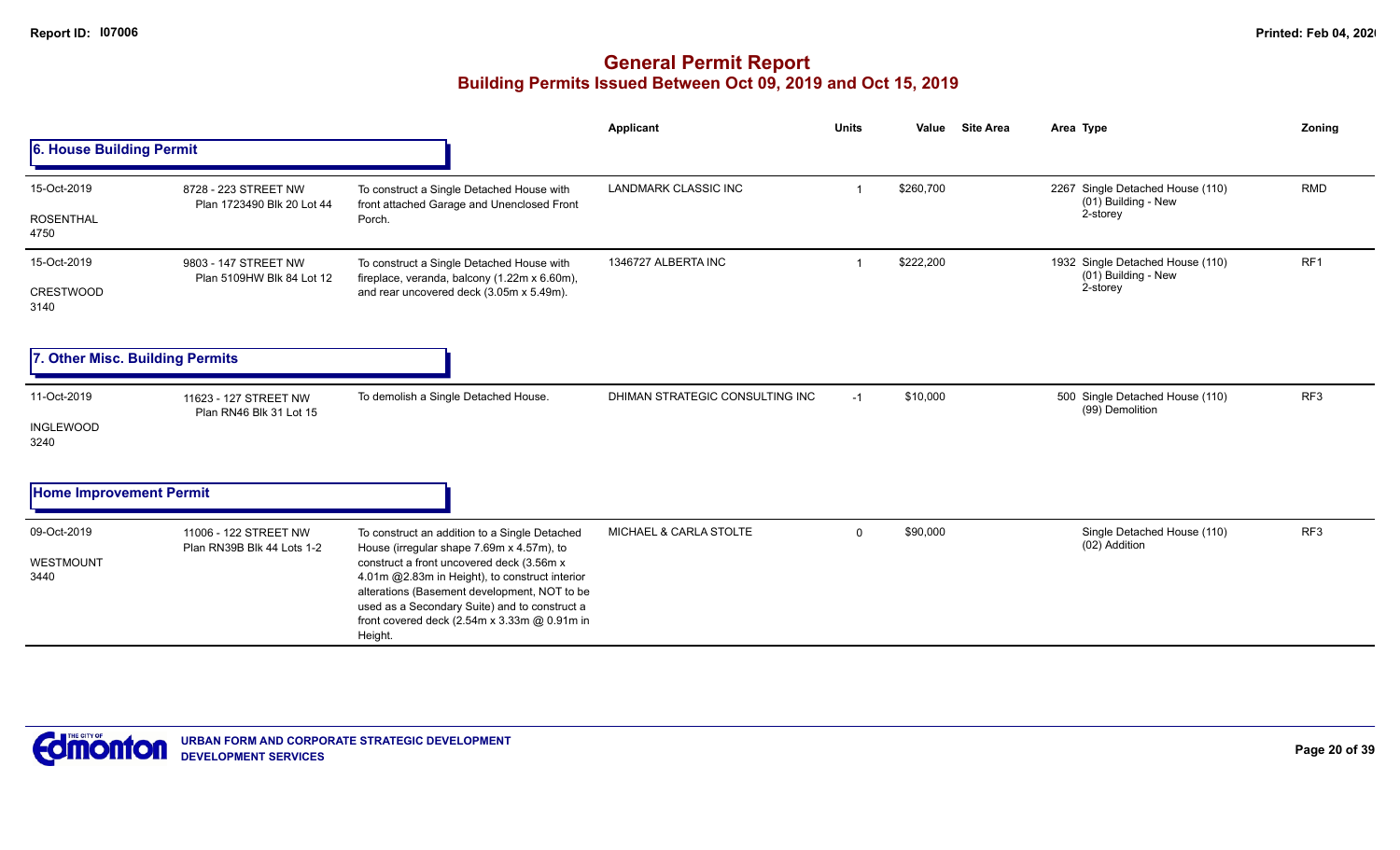|                                                            |                                                                   |                                                                                                                                                                                                                                                                                              | Applicant                               | <b>Units</b> | Value<br><b>Site Area</b> | Area Type                                                             | Zoning          |
|------------------------------------------------------------|-------------------------------------------------------------------|----------------------------------------------------------------------------------------------------------------------------------------------------------------------------------------------------------------------------------------------------------------------------------------------|-----------------------------------------|--------------|---------------------------|-----------------------------------------------------------------------|-----------------|
| <b>Home Improvement Permit</b>                             |                                                                   |                                                                                                                                                                                                                                                                                              |                                         |              |                           |                                                                       |                 |
| 15-Oct-2019<br><b>EASTWOOD</b><br>1100                     | 12108 - 83 STREET NW<br>Plan 1721744 Blk 26 Lot 19B               | To develop a Secondary Suite in the Basement<br>of a Single Detached House (New Suite, 2<br>Bedrooms, 1 Bathroom, 1 Living Room, 1 Mech<br>Room) and to construct exterior alterations to a<br>Single Detached House (add a new side door<br>and landing).                                   | <b>VIDA NOVA HOMES LTD</b>              |              | \$35,000                  | 659 Single Detached House (110)<br>(07) Add Suites to Single Dwelling | RF <sub>3</sub> |
| 15-Oct-2019<br><b>EASTWOOD</b><br>1100                     | 12108 - 83 STREET NW<br>Plan 1721744 Blk 26 Lot 19B               | To develop a Secondary Suite in the Basement<br>of a Single Detached House (New Suite, 2<br>Bedrooms, 1 Bathroom, 1 Living Room, 1 Mech<br>Room) and to construct exterior alterations to a<br>Single Detached House (add a new side door<br>and landing).                                   | <b>VIDA NOVA HOMES LTD</b>              | $\Omega$     |                           | Single Detached House (110)<br>(03) Exterior Alterations              | RF <sub>3</sub> |
| 09-Oct-2019<br>THE ORCHARDS AT<br><b>ELLERSLIE</b><br>6216 | 2272 - CHOKECHERRY CLOSE<br>SW<br>Plan 1822444 Blk 21 Lot 68      | To construct a rear uncovered deck to a Single<br>Detached House (2.44 m x 3.66 m @ 0.5 m in<br>Height).                                                                                                                                                                                     | <b>BROOKFIELD RESIDENTIAL PROPERTIE</b> | $\Omega$     | \$2,200                   | 9 Semi-Detached House (210)<br>(03) Deck Attached                     | RF4             |
| 09-Oct-2019<br><b>CAVANAGH</b><br>5467                     | 2028 - CAVANAGH DRIVE SW<br>Plan 1523223 Blk 6 Lot 14             | To construct an Accessory Building to a<br>Semi-detached House (mutual detached Garage<br>$12.2 \text{ m} \times 6.1 \text{ m}$ ).                                                                                                                                                           | <b>EXCEL HOMES</b>                      | $\Omega$     | \$12,000                  | 74 Detached Garage (010)<br>(01) Building - New                       | RMD, RMD        |
| 15-Oct-2019<br><b>PARKVIEW</b><br>3330                     | 22 - VALLEYVIEW CRESCENT<br><b>NW</b><br>Plan 3792KS Blk 9 Lot 14 | To construct an addition to a Single Detached<br>House (Pergola, 12.70m x 3.74m), existing<br>without permits.<br>NOTICE RETURNED TO MAIL DESK ON<br>OCTOBER 3, 2019 CITY OF EDMONTON<br>FINANCIAL & CORPERATE SERVICE REAL<br>ESTATE BRANCH 10FLO 10111 - 104 AVE NW<br>EDMONTON AB T5J 0J4 | RACKEL BELZIL LLP                       | 0            |                           | Single Detached House (110)<br>(03) Exterior Alterations              | RF1             |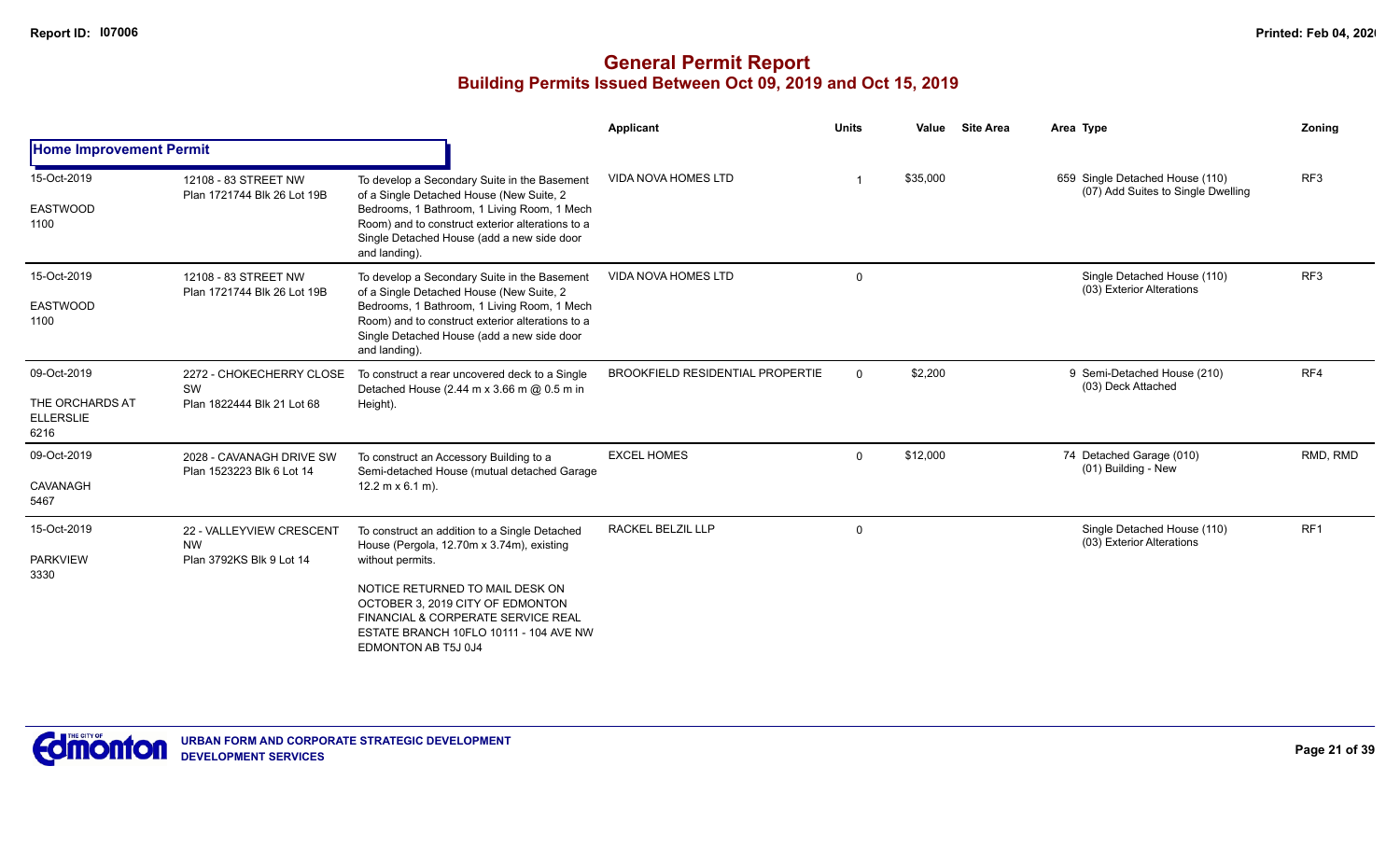|                                |                                                     |                                                                                                                                                  | Applicant              | <b>Units</b> | Value   | <b>Site Area</b> | Area Type                                                | Zonina          |
|--------------------------------|-----------------------------------------------------|--------------------------------------------------------------------------------------------------------------------------------------------------|------------------------|--------------|---------|------------------|----------------------------------------------------------|-----------------|
| <b>Home Improvement Permit</b> |                                                     |                                                                                                                                                  |                        |              |         |                  |                                                          |                 |
| 15-Oct-2019                    | 9032 - 94 STREET NW<br>Plan 1345AJ Blk 2 Lots 28-29 | To construct a rear uncovered deck (6.10m x<br>4.06m @ 1.37m in Height).                                                                         | <b>MARK LEPINE</b>     | $\mathbf 0$  | \$6,200 |                  | 25 Single Detached House (110)<br>(03) Deck Attached     | RF <sub>3</sub> |
| <b>BONNIE DOON</b><br>6040     |                                                     |                                                                                                                                                  |                        |              |         |                  |                                                          |                 |
| 09-Oct-2019                    | 4813 - 114 AVENUE NW<br>Plan 5026HW Blk 25 Lot 11   | To construct exterior and interior alterations to<br>an existing Accessory Building, Home Based                                                  | JENNIFER LUMLEY        | 0            |         |                  | Single Detached House (110)<br>(03) Exterior Alterations | RF <sub>1</sub> |
| <b>BEVERLY HEIGHTS</b><br>2100 |                                                     | Business (renovate the existing rear detached<br>Garage to a dog grooming shop, 8.00m x 4.90m,<br>and to cover the exterior stucco with siding). |                        |              |         |                  |                                                          |                 |
| 09-Oct-2019                    | 4813 - 114 AVENUE NW<br>Plan 5026HW Blk 25 Lot 11   | To construct exterior and interior alterations to<br>an existing Accessory Building, Home Based                                                  | <b>JENNIFER LUMLEY</b> | $\mathbf 0$  |         |                  | Single Detached House (110)<br>(03) Interior Alterations | RF <sub>1</sub> |
| <b>BEVERLY HEIGHTS</b><br>2100 |                                                     | Business (renovate the existing rear detached<br>Garage to a dog grooming shop, 8.00m x 4.90m,<br>and to cover the exterior stucco with siding). |                        |              |         |                  |                                                          |                 |
| 15-Oct-2019<br><b>WALKER</b>   | 5310 - 19 AVENUE SW<br>Plan 1421216 Blk 29 Lot 91   | To construct a rear uncovered deck with<br>privacy screen to a Single Detached House<br>(deck, 4.08m x 7.95m @ 1.02m in Height;                  | <b>MANOLITO CRUZ</b>   | $\mathbf{0}$ | \$6,400 |                  | 25 Single Detached House (110)<br>(03) Deck Attached     | DC <sub>1</sub> |
| 6662                           |                                                     | privacy screen @ 1.82m in Height).                                                                                                               |                        |              |         |                  |                                                          |                 |
| 323583562-004                  | 10277 - 89 STREET NW<br>Plan RN37 Blk 3 Lot 35      | To construct an Accessory Building (detached<br>Garage (5.79 m x 7.16 m)).                                                                       | <b>MATTHEW LECKY</b>   | $\mathbf 0$  | \$6,700 |                  | 41 Detached Garage (010)<br>(01) Building - New          | RF <sub>2</sub> |
| <b>RIVERDALE</b><br>1210       |                                                     |                                                                                                                                                  |                        |              |         |                  |                                                          |                 |
| 09-Oct-2019                    | 796 - JOHNS ROAD NW<br>Plan 9322974 Blk 12 Lot 65   | To construct a rear uncovered deck (irregular<br>shape, 4.57m x 5.56m @ 1.8m in Height).                                                         | <b>ANILKUMAR PATEL</b> | $\mathbf 0$  | \$5,500 |                  | 22 Single Detached House (110)<br>(03) Deck Attached     | RF <sub>1</sub> |
| <b>JACKSON HEIGHTS</b><br>6330 |                                                     |                                                                                                                                                  |                        |              |         |                  |                                                          |                 |
| 11-Oct-2019                    | 9751 - 145 STREET NW                                | To construct a rear covered deck to a Single                                                                                                     | <b>DEREK FRASER</b>    | $\mathbf 0$  |         |                  | Single Detached House (110)<br>(02) Addition             | RF <sub>1</sub> |
| <b>CRESTWOOD</b><br>3140       | Plan 5109HW Blk 88 Lot 13                           | Detached House (3.20m x 2.90m)                                                                                                                   |                        |              |         |                  |                                                          |                 |

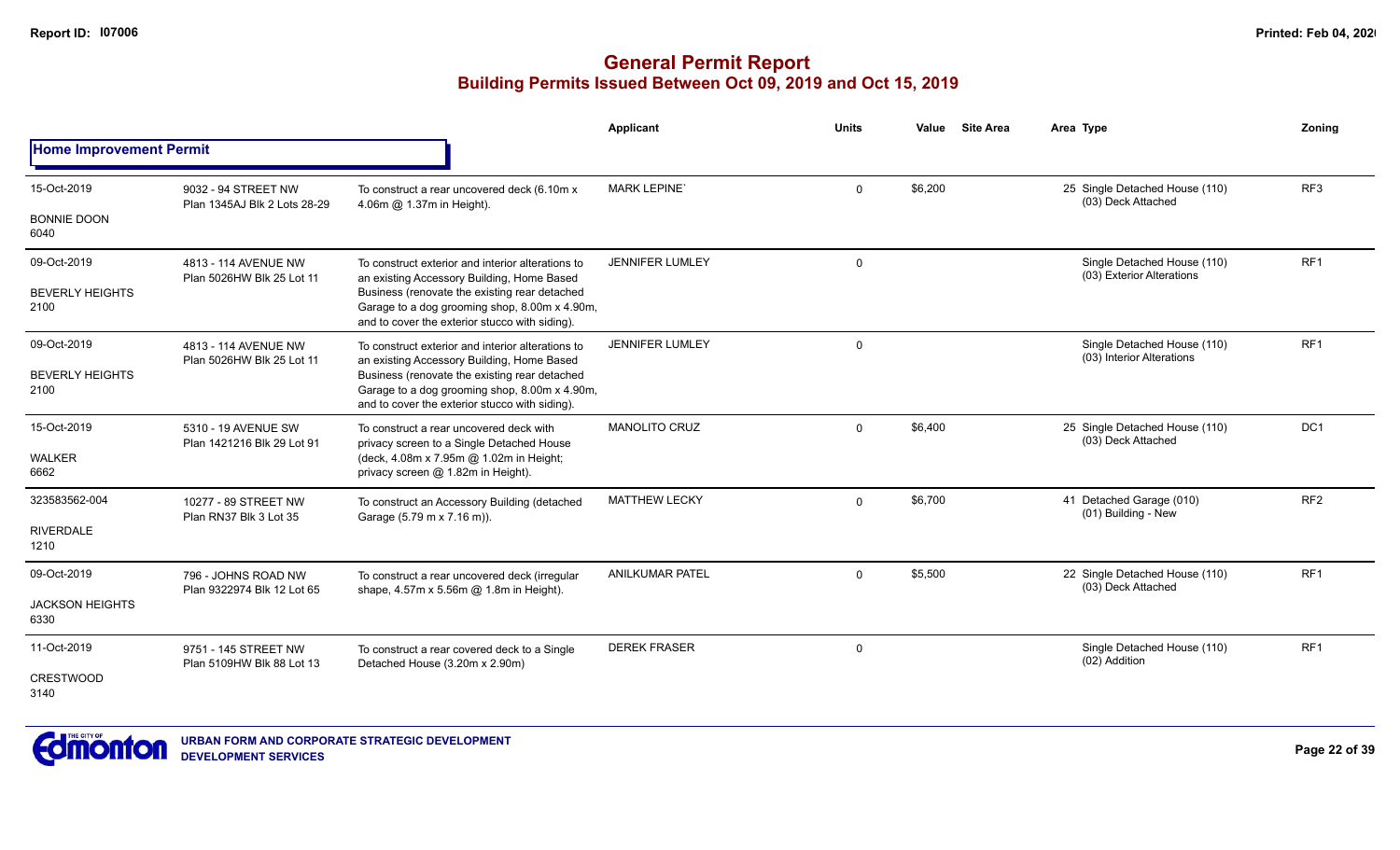|                                |                                                      |                                                                                                                                                                                                                                                                                                 | Applicant                                        | <b>Units</b> | <b>Site Area</b><br>Value | Area Type                                                | Zoning          |
|--------------------------------|------------------------------------------------------|-------------------------------------------------------------------------------------------------------------------------------------------------------------------------------------------------------------------------------------------------------------------------------------------------|--------------------------------------------------|--------------|---------------------------|----------------------------------------------------------|-----------------|
| <b>Home Improvement Permit</b> |                                                      |                                                                                                                                                                                                                                                                                                 |                                                  |              |                           |                                                          |                 |
| 15-Oct-2019                    | 10219 - 155 STREET NW<br>Plan 3219TR Blk 18 Lot 4A   | To construct an Accessory Building (shed<br>$(2.51m \times 4.98m)$ ).                                                                                                                                                                                                                           | FONG (ASSURANCE REAL ESTATE<br>ACQUISITONS) CHUA | $\mathbf{0}$ | \$400                     | 13 Shed (040)<br>(01) Building - New                     | RF <sub>2</sub> |
| <b>CANORA</b><br>4090          |                                                      |                                                                                                                                                                                                                                                                                                 |                                                  |              |                           |                                                          |                 |
| 15-Oct-2019                    | 10219A - 155 STREET NW<br>Plan 3219TR Blk 18 Lot 4B  | To construct an Accessory Building (shed<br>$(2.5m \times 5m)$ ).                                                                                                                                                                                                                               | FONG (ASSURANCE REAL ESTATE<br>ACQUISITONS) CHUA | $\mathbf 0$  | \$400                     | 13 Shed (040)<br>(01) Building - New                     | RF <sub>2</sub> |
| <b>CANORA</b><br>4090          |                                                      |                                                                                                                                                                                                                                                                                                 |                                                  |              |                           |                                                          |                 |
| 325083305-001                  | 11403 - 87 STREET NW<br>Plan RN43B Blk 86 Lot 1      | To erect a fence $@1.83m$ in Height in the Side<br>and Rear Yard Abutting 114 Avenue.                                                                                                                                                                                                           | <b>RYAN CHRISTIANSON</b>                         | $\Omega$     | \$0                       | Single Detached House (110)<br>(03) Exterior Alterations | RF3             |
| PARKDALE<br>1160               |                                                      |                                                                                                                                                                                                                                                                                                 |                                                  |              |                           |                                                          |                 |
| 10-Oct-2019                    | 11164 - 97 STREET NW<br>Plan RN43 Blk 1 Lot 22       | To construct an addition to a Single Detached<br>House (rear enclosed covered deck, 3.05m x                                                                                                                                                                                                     | M O GEORGE                                       | $\mathbf 0$  | \$8,000                   | Single Detached House (110)<br>(02) Addition             | RA7             |
| <b>SPRUCE AVENUE</b><br>1230   |                                                      | $3.68m$ ).                                                                                                                                                                                                                                                                                      |                                                  |              |                           |                                                          |                 |
| 15-Oct-2019                    | 8603 - 131A AVENUE NW<br>Plan 4542KS Blk 22 Lot 1    | To construct a front uncovered deck to a Single<br>Detached House (irregular shape, 5.18m x                                                                                                                                                                                                     | ROBERT BARETTA                                   | $\mathbf{0}$ | \$4,900                   | 20 Single Detached House (110)<br>(03) Deck Attached     | RF1             |
| <b>KILLARNEY</b><br>2420       |                                                      | 5.75m @ 1.02m in Height).                                                                                                                                                                                                                                                                       |                                                  |              |                           |                                                          |                 |
| 15-Oct-2019                    | 10551 - 154 AVENUE NW<br>Plan 7922278 Blk 52 Lot 173 | To construct interior and exterior alterations to a<br>Single Detached House (Basement                                                                                                                                                                                                          | CHARLOTTE LOUISE RODE                            | $\mathbf 0$  |                           | Single Detached House (110)<br>(03) Exterior Alterations | RF1             |
| <b>BEAUMARIS</b><br>3040       |                                                      | development, NOT to be used as an additional<br>Dwelling, siding change from Vinyl to Hardie<br>Board), and to construct a front uncovered<br>deck (4.97m x 4.36m @ 0.40 m in Height).<br>(Basement development: 1 Study room, 1 Hall, 1<br>Storage/Crawl space, and 1 Furnace/Laundry<br>room) |                                                  |              |                           |                                                          |                 |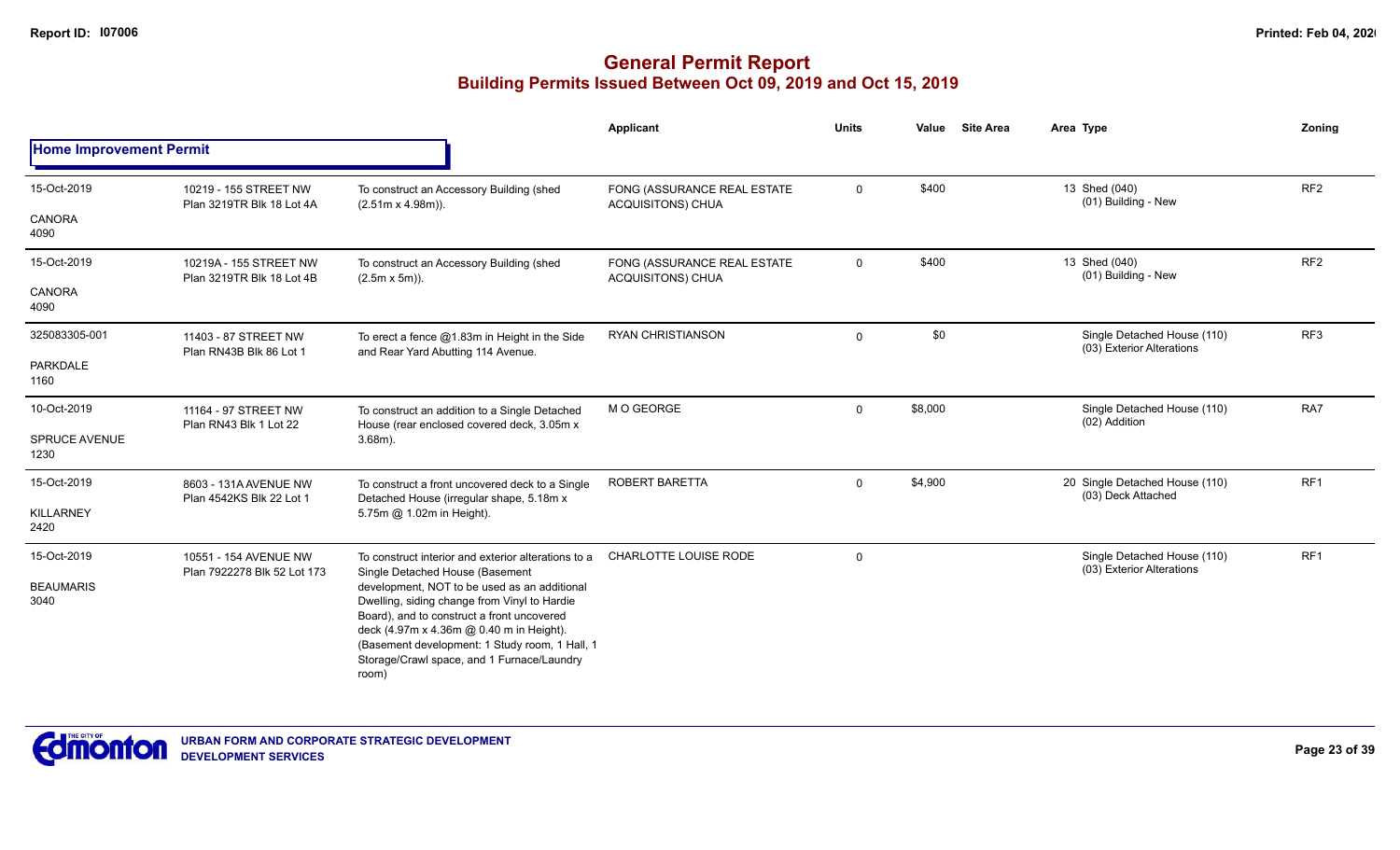|                                               |                                                      |                                                                                                                                                                                                                                                                                                                                                                                           | Applicant                    | <b>Units</b> | <b>Site Area</b><br>Value | Area Type                                                | Zoning          |
|-----------------------------------------------|------------------------------------------------------|-------------------------------------------------------------------------------------------------------------------------------------------------------------------------------------------------------------------------------------------------------------------------------------------------------------------------------------------------------------------------------------------|------------------------------|--------------|---------------------------|----------------------------------------------------------|-----------------|
| <b>Home Improvement Permit</b>                |                                                      |                                                                                                                                                                                                                                                                                                                                                                                           |                              |              |                           |                                                          |                 |
| 15-Oct-2019<br><b>BEAUMARIS</b><br>3040       | 10551 - 154 AVENUE NW<br>Plan 7922278 Blk 52 Lot 173 | To construct interior and exterior alterations to a<br>Single Detached House (Basement<br>development, NOT to be used as an additional<br>Dwelling, siding change from Vinyl to Hardie<br>Board), and to construct a front uncovered<br>deck (4.97m x 4.36m @ 0.40 m in Height).<br>(Basement development: 1 Study room, 1 Hall, 1<br>Storage/Crawl space, and 1 Furnace/Laundry<br>room) | CHARLOTTE LOUISE RODE        | $\Omega$     |                           | Single Detached House (110)<br>(03) Interior Alterations | RF <sub>1</sub> |
| 15-Oct-2019<br><b>BEAUMARIS</b><br>3040       | 10551 - 154 AVENUE NW<br>Plan 7922278 Blk 52 Lot 173 | To construct interior and exterior alterations to a<br>Single Detached House (Basement<br>development, NOT to be used as an additional<br>Dwelling, siding change from Vinyl to Hardie<br>Board), and to construct a front uncovered<br>deck (4.97m x 4.36m @ 0.40 m in Height).<br>(Basement development: 1 Study room, 1 Hall, 1<br>Storage/Crawl space, and 1 Furnace/Laundry<br>room) | <b>CHARLOTTE LOUISE RODE</b> | $\Omega$     | \$600                     | 2 Single Detached House (110)<br>(03) Deck Attached      | RF <sub>1</sub> |
| 15-Oct-2019<br><b>CAMERON HEIGHTS</b><br>4466 | 1316 - CLEMENT COURT NW<br>Plan 1521376 Blk 1 Lot 7  | To construct a rear uncovered deck (7.16m x<br>3.05m @ 1.63m in Height) to a Single Detached<br>House.                                                                                                                                                                                                                                                                                    | <b>NOUMAN NOOR</b>           | $\Omega$     | \$5,500                   | 22 Single Detached House (110)<br>(03) Deck Attached     | <b>RSL</b>      |
| 15-Oct-2019<br><b>SUDER GREENS</b><br>4730    | 21364 - 91A AVENUE NW<br>Plan 0525432 Blk 23 Lot 209 | To construct interior alterations to the main floor<br>(removing lifestyle room, kitchen renovation,<br>alteration to walls around the stairway) and<br>second floor of a Single Detached House (wall<br>removal).                                                                                                                                                                        | KATHERINE SOICHUK            | $\Omega$     | \$5,000                   | Single Detached House (110)<br>(03) Interior Alterations | <b>RPL</b>      |
| 09-Oct-2019<br>WESTMOUNT<br>3440              | 10804 - 126 STREET NW<br>Plan RN22B Blk 47 Lot 10    | To erect a Fence $@$ 1.85m in Height in the<br>flanking Side Yard Abutting 108 Avenue NW.                                                                                                                                                                                                                                                                                                 | ANNE HUJBER                  | $\Omega$     | \$0                       | Single Detached House (110)<br>(03) Exterior Alterations | DC <sub>1</sub> |

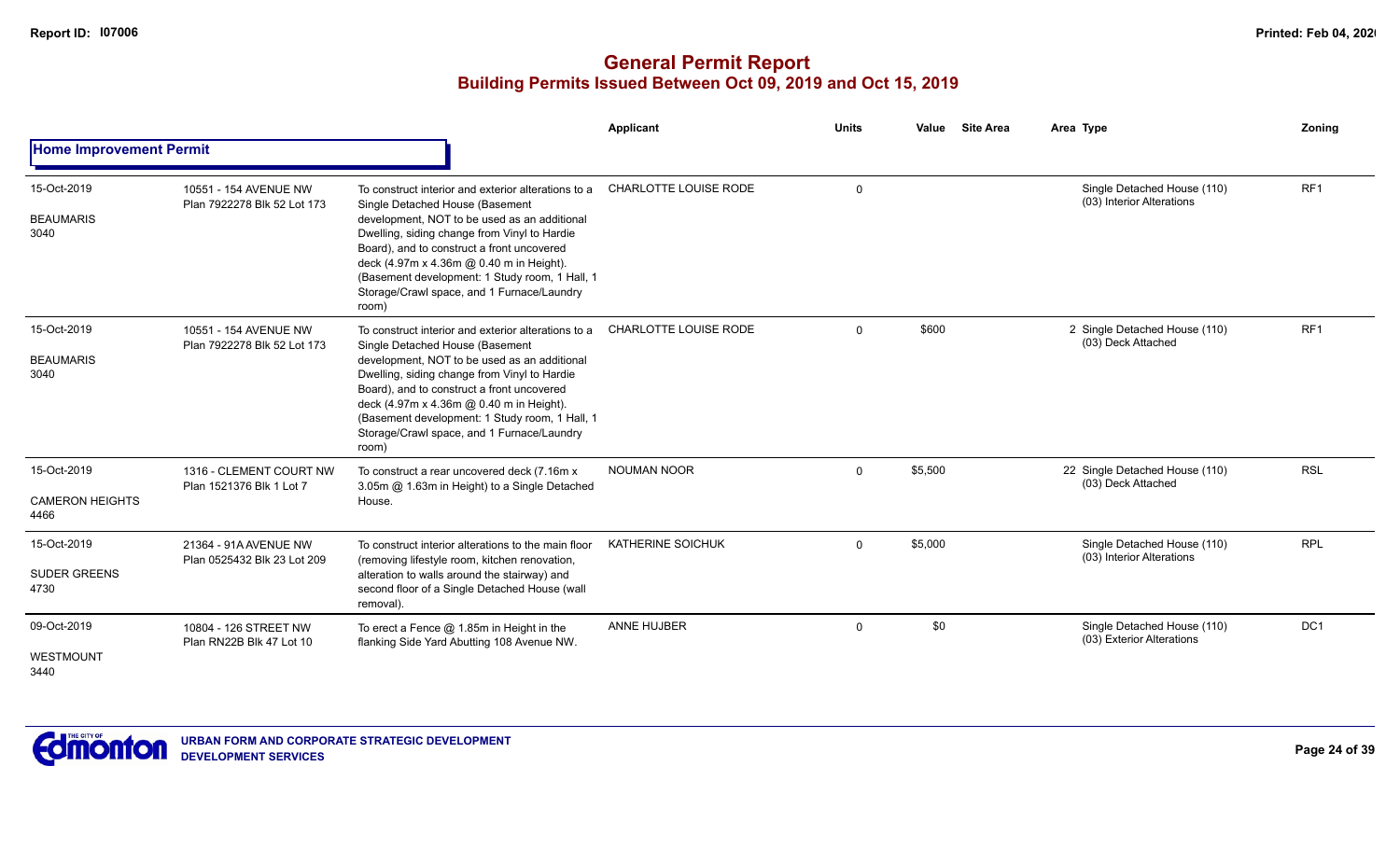|                                      |                                                        |                                                                                                                                        | Applicant                     | <b>Units</b> | Value     | <b>Site Area</b> | Area Type                                                | Zonina          |
|--------------------------------------|--------------------------------------------------------|----------------------------------------------------------------------------------------------------------------------------------------|-------------------------------|--------------|-----------|------------------|----------------------------------------------------------|-----------------|
| <b>Home Improvement Permit</b>       |                                                        |                                                                                                                                        |                               |              |           |                  |                                                          |                 |
| 11-Oct-2019<br><b>BLACKMUD CREEK</b> | 1532 - BLACKMORE WAY SW<br>Plan 0320016 Blk 1 Lot 125  | To construct interior alterations to a Single<br>Detached House (main floor and 2nd floor<br>renovations and Basement development (NOT | <b>LEGACY SIGNATURE HOMES</b> | $\mathbf 0$  | \$350,000 |                  | Single Detached House (110)<br>(03) Interior Alterations | <b>RSL</b>      |
| 5453                                 |                                                        | to be used as an additional Dwelling)).                                                                                                |                               |              |           |                  |                                                          |                 |
| 09-Oct-2019                          | 6014 - 152C AVENUE NW<br>Plan 8722592 Blk 55 Lot 47    | To construct an addition to a Single Detached<br>House (rear partially covered deck, 11.95m x                                          | <b>JIN FENG</b>               | 0            |           |                  | Single Detached House (110)<br>(02) Addition             | RF <sub>1</sub> |
| <b>MCLEOD</b><br>2530                | 6014 - 152C AVENUE NW                                  | 7.35m) and to construct two Accessory<br>buildings (shed 1, 2.44m x 2.50m; shed 2,<br>2.49m x 2.49m), existing without permits.        |                               |              |           |                  |                                                          |                 |
| 09-Oct-2019                          | Plan 8722592 Blk 55 Lot 47                             | To construct an addition to a Single Detached<br>House (rear partially covered deck, 11.95m x                                          | <b>JIN FENG</b>               | $\mathbf 0$  | \$0       |                  | Shed (040)<br>(01) Building - New                        | RF1             |
| <b>MCLEOD</b><br>2530                |                                                        | 7.35m) and to construct two Accessory<br>buildings (shed 1, 2.44m x 2.50m; shed 2,<br>2.49m x 2.49m), existing without permits.        |                               |              |           |                  |                                                          |                 |
| 09-Oct-2019                          | 7412 - 11 AVENUE SW<br>Plan 0727503 Blk 26 Lot 43      | To construct a rear uncovered deck to a Single<br>Detached house (6.10m x 4.26m @ 1.00m in                                             | <b>DANIEL DRURY</b>           | $\mathbf 0$  | \$5,100   |                  | 20 Single Detached House (110)<br>(03) Deck Attached     | <b>RPL</b>      |
| <b>SUMMERSIDE</b><br>6213            |                                                        | Height).                                                                                                                               |                               |              |           |                  |                                                          |                 |
| 10-Oct-2019                          | 7705 - EIFERT CRESCENT NW<br>Plan 1721514 Blk 8 Lot 41 | To construct a rear uncovered deck to a Single<br>Detached House (3.96m x 4.27m @ 1.5m in                                              | SAYSONGKHAM, KALINE           | $\Omega$     | \$4,000   |                  | 16 Single Detached House (110)<br>(03) Deck Attached     | <b>RMD</b>      |
| <b>EDGEMONT</b><br>4462              |                                                        | Height).                                                                                                                               |                               |              |           |                  |                                                          |                 |
| 326340303-005                        | 8908 - 140 STREET NW<br>Plan 4629KS Blk 12 Lot 2       | To demolish a Single Detached House and rear<br>detached Garage.                                                                       | ASTROGA SOTO RODRIGO          | $\Omega$     | \$3,400   |                  | Detached Garage(010)<br>(99) Demolition                  | RF1             |
| <b>PARKVIEW</b><br>3330              |                                                        |                                                                                                                                        |                               |              |           |                  |                                                          |                 |
| 11-Oct-2019                          | 8908 - 140 STREET NW<br>Plan 4629KS Blk 12 Lot 2       | To demolish a Single Detached House and rear<br>detached Garage.                                                                       | ASTROGA SOTO RODRIGO          | $\mathbf 0$  | \$6,500   |                  | Single Detached House (110)<br>(99) Demolition           | RF <sub>1</sub> |
| <b>PARKVIEW</b><br>3330              |                                                        |                                                                                                                                        |                               |              |           |                  |                                                          |                 |

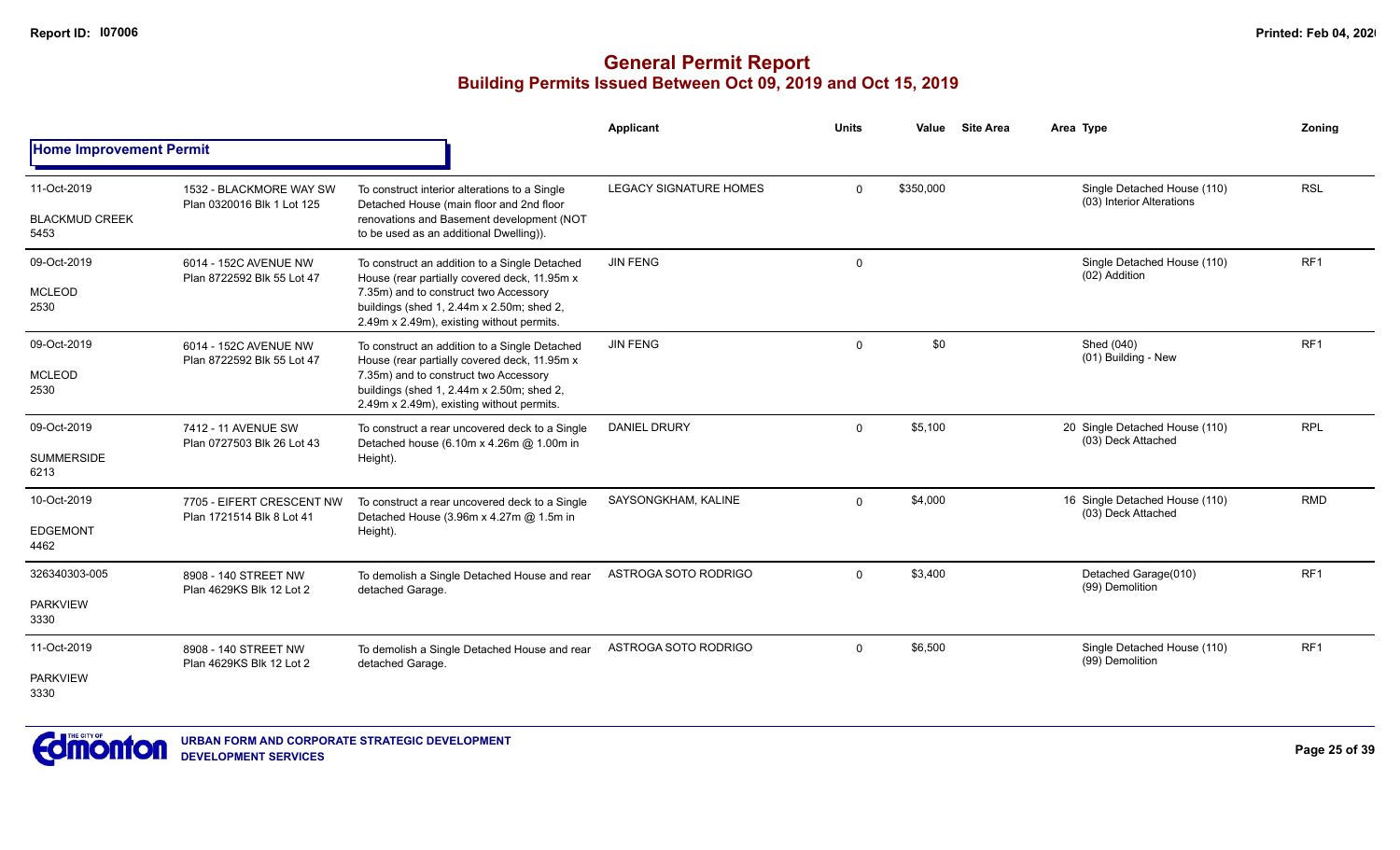|                                                 |                                                                        |                                                                                                                                                                    | <b>Applicant</b>                                    | <b>Units</b> | Value    | <b>Site Area</b> | Area Type                                                | Zonina          |
|-------------------------------------------------|------------------------------------------------------------------------|--------------------------------------------------------------------------------------------------------------------------------------------------------------------|-----------------------------------------------------|--------------|----------|------------------|----------------------------------------------------------|-----------------|
| <b>Home Improvement Permit</b>                  |                                                                        |                                                                                                                                                                    |                                                     |              |          |                  |                                                          |                 |
| 15-Oct-2019<br>ALLENDALE<br>5010                | 10440 - 69 AVENUE NW<br>Plan I29 Blk 44 Lot 21                         | To construct a front uncovered deck to a Single<br>Detached House (irregular shape, 4.68m x<br>2.35m @ 1.52m in Height).                                           | SHELDON PEARSON                                     | $\mathbf 0$  | \$2,000  |                  | 8 Single Detached House (110)<br>(03) Deck Attached      | RF <sub>3</sub> |
| 15-Oct-2019<br><b>SPRUCE AVENUE</b><br>1230     | 11417 - 102 STREET NW<br>Plan 7540AH Blk 1 Lot 370                     | To construct an Accessory Building (detached<br>Garage (7.32m x 7.32m)).                                                                                           | SONG, YEE                                           | $\mathbf 0$  | \$8,600  |                  | 54 Detached Garage (010)<br>(01) Building - New          | RF <sub>3</sub> |
| 09-Oct-2019<br><b>MCCONACHIE AREA</b><br>2521   | 6388 - 169 AVENUE NW<br>Plan 1723076 Blk 8 Lot 30                      | To construct interior alterations to a Single<br>Detached House (Basement development - 1<br>bedroom, 1 bathroom, , NOT to be used as an<br>additional Dwelling).  | <b>VORTEK CONSTRUCTION LTD.</b>                     | $\mathbf 0$  | \$24,800 |                  | Single Detached House (110)<br>(03) Interior Alterations | <b>RPL</b>      |
| 09-Oct-2019<br><b>RAPPERSWILL</b><br>3370       | 17118 - 126 STREET NW<br>Plan 1120739 Blk 2 Lot 20                     | To construct interior alterations to a<br>Semi-Detached House (Basement development,<br>NOT to be used as an additional Dwelling)<br>(mechanical room, open area). | RAHIM GHAZNIWAL                                     | $\mathbf 0$  | \$5,000  |                  | Semi-Detached House (210)<br>(03) Interior Alterations   | RF4             |
| 11-Oct-2019<br><b>GRANVILLE</b><br>4551         | 7848 - GETTY WYND NW<br>Plan 1423710 Blk 6 Lot 62                      | To construct a rear uncovered deck (irregular<br>shape, 9.14m x 5.49m @ 1.22m in Height).                                                                          | RED ISLE CONTRACTING LTD, CRAIG<br><b>MACARTHUR</b> | $\Omega$     | \$12,600 |                  | 50 Single Detached House (110)<br>(03) Deck Attached     | <b>RSL</b>      |
| 09-Oct-2019<br><b>BONNIE DOON</b><br>6040       | 8753 - 83 AVENUE NW<br>Plan 1525459 Blk 26 Lot 13B                     | To erect a fence/wall/gate $@7(m)$ in Height in<br>the Side and / or Rear Yard.                                                                                    | <b>JAYSON CRANG</b>                                 | $\mathbf 0$  | \$0      |                  | Semi-Detached House (210)<br>(03) Exterior Alterations   | RF <sub>3</sub> |
| 10-Oct-2019<br><b>SOUTH TERWILLEGAR</b><br>5642 | 5109 - TERWILLEGAR<br><b>BOULEVARD NW</b><br>Plan 0325733 Blk 77 Lot 4 | To construct exterior alterations to a Single<br>Detached House (Driveway extension).                                                                              | <b>PARLEE MCLAWS</b>                                | 0            |          |                  | Single Detached House (110)<br>(03) Exterior Alterations | <b>RSL</b>      |

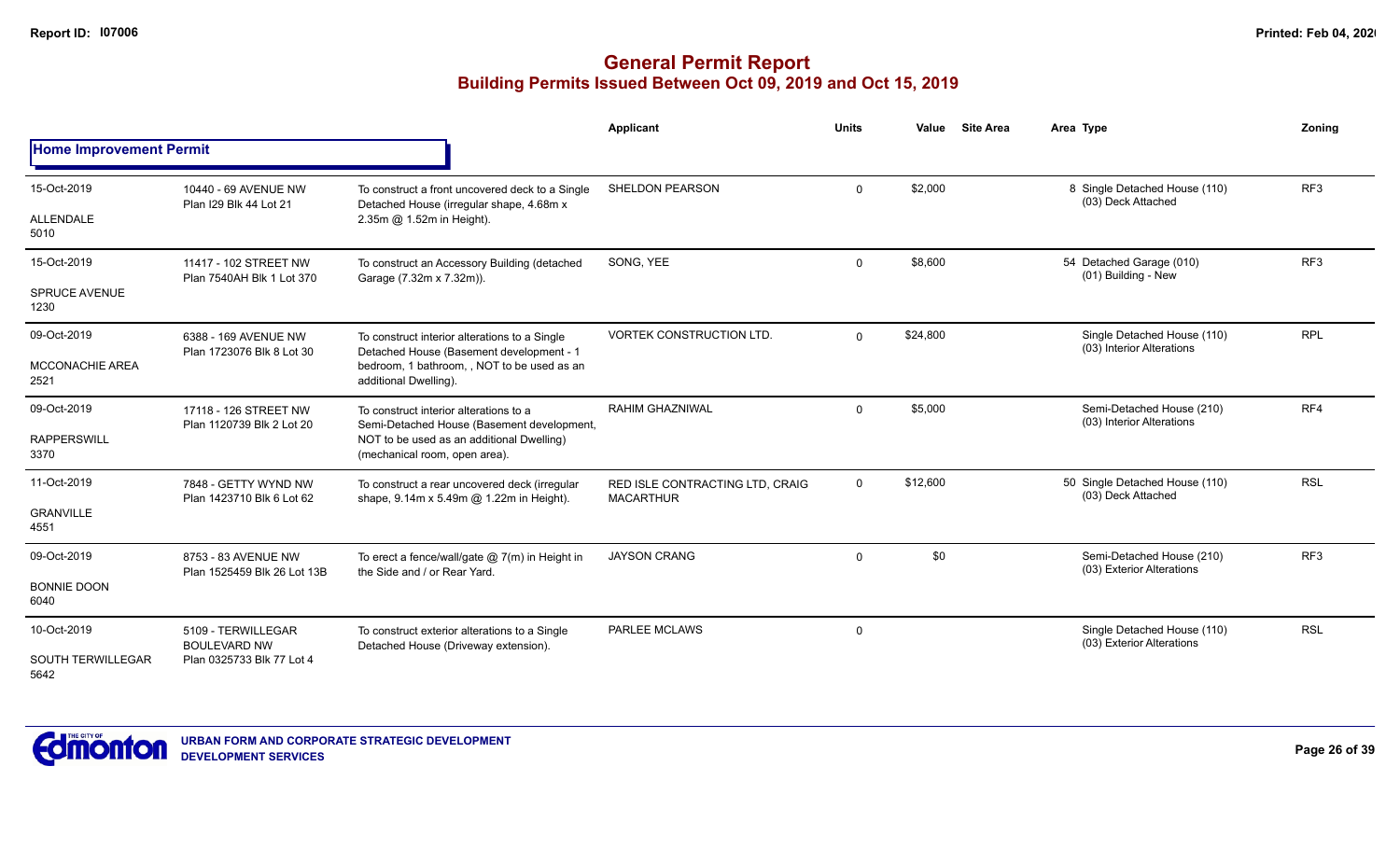|                                 |                                                    |                                                                                                                               | <b>Applicant</b>                        | <b>Units</b>            | Value    | <b>Site Area</b> | Area Type                                                           | Zonina          |
|---------------------------------|----------------------------------------------------|-------------------------------------------------------------------------------------------------------------------------------|-----------------------------------------|-------------------------|----------|------------------|---------------------------------------------------------------------|-----------------|
| <b>Home Improvement Permit</b>  |                                                    |                                                                                                                               |                                         |                         |          |                  |                                                                     |                 |
| 15-Oct-2019<br><b>WESTRIDGE</b> | Plan 4697TR Blk 11 Lot 9                           | 639 - WOLF WILLOW ROAD NW To construct interior & exterior alterations to a<br>Single Detached House (revised kitchen layout, | <b>AQUARIAN RENOVATIONS</b>             | $\mathbf 0$             |          |                  | Single Detached House (110)<br>(03) Exterior Alterations            | RF <sub>1</sub> |
| 4610                            |                                                    | moving wall on the second storey, and to<br>remove an existing bay window and add a new<br>window on the west elevation).     |                                         |                         |          |                  |                                                                     |                 |
| 15-Oct-2019                     | Plan 4697TR Blk 11 Lot 9                           | 639 - WOLF WILLOW ROAD NW To construct interior & exterior alterations to a<br>Single Detached House (revised kitchen layout, | <b>AQUARIAN RENOVATIONS</b>             | $\mathbf 0$             |          |                  | Single Detached House (110)<br>(03) Interior Alterations            | RF <sub>1</sub> |
| <b>WESTRIDGE</b><br>4610        |                                                    | moving wall on the second storey, and to<br>remove an existing bay window and add a new<br>window on the west elevation).     |                                         |                         |          |                  |                                                                     |                 |
| 15-Oct-2019                     | 10712 - 67 AVENUE NW<br>Plan 1524658 Blk 2 Lot 3B  | To develop a Secondary Suite in the Basement<br>of a Semi-Detached House (New Suite).                                         | MODE CONTRACTING INC., RYAN             | $\overline{\mathbf{1}}$ | \$33,000 |                  | 684 Semi-Detached House (210)<br>(07) Add Suites to Single Dwelling | RF <sub>3</sub> |
| <b>ALLENDALE</b><br>5010        |                                                    |                                                                                                                               |                                         |                         |          |                  |                                                                     |                 |
| 15-Oct-2019                     | 6045 - EDMONDS PLACE NW                            | To construct a rear uncovered deck (3.05 m X<br>3.05 m @ 1.5 m in height).                                                    | <b>BROOKFIELD RESIDENTIAL PROPERTIE</b> | $\Omega$                | \$2,300  |                  | 9 Semi-Detached House (210)<br>(03) Deck Attached                   | <b>RMD</b>      |
| <b>EDGEMONT</b><br>4462         | Plan 1822720 Blk 1 Lot 2                           |                                                                                                                               |                                         |                         |          |                  |                                                                     |                 |
| 11-Oct-2019                     | 2307 - 82 STREET SW<br>Plan 1722014 Blk 62 Lot 105 | To construct a rear uncovered deck to a<br>Semi-detached House (3.05m x 3.05m @ 1.97m                                         | <b>BROOKFIELD RESIDENTIAL PROPERTIE</b> | $\Omega$                | \$2,300  |                  | 9 Semi-Detached House (210)<br>(03) Deck Attached                   | RF4             |
| <b>SUMMERSIDE</b><br>6213       |                                                    | in Height).                                                                                                                   |                                         |                         |          |                  |                                                                     |                 |
| 15-Oct-2019                     | 18623 - 71 AVENUE NW                               | To construct exterior alterations to a Single<br>Detached House (pergola, 2.33 m x 5.63 m),                                   | <b>HEALEY LAW</b>                       | 0                       |          |                  | Single Detached House (110)<br>(02) Addition                        | RF <sub>1</sub> |
| <b>LYMBURN</b><br>4270          | Plan 7721448 Blk 31 Lot 45                         | existing without permits.                                                                                                     |                                         |                         |          |                  |                                                                     |                 |
| 15-Oct-2019                     | Plan 1125397 Blk 13 Lot 10                         | 3031 - WINSPEAR COMMON SW To construct a rear uncovered deck to a Single<br>Detached House (4.26m x 8.53m @ 0.91m in          | <b>VISHVESH PARIKH</b>                  | $\Omega$                | \$9,100  |                  | 36 Single Detached House (110)<br>(03) Deck Attached                | <b>RSL</b>      |
| <b>WALKER</b><br>6662           |                                                    | Height).                                                                                                                      |                                         |                         |          |                  |                                                                     |                 |

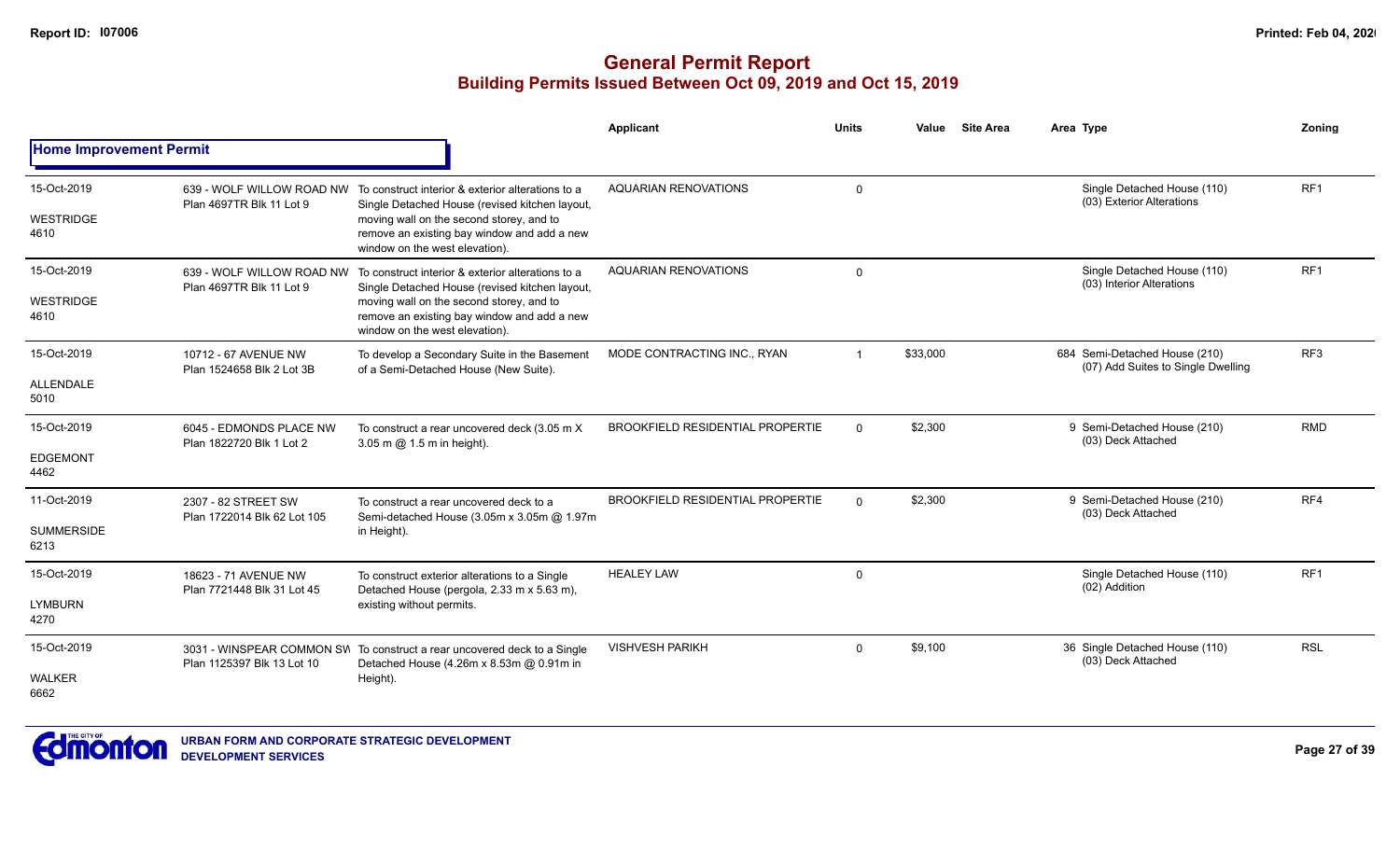|                                       |                                                      |                                                                                                 | <b>Applicant</b>       | <b>Units</b> | Value    | <b>Site Area</b><br>Area Type                            | Zoning          |
|---------------------------------------|------------------------------------------------------|-------------------------------------------------------------------------------------------------|------------------------|--------------|----------|----------------------------------------------------------|-----------------|
| <b>Home Improvement Permit</b>        |                                                      |                                                                                                 |                        |              |          |                                                          |                 |
| 15-Oct-2019                           | 11409 - 125 STREET NW<br>Plan RN46 Blk 21 Lot 19     | To construct an Accessory building (detached<br>Garage, 12.19m x 6.76m).                        | TRITONE INC.           | $\Omega$     | \$13,300 | 82 Detached Garage (010)<br>(01) Building - New          | RF <sub>3</sub> |
| <b>INGLEWOOD</b><br>3240              |                                                      |                                                                                                 |                        |              |          |                                                          |                 |
| 15-Oct-2019                           | 828 - EAGLESON LINK NW<br>Plan 1620118 Blk 29 Lot 30 | To construct an Accessory Building (detached<br>Garage, 6.1m x 6.1m).                           | PREMIER BUILT GARAGES  | $\Omega$     | \$6,000  | 37 Detached Garage (010)<br>(01) Building - New          | <b>RPL</b>      |
| <b>EDGEMONT</b><br>4462               |                                                      |                                                                                                 |                        |              |          |                                                          |                 |
| 09-Oct-2019<br><b>TERRACE HEIGHTS</b> | 10224 - 71 STREET NW<br>Plan 2447KS Blk 7 Lot 15     | To install a Hot Tub in the Rear Yard of a Single<br>Detached House (2.41m x 2.41m).            | <b>TODD WYMAN</b>      | $\Omega$     | \$5,200  | Single Detached House (110)<br>$(14)$ Hot Tub            | RF1             |
| 6730                                  |                                                      |                                                                                                 |                        |              |          |                                                          |                 |
| 15-Oct-2019                           | 55, 8209 - 217 STREET NW<br>Condo Common Area (Plan  | To construct interior alterations to a Row House<br>(Basement development, NOT to be used as an | <b>JANICE PARCON</b>   | $\Omega$     | \$5,000  | Row House (330)<br>(03) Interior Alterations             | RF <sub>5</sub> |
| <b>ROSENTHAL</b><br>4750              | 1522254)                                             | additional Dwelling)(1 bathroom, Living Room,<br>Storage, utility, NO KITCHEN NO WETBAR).       |                        |              |          |                                                          |                 |
| 10-Oct-2019                           | 11617 - 167B AVENUE NW<br>Plan 0024828 Blk 91 Lot 4  | To construct an Accessory Building (detached<br>Garage, 6.10m x 7.31m).                         | <b>JEREMY ZOERNACK</b> | $\Omega$     | \$7,200  | 45 Detached Garage (010)<br>(01) Building - New          | <b>RPL</b>      |
| <b>CANOSSA</b><br>3080                |                                                      |                                                                                                 |                        |              |          |                                                          |                 |
| 15-Oct-2019                           | 14721 - 47 AVENUE NW<br>Plan 7822292 Blk 39 Lot 12   | To construct exterior alterations to a Single                                                   | M1 CONSTRUCTION        | $\Omega$     |          | Single Detached House (110)<br>(03) Exterior Alterations | RF <sub>1</sub> |
| <b>RAMSAY HEIGHTS</b><br>5340         |                                                      | Detached House (removing a window and<br>installing 2 new windows in the Basement).             |                        |              |          |                                                          |                 |
| 15-Oct-2019                           | 14721 - 47 AVENUE NW<br>Plan 7822292 Blk 39 Lot 12   | To construct exterior alterations to a Single<br>Detached House (removing a window and          | M1 CONSTRUCTION        | $\Omega$     |          | Single Detached House (110)<br>(03) Interior Alterations | RF <sub>1</sub> |
| <b>RAMSAY HEIGHTS</b><br>5340         |                                                      | installing 2 new windows in the Basement).                                                      |                        |              |          |                                                          |                 |

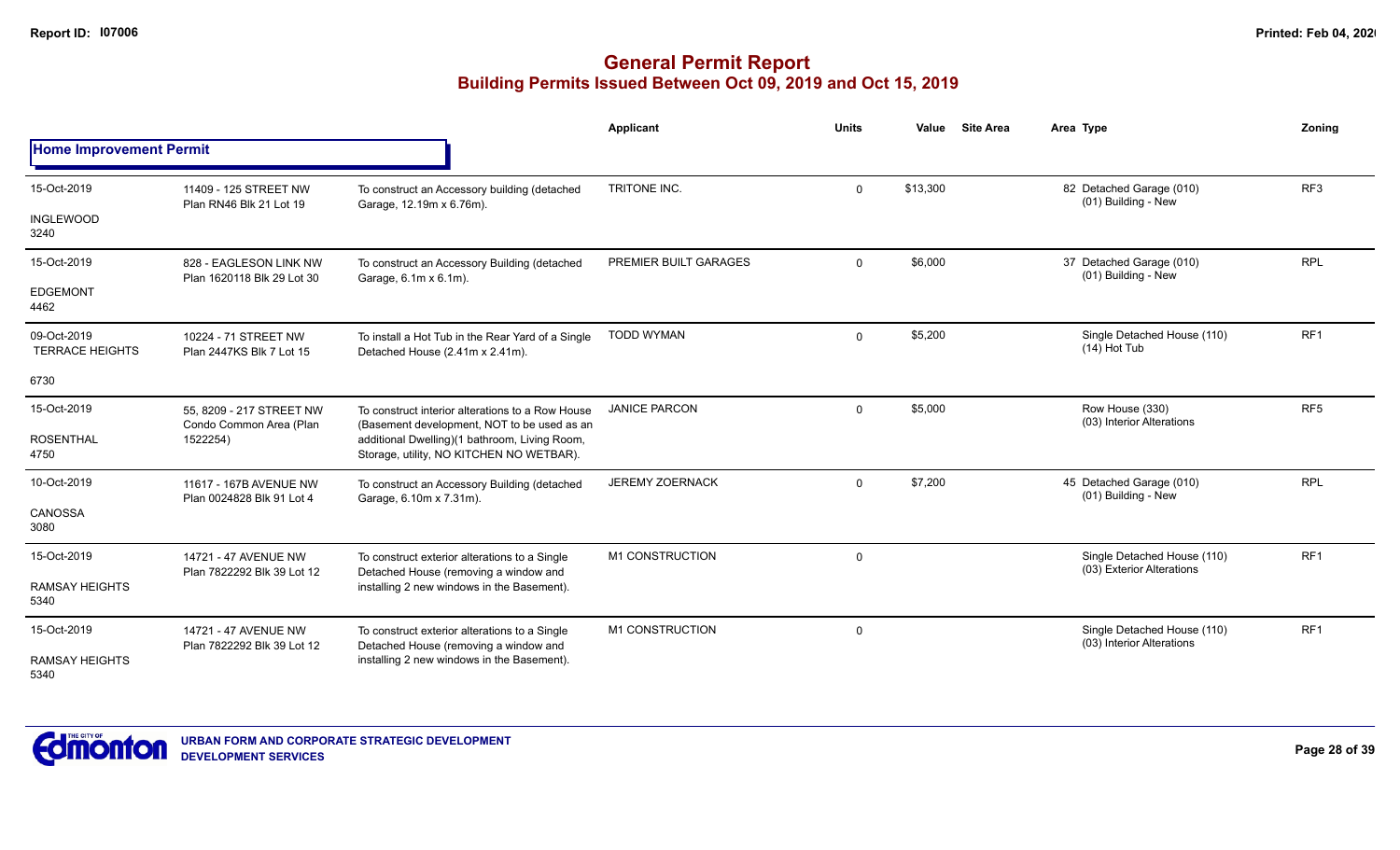|                                |                                                      |                                                                                                                                                               | Applicant                                                                                                                                                                                                                                                                                                                                                                                                                                                                                                                                                                                                                                                                            | <b>Units</b> | Value   | Area Type                                         | Zoning          |
|--------------------------------|------------------------------------------------------|---------------------------------------------------------------------------------------------------------------------------------------------------------------|--------------------------------------------------------------------------------------------------------------------------------------------------------------------------------------------------------------------------------------------------------------------------------------------------------------------------------------------------------------------------------------------------------------------------------------------------------------------------------------------------------------------------------------------------------------------------------------------------------------------------------------------------------------------------------------|--------------|---------|---------------------------------------------------|-----------------|
| <b>Home Improvement Permit</b> |                                                      |                                                                                                                                                               | <b>Site Area</b><br>\$1,800<br><b>RSL</b><br>7 Single Detached House (110)<br><b>CRAIG ANDERSON</b><br>$\mathbf 0$<br>(03) Deck Attached<br>RF <sub>1</sub><br><b>MICHAEL MERTZ</b><br>Single Detached House (110)<br>0<br>(03) Exterior Alterations<br>RF <sub>1</sub><br><b>MICHAEL MERTZ</b><br>Single Detached House (110)<br>$\mathbf 0$<br>(03) Interior Alterations<br>window) and interior alterations (Basement<br><b>RSL</b><br><b>KARAMJIT SAROHIA</b><br>\$12,000<br>Single Detached House (110)<br>$\mathbf{0}$<br>(03) Interior Alterations<br>RF <sub>3</sub><br><b>KHATRI, SAT</b><br>\$1,300<br>5 Single Detached House (110)<br>$\mathbf{0}$<br>(03) Deck Attached |              |         |                                                   |                 |
| 10-Oct-2019                    | 8003 - EVANS CRESCENT NW<br>Plan 1523396 Blk 8 Lot 1 | To construct a rear uncovered deck to a Single<br>Detached House (3.00m x 2.40m @ 1.01m in                                                                    |                                                                                                                                                                                                                                                                                                                                                                                                                                                                                                                                                                                                                                                                                      |              |         |                                                   |                 |
| <b>EDGEMONT</b><br>4462        |                                                      | Height) with privacy screen.                                                                                                                                  |                                                                                                                                                                                                                                                                                                                                                                                                                                                                                                                                                                                                                                                                                      |              |         |                                                   |                 |
| 15-Oct-2019                    | 1007 - 58 STREET NW<br>Plan 7722531 Blk 35 Lot 13    | To construct exterior alterations to a Single<br>Detached House (add a new basement                                                                           |                                                                                                                                                                                                                                                                                                                                                                                                                                                                                                                                                                                                                                                                                      |              |         |                                                   |                 |
| <b>SAKAW</b><br>6670           |                                                      | window) and interior alterations (Basement<br>development, NOT to be used as an additional<br>Dwelling). 1 - BATHROOM, 1 - SEWING/CRAFT<br>ROOM. 0 - BEDROOMS |                                                                                                                                                                                                                                                                                                                                                                                                                                                                                                                                                                                                                                                                                      |              |         |                                                   |                 |
| 15-Oct-2019<br><b>SAKAW</b>    | 1007 - 58 STREET NW<br>Plan 7722531 Blk 35 Lot 13    | To construct exterior alterations to a Single<br>Detached House (add a new basement                                                                           |                                                                                                                                                                                                                                                                                                                                                                                                                                                                                                                                                                                                                                                                                      |              |         |                                                   |                 |
| 6670                           |                                                      | development, NOT to be used as an additional<br>Dwelling). 1 - BATHROOM, 1 - SEWING/CRAFT<br>ROOM. 0 - BEDROOMS                                               |                                                                                                                                                                                                                                                                                                                                                                                                                                                                                                                                                                                                                                                                                      |              |         |                                                   |                 |
| 15-Oct-2019                    | 5935 - 12 AVENUE SW<br>Plan 1024123 Blk 6 Lot 13     | To construct interior alterations (Basement<br>development, NOT to be used as an additional                                                                   |                                                                                                                                                                                                                                                                                                                                                                                                                                                                                                                                                                                                                                                                                      |              |         |                                                   |                 |
| <b>WALKER</b><br>6662          |                                                      | Dwelling) (2 Bedroom, 2 Bathroom, Entry, Utility,<br>Living Room with Wet bar).                                                                               |                                                                                                                                                                                                                                                                                                                                                                                                                                                                                                                                                                                                                                                                                      |              |         |                                                   |                 |
| 15-Oct-2019                    | 9607 - 77 AVENUE NW                                  | To construct a rear uncovered deck to a<br>Semi-Detached House (2.78 m x 1.91 m @ 1.03                                                                        |                                                                                                                                                                                                                                                                                                                                                                                                                                                                                                                                                                                                                                                                                      |              |         |                                                   |                 |
| <b>RITCHIE</b><br>6610         | Plan 1921504 Blk 4 Lot 31                            | m in Height), existing without permits.                                                                                                                       |                                                                                                                                                                                                                                                                                                                                                                                                                                                                                                                                                                                                                                                                                      |              |         |                                                   |                 |
| 15-Oct-2019                    | 9609 - 77 AVENUE NW<br>Plan 1921504 Blk 4 Lot 30     | To construct a rear uncovered deck to a<br>Semi-Detached House (2.79 m x 1.91 m @ 1.05                                                                        | <b>KHATRI, SAT</b>                                                                                                                                                                                                                                                                                                                                                                                                                                                                                                                                                                                                                                                                   | $\mathbf{0}$ | \$1,300 | 5 Semi-Detached House (210)<br>(03) Deck Attached | RF <sub>3</sub> |
| <b>RITCHIE</b><br>6610         |                                                      | m in Height), existing without permits.                                                                                                                       |                                                                                                                                                                                                                                                                                                                                                                                                                                                                                                                                                                                                                                                                                      |              |         |                                                   |                 |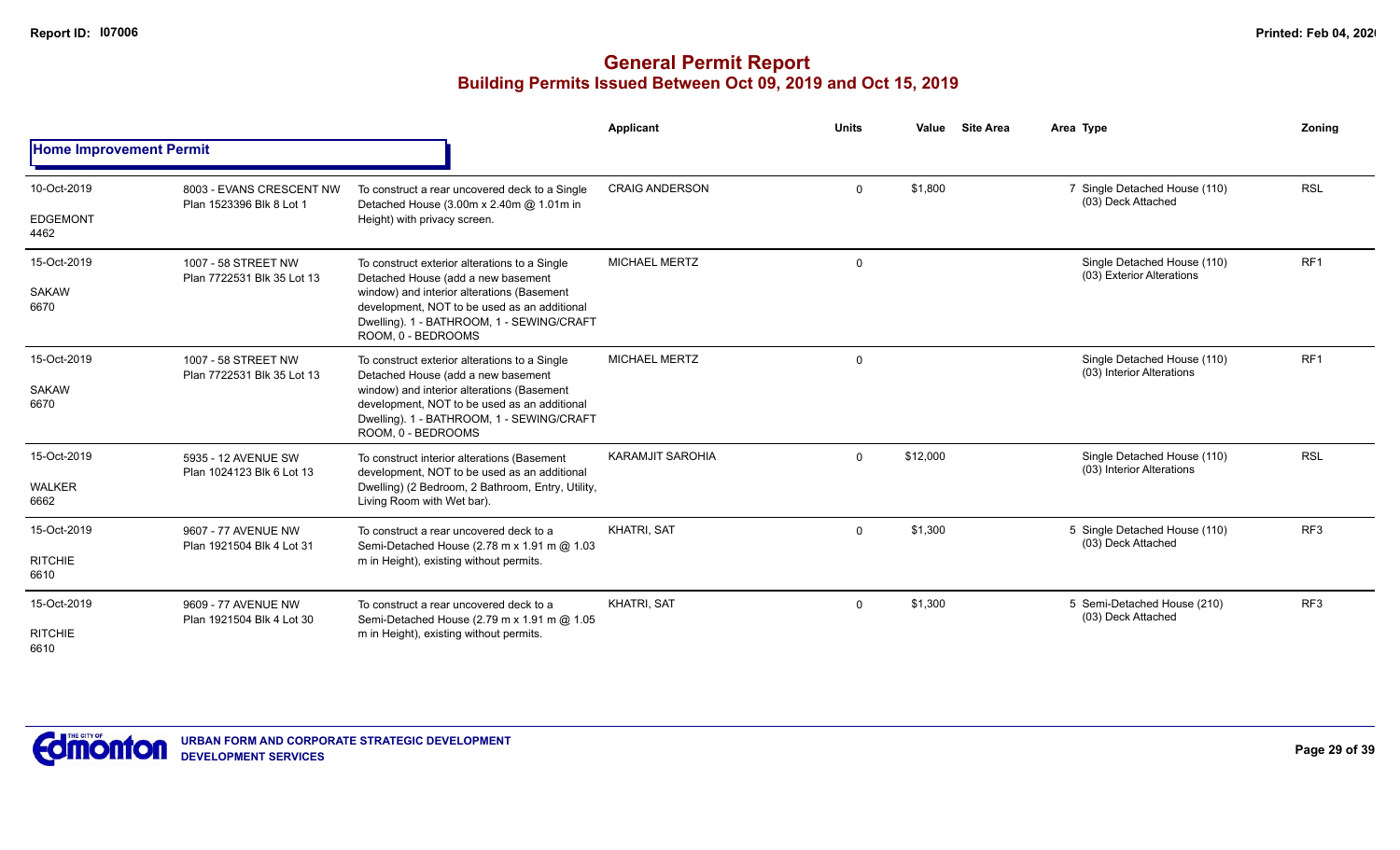|                                   |                                                         |                                                                                                                | <b>Applicant</b>              | <b>Units</b> | Value    | <b>Site Area</b> | Area Type                                        | Zoning                                  |
|-----------------------------------|---------------------------------------------------------|----------------------------------------------------------------------------------------------------------------|-------------------------------|--------------|----------|------------------|--------------------------------------------------|-----------------------------------------|
| <b>Home Improvement Permit</b>    |                                                         |                                                                                                                |                               |              |          |                  |                                                  |                                         |
| 15-Oct-2019                       | 13504 - 110 STREET NW<br>Plan 6280KS Blk 26 Lots 11.12U | To construct an Accessory Building (rear<br>detached Garage (9.14m x 9.14m)) and to                            | DE GRASSE, JOSEPH PAUL        | $\mathbf 0$  | \$1,400  |                  | 9 Detached Garage (010)<br>(01) Building - New   | RF <sub>1</sub>                         |
| <b>ROSSLYN</b><br>3390            |                                                         | demolish an existing detached Garage.                                                                          |                               |              |          |                  |                                                  |                                         |
| 15-Oct-2019                       | 13504 - 110 STREET NW<br>Plan 6280KS Blk 26 Lots 11,12U | To construct an Accessory Building (rear<br>detached Garage (9.14m x 9.14m)) and to                            | DE GRASSE, JOSEPH PAUL        | $\Omega$     | \$3,400  |                  | Detached Garage(010)<br>(99) Demolition          | RF <sub>1</sub>                         |
| <b>ROSSLYN</b><br>3390            |                                                         | demolish an existing detached Garage.                                                                          |                               |              |          |                  |                                                  |                                         |
| 09-Oct-2019                       | Plan 0023700 Blk 15 Lot 17                              | 148 - GALLAND CRESCENT NW To install a Hot Tub in the Rear Yard of a Single<br>Detached House (2.13m x 2.13m). | ASHLEY DESCHAMBAULT           | $\Omega$     | \$5,200  |                  | Detached Misc. Structure (090)<br>$(14)$ Hot Tub | <b>RSL</b>                              |
| <b>GLASTONBURY</b><br>4720        |                                                         |                                                                                                                |                               |              |          |                  |                                                  |                                         |
| 15-Oct-2019                       | 12815 - 204 STREET NW<br>Plan 1624048 Blk 6 Lot 40      | To construct an Accessory Building (mutual<br>detached Garage 24.40 m x 6.40 m).                               | PACESETTER HOMES LTD          | $\Omega$     | \$25,200 |                  | 156 Detached Garage (010)<br>(01) Building - New | <b>RF5, RF5, RF5</b><br>RF <sub>5</sub> |
| <b>TRUMPETER AREA</b><br>4471     |                                                         |                                                                                                                |                               |              |          |                  |                                                  |                                         |
| 15-Oct-2019                       | 10215 - 63A STREET NW<br>Plan 1841KS Blk 12 Lot 26      | To construct an Accessory Building (detached<br>Garage, 7.32m x 7.32m).                                        | MAY, VICKI                    | $\Omega$     | \$8,600  |                  | 54 Detached Garage (010)<br>(01) Building - New  | RF <sub>1</sub>                         |
| <b>FULTON PLACE</b><br>6240       |                                                         |                                                                                                                |                               |              |          |                  |                                                  |                                         |
| 15-Oct-2019                       | 2056 - 159 STREET SW<br>Plan 1823043 Blk 17 Lot 26      | To construct an Accessory Building (detached<br>Garage (6.10m x 6.71m)).                                       | MORRISON HOMES (EDMONTON) LTD | $\mathbf{0}$ | \$6,600  |                  | 41 Detached Garage (010)<br>(01) Building - New  | <b>RPL</b>                              |
| <b>GLENRIDDING RAVINE</b><br>5579 |                                                         |                                                                                                                |                               |              |          |                  |                                                  |                                         |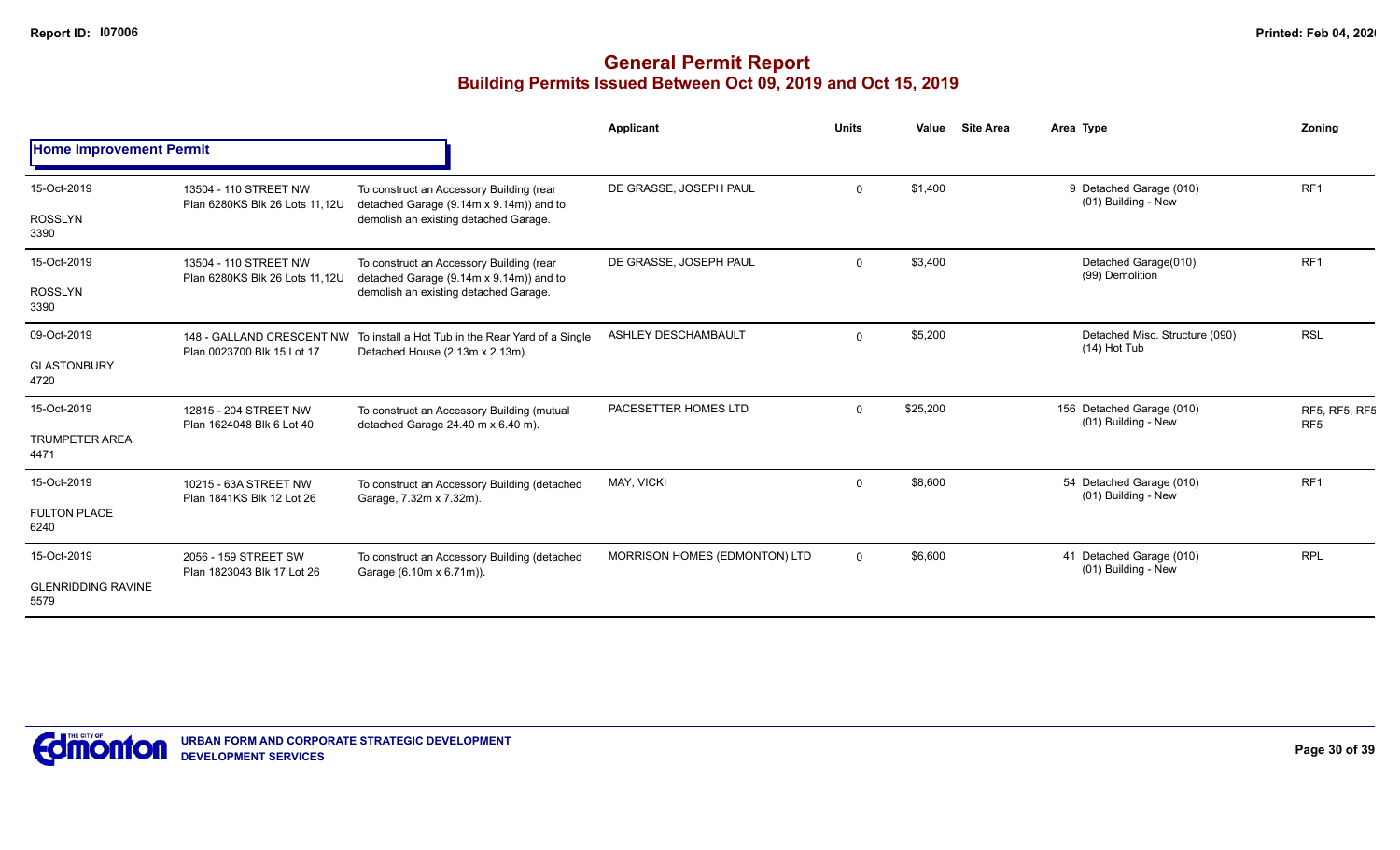|                                                 |                                                                         |                                                                                                                                                                                                                                                                                                                                                                                  | <b>Applicant</b>                                         | <b>Units</b> | Value    | <b>Site Area</b> | Area Type                                                | Zoning                                  |
|-------------------------------------------------|-------------------------------------------------------------------------|----------------------------------------------------------------------------------------------------------------------------------------------------------------------------------------------------------------------------------------------------------------------------------------------------------------------------------------------------------------------------------|----------------------------------------------------------|--------------|----------|------------------|----------------------------------------------------------|-----------------------------------------|
| <b>Home Improvement Permit</b>                  |                                                                         |                                                                                                                                                                                                                                                                                                                                                                                  |                                                          |              |          |                  |                                                          |                                         |
| 09-Oct-2019<br><b>TERWILLEGAR TOWNE</b><br>5640 | 2032 - TOWNE CENTRE<br><b>BOULEVARD NW</b><br>Plan 9721795 Blk 27 Lot 1 | To construct interior alterations to the main floor<br>(new wall separating living room and dining<br>room, new wall and door into the living room<br>from the foyer) and second floor (adding wall<br>and door to study room and master bedroom<br>ensuite renovation) of a Single Detached House<br>(Other interior alterations, NOT to be used as an<br>additional Dwelling). | 99 NORTH RENOVATIONS LTD                                 | $\Omega$     | \$20,000 |                  | Single Detached House (110)<br>(03) Interior Alterations | <b>TSDR</b>                             |
| 15-Oct-2019<br><b>TRUMPETER AREA</b><br>4471    | 12843 - 204 STREET NW<br>Plan 1624048 Blk 6 Lot 33                      | To construct an Accessory Building (mutual<br>detached Garage 18.3 m x 6.4 m).                                                                                                                                                                                                                                                                                                   | PACESETTER HOMES LTD.                                    | $\Omega$     | \$18,900 |                  | 117 Detached Garage (010)<br>(01) Building - New         | RF5, RF5, RF5                           |
| 15-Oct-2019<br><b>WALKER</b><br>6662            | 5020 - 22 AVENUE SW<br>Plan 1525734 Blk 1 Lot 277                       | To construct an Accessory Building (mutual<br>detached Garage 24.4 m x 6.4 m).                                                                                                                                                                                                                                                                                                   | PACESETTER HOMES LTD                                     | $\Omega$     | \$25,200 |                  | 156 Detached Garage (010)<br>(01) Building - New         | <b>RF5, RF5, RF5</b><br>RF <sub>5</sub> |
| 10-Oct-2019<br><b>SCHONSEE</b><br>2700          | 17016 - 74 STREET NW<br>Plan 0620398 Blk 6 Lot 20                       | To construct interior alterations to a Single<br>Detached House (Basement development, NOT<br>to be used as an additional Dwelling).                                                                                                                                                                                                                                             | <b>J.D. CONTRACTING &amp; RESTORATIONS</b><br><b>LTD</b> | $\Omega$     | \$30,000 |                  | Single Detached House (110)<br>(03) Interior Alterations | <b>RSL</b>                              |
| 15-Oct-2019<br><b>SECORD</b><br>4487            | Plan 1723442 Blk 16 Lot 104                                             | 818 - SECORD BOULEVARD NW To construct an Accessory building (mutual<br>detached Garage, 24.4 m x 6.1 m).                                                                                                                                                                                                                                                                        | <b>CRIMSON COVE HOMES INC</b>                            | $\Omega$     | \$24,000 |                  | 149 Detached Garage (010)<br>(01) Building - New         | RF5, RF5, RF5<br>RMD, RF5               |
| 11-Oct-2019<br><b>RHATIGAN RIDGE</b><br>5350    | 424 - REEVES CREST NW<br>Plan 8822512 Blk 96 Lot 13                     | To construct interior alterations to a Single<br>Detached House (Basement development, NOT<br>to be used as an additional Dwelling).                                                                                                                                                                                                                                             | <b>FINISHLINE CARPENTRY</b>                              | $\Omega$     | \$90,000 |                  | Single Detached House (110)<br>(03) Interior Alterations | RF <sub>1</sub>                         |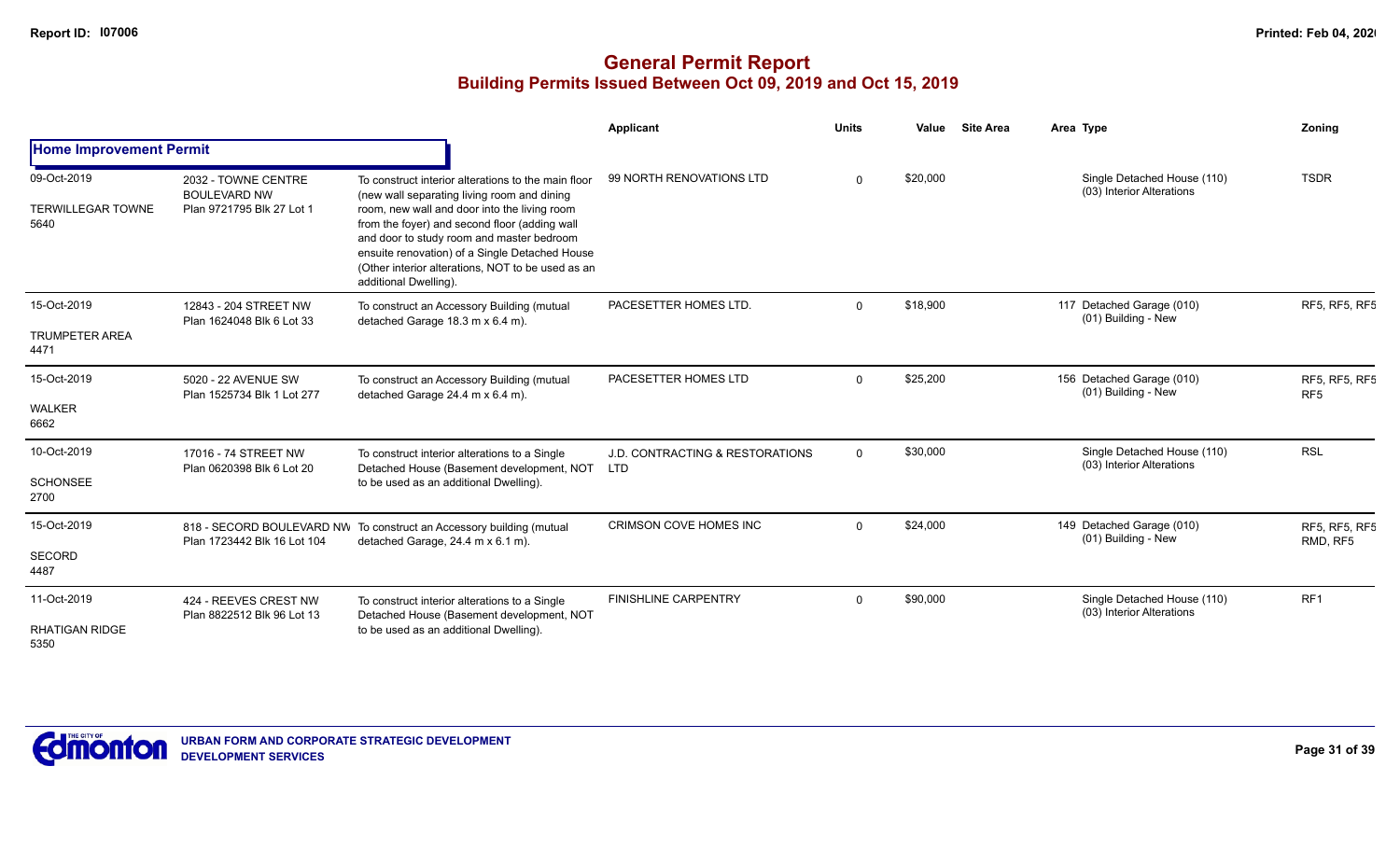|                                      |                                                        |                                                                                                                                 | <b>Applicant</b>          | <b>Units</b> | Value    | <b>Site Area</b>                                | Area Type                                                | Zoning          |
|--------------------------------------|--------------------------------------------------------|---------------------------------------------------------------------------------------------------------------------------------|---------------------------|--------------|----------|-------------------------------------------------|----------------------------------------------------------|-----------------|
| <b>Home Improvement Permit</b>       |                                                        |                                                                                                                                 |                           |              |          |                                                 |                                                          |                 |
| 15-Oct-2019<br><b>TRUMPETER AREA</b> | 12806 - 204A STREET NW<br>Plan 1823434 Blk 7 Lot 18    | To construct interior alterations (Basement<br>development, NOT to be used as an additional<br>Dwelling). 1 Bedroom, 1 Bathroom | <b>SANGAM HOMES LTD</b>   | $\Omega$     | \$20,000 |                                                 | Single Detached House (110)<br>(03) Interior Alterations | <b>RSL</b>      |
| 4471                                 |                                                        |                                                                                                                                 |                           |              |          |                                                 |                                                          |                 |
| 15-Oct-2019                          | 4627 - ALWOOD WAY SW<br>Plan 1823179 Blk 19 Lot 37     | To construct an Accessory Building (detached<br>Garage (6.1m x 6.1m)).                                                          | JAYMAN MASTERBUILT INC    | $\Omega$     | \$6,000  |                                                 | 37 Detached Garage (010)<br>(01) Building - New          | <b>RMD</b>      |
| <b>ALLARD</b><br>5458                |                                                        |                                                                                                                                 |                           |              |          |                                                 |                                                          |                 |
| 15-Oct-2019                          | 6716 - 163 AVENUE NW<br>Plan 9521141 Blk 42 Lot 17     | To construct interior alterations (Basement<br>development, NOT to be used as an additional                                     | <b>JENA CHAABAN</b>       | $\Omega$     | \$10,000 |                                                 | Single Detached House (110)<br>(03) Interior Alterations | RF <sub>1</sub> |
| <b>OZERNA</b><br>2600                |                                                        | Dwelling). 3 bedrooms, one bathroom, living<br>room, kitchen, mechanical room.                                                  |                           |              |          |                                                 |                                                          |                 |
| 15-Oct-2019                          | 8523 - 16A AVENUE SW<br>Plan 0628099 Blk 6 Lot 135     | To construct interior alterations to a Single<br>Detached House(Basement development, NOT                                       | <b>WOODS &amp; MORE</b>   | $\Omega$     | \$24,900 |                                                 | Single Detached House (110)<br>(03) Interior Alterations | <b>RSL</b>      |
| <b>SUMMERSIDE</b><br>6213            |                                                        | to be used as an additional Dwelling). One<br>bedroom, one bathroom, TV room, rec room,<br>utility room.                        |                           |              |          |                                                 |                                                          |                 |
| 15-Oct-2019                          | 280 - DUNLUCE ROAD NW<br>Plan 7822562 Blk 57 Lot 97    | To construct interior alterations (Basement<br>development, NOT to be used as an additional                                     | LEDIC, COLTON             | $\Omega$     | \$8,000  |                                                 | Single Detached House (110)<br>(03) Interior Alterations | RF <sub>1</sub> |
| <b>DUNLUCE</b><br>3180               |                                                        | Dwelling). Bathroom Only                                                                                                        |                           |              |          |                                                 |                                                          |                 |
| 15-Oct-2019                          | 1522 - LAMBERT COURT NW<br>Plan 0420593 Blk 154 Lot 48 | To construct interior alterations to a Single<br>Detached House (Basement development, NOT                                      | RONALD SANJAY MUDULIAR    | $\Omega$     | \$10,000 |                                                 | Single Detached House (110)<br>(03) Interior Alterations | RF <sub>1</sub> |
| <b>LEGER</b><br>5630                 |                                                        | to be used as an additional Dwelling), (NO<br>bedrooms, one bathroom, theatre room,<br>common spaces, utility room.)            |                           |              |          |                                                 |                                                          |                 |
| 15-Oct-2019                          | 8732 - 119 STREET NW<br>Plan 1921881 Blk 8 Lot 19B     | To construct an Accessory Building (detached<br>Garage, 9.4m x 6.71m).                                                          | <b>EVERFOR STUDIO LTD</b> | $\Omega$     | \$10,200 | 63 Detached Garage (010)<br>(01) Building - New | RF <sub>1</sub>                                          |                 |
| <b>WINDSOR PARK</b><br>5580          |                                                        |                                                                                                                                 |                           |              |          |                                                 |                                                          |                 |

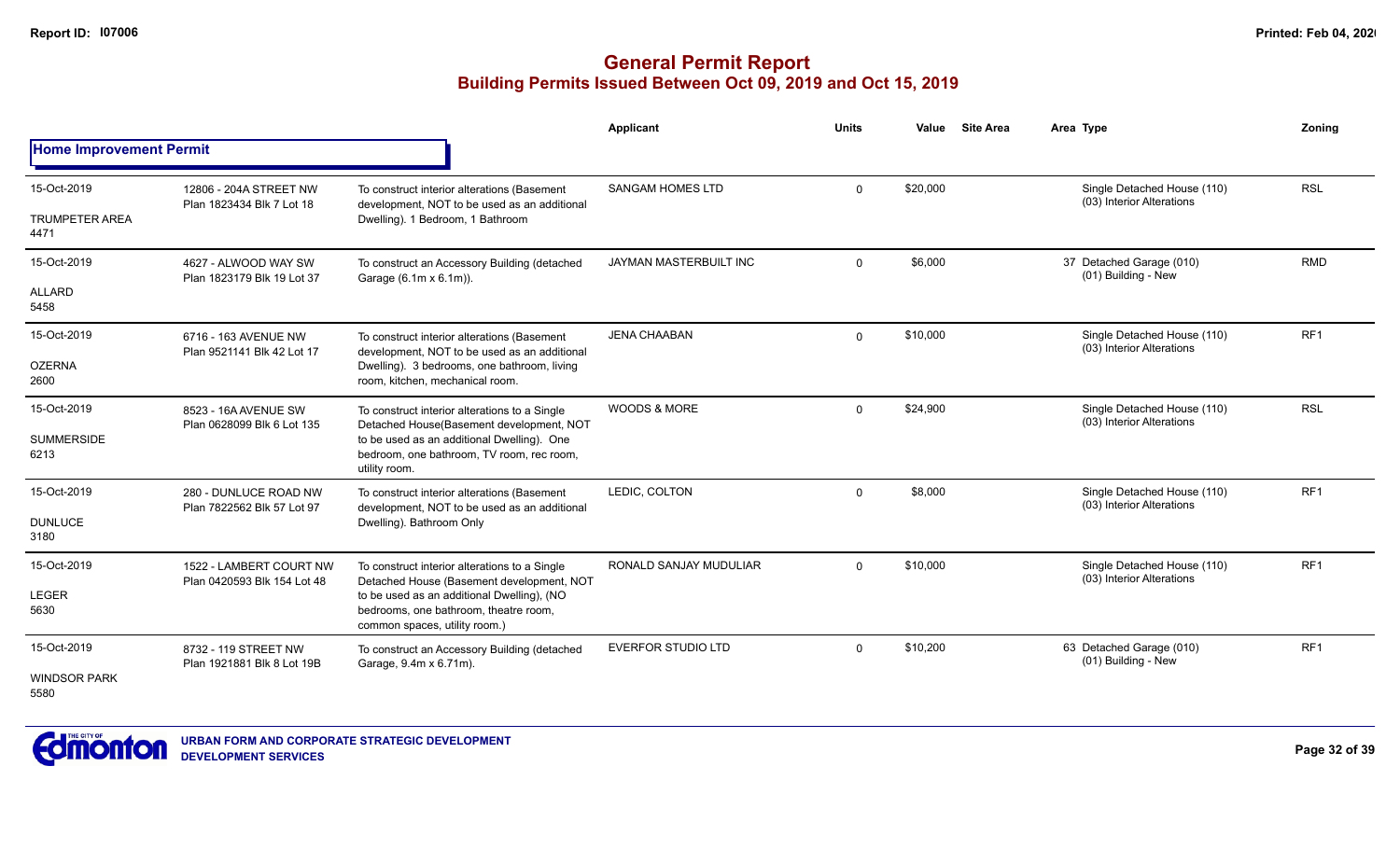|                                |                                                    |                                                                                                                                                          | Applicant                        | <b>Units</b>            | Value    | <b>Site Area</b> | Area Type                                                            | Zoning          |
|--------------------------------|----------------------------------------------------|----------------------------------------------------------------------------------------------------------------------------------------------------------|----------------------------------|-------------------------|----------|------------------|----------------------------------------------------------------------|-----------------|
| <b>Home Improvement Permit</b> |                                                    |                                                                                                                                                          |                                  |                         |          |                  |                                                                      |                 |
| 09-Oct-2019                    | 12147 - 61 STREET NW<br>Plan 3525HW Blk 27 Lot 12  | To develop a Secondary Suite in the Basement<br>of a Single Detached House (Existing Suite).                                                             | <b>BRENDA BASTELL</b>            | $\overline{\mathbf{1}}$ | \$15,000 |                  | 62 Single Detached House (110)<br>(07) Add Suites to Single Dwelling | RF3             |
| <b>MONTROSE</b><br>2550        |                                                    |                                                                                                                                                          |                                  |                         |          |                  |                                                                      |                 |
| 15-Oct-2019                    | 8015 - 182A STREET NW<br>Plan 2352TR Blk 4 Lot 24  | To construct an Accessory Building (shed,<br>4.66m x 2.22m), existing without permits.                                                                   | <b>LOUIS LADEROUTE</b>           | $\mathbf 0$             | \$300    |                  | 10 Shed (040)<br>(01) Building - New                                 | RF <sub>1</sub> |
| ALDERGROVE<br>4020             |                                                    |                                                                                                                                                          |                                  |                         |          |                  |                                                                      |                 |
| 15-Oct-2019                    | 18617 - 62B AVENUE NW<br>Plan 7722144 Blk 40 Lot 3 | To construct interior alterations to a Single<br>Detached House (Basement development, NOT                                                               | MANFRIN, ADAM                    | $\mathbf{0}$            | \$10,000 |                  | Single Detached House (110)<br>(03) Interior Alterations             | RF1             |
| <b>ORMSBY PLACE</b><br>4380    |                                                    | to be used as an additional Dwelling). NO<br>bedrooms, on bathroom, office, rumpus room,<br>gym, storage room w/ cold storage, laundry,<br>utility room. |                                  |                         |          |                  |                                                                      |                 |
| 15-Oct-2019                    | 9530 - 75 AVENUE NW<br>Plan 8370ET Blk 17 Lot R    | To demolish a Single Detached House.                                                                                                                     | SUNSHINE PROPERTY INVESTMENT LTI | $-1$                    | \$6,500  |                  | Single Detached House (110)<br>(99) Demolition                       | RF <sub>3</sub> |
| <b>RITCHIE</b><br>6610         |                                                    |                                                                                                                                                          |                                  |                         |          |                  |                                                                      |                 |
| 15-Oct-2019                    | 2216 - 82 STREET SW<br>Plan 1722014 Blk 64 Lot 35  | To construct an Accessory Building (detached<br>Garage 6.13m x 6.18m).                                                                                   | <b>MATTHEW EDSAS</b>             | $\Omega$                | \$6,000  |                  | 37 Detached Garage (010)<br>(01) Building - New                      | <b>RPL</b>      |
| <b>SUMMERSIDE</b><br>6213      |                                                    |                                                                                                                                                          |                                  |                         |          |                  |                                                                      |                 |
| 340447022-001                  | 313 - AMBLESIDE LINK SW                            | To construct an Accessory Building (shed<br>2.16m x 5.25m), existing without permits.                                                                    | <b>JASON VILLA</b>               | $\mathbf 0$             | \$400    |                  | 11 Shed (040)<br>(01) Building - New                                 | <b>RSL</b>      |
| AMBLESIDE<br>5505              | Plan 0625495 Blk 5 Lot 17                          |                                                                                                                                                          |                                  |                         |          |                  |                                                                      |                 |
| 15-Oct-2019                    | 8703 - 221 STREET NW<br>Plan 1624116 Blk 13 Lot 42 | To construct an Accessory Building (detached<br>Garage (6.1m x 6.1m)).                                                                                   | PREMIER BUILT GARAGES            | $\Omega$                | \$6,000  |                  | 37 Detached Garage (010)<br>(01) Building - New                      | <b>RPL</b>      |
| <b>ROSENTHAL</b><br>4750       |                                                    |                                                                                                                                                          |                                  |                         |          |                  |                                                                      |                 |

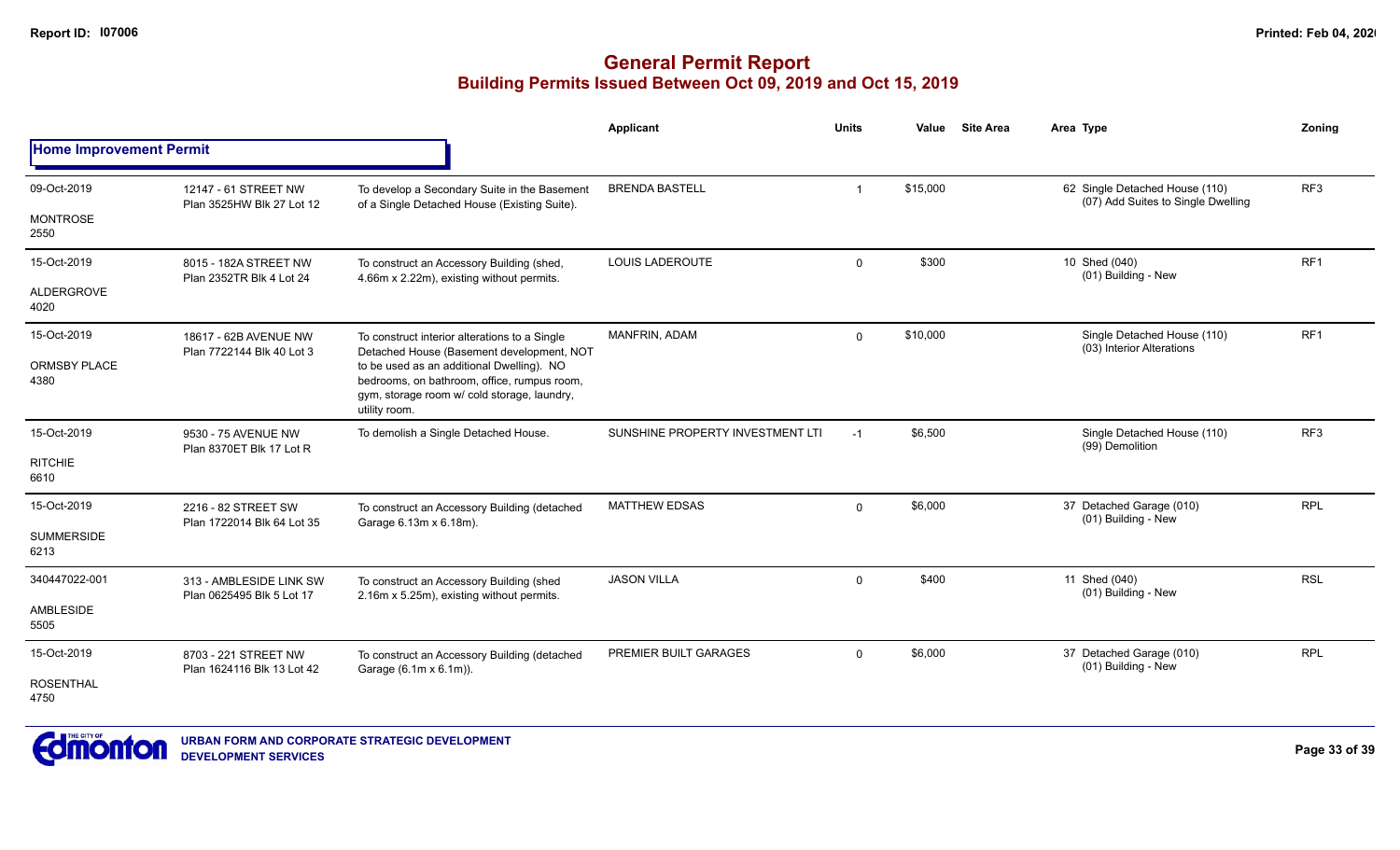|                                                  |                                                                    |                                                                                                                                                                 | Applicant                 | <b>Units</b> | Value    | <b>Site Area</b> | Area Type                                                | Zonina          |
|--------------------------------------------------|--------------------------------------------------------------------|-----------------------------------------------------------------------------------------------------------------------------------------------------------------|---------------------------|--------------|----------|------------------|----------------------------------------------------------|-----------------|
| <b>Home Improvement Permit</b>                   |                                                                    |                                                                                                                                                                 |                           |              |          |                  |                                                          |                 |
| 15-Oct-2019<br>CAPILANO<br>6061                  | 6403 - CAPILANO CRESCENT<br><b>NW</b><br>Plan 2442KS Blk 56 Lot 18 | To construct interior alterations to a Single<br>Detached House (load bearing wall removal in<br>the main floor).                                               | <b>OLO CONTRACTING</b>    | $\mathbf{0}$ | \$7,500  |                  | Single Detached House (110)<br>(03) Interior Alterations | RF <sub>1</sub> |
| 15-Oct-2019<br><b>LAUREL</b><br>6444             | 1455 - 24 STREET NW<br>Plan 1722980 Blk 10 Lot 2                   | To construct an Accessory Building (detached<br>Garage, 6.10m x 6.10m).                                                                                         | <b>MAXIMIN CARPENTRY</b>  | $\Omega$     | \$6,000  |                  | 37 Detached Garage (010)<br>(01) Building - New          | <b>RPL</b>      |
| 15-Oct-2019<br><b>ROSENTHAL</b><br>4750          | 8551 - 223 STREET NW<br>Plan 1723490 Blk 13 Lot 73                 | To construct an Accessory Building (detached<br>Garage 6.10m x 6.10m).                                                                                          | LANDMARK LEGACY HOMES INC | $\mathbf 0$  | \$6,000  |                  | 37 Detached Garage (010)<br>(01) Building - New          | <b>RPL</b>      |
| 09-Oct-2019<br><b>WOODCROFT</b><br>3450          | 11644 - 136 STREET NW<br>Plan 5995HW Blk 10 Lot 5                  | To construct a front uncovered deck to a Single<br>Detached House (6.40m x 2.13m @ 0.81m in<br>Height).                                                         | <b>CORI GAGNE</b>         | $\mathbf 0$  | \$3,400  |                  | 14 Single Detached House (110)<br>(03) Deck Attached     | RF1             |
| 15-Oct-2019<br><b>GLENRIDDING RAVINE</b><br>5579 | 2208 - 159 STREET SW<br>Plan 1823043 Blk 14 Lot 27                 | To construct an Accessory Building (detached<br>Garage 6.10m x 6.70m).                                                                                          | <b>KIRKLAND HOMES LTD</b> | $\Omega$     | \$6,600  |                  | 41 Detached Garage (010)<br>(01) Building - New          | <b>RPL</b>      |
| 09-Oct-2019<br><b>PARKDALE</b><br>1160           | 11545 - FORT ROAD NW<br>Plan RN50 Blk 106 Lot 14                   | To erect a fence/wall/gate @ 1.5m in Height in<br>the Front Yard and in the Side Yard.                                                                          | <b>DUSTIN PORTELANCE</b>  | $\mathbf{0}$ | \$0      |                  | Single Detached House (110)<br>(03) Exterior Alterations | RF3             |
| 11-Oct-2019<br><b>TWIN BROOKS</b><br>5511        | Plan 9823994 Blk 38 Lot 116                                        | 815 - TWIN BROOKS CLOSE NV To construct interior alterations to a Single<br>Detached House (Basement development, NOT<br>to be used as an additional Dwelling). | <b>JONG SUCK KIM</b>      | $\mathbf{0}$ | \$19,000 |                  | Single Detached House (110)<br>(03) Interior Alterations | RF <sub>1</sub> |

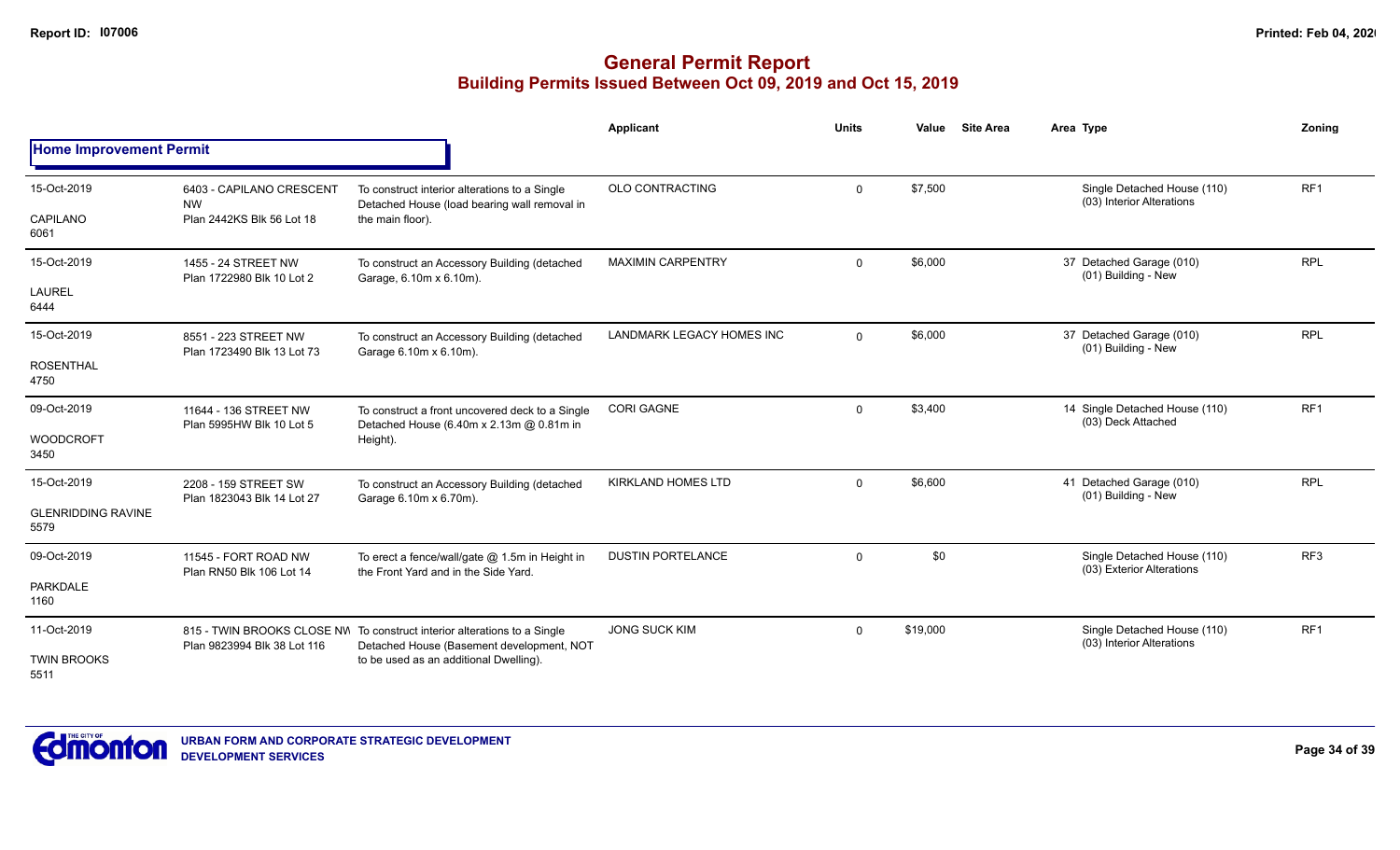|                                |                                                     |                                                                                                                                                                                                                                                   | <b>Applicant</b>             | <b>Units</b> | Value    | <b>Site Area</b> | Area Type                                                | Zoning          |
|--------------------------------|-----------------------------------------------------|---------------------------------------------------------------------------------------------------------------------------------------------------------------------------------------------------------------------------------------------------|------------------------------|--------------|----------|------------------|----------------------------------------------------------|-----------------|
| <b>Home Improvement Permit</b> |                                                     |                                                                                                                                                                                                                                                   |                              |              |          |                  |                                                          |                 |
| 10-Oct-2019                    | 11215 - 23A AVENUE NW<br>Plan 7921117 Blk 20 Lot 51 | To construct a rear uncovered deck to a Single<br>Detached House (1.20m x 2.20m @ 0.95m in                                                                                                                                                        | <b>HARRIS WATSON</b>         | $\mathbf 0$  | \$700    |                  | 3 Single Detached House (110)<br>(03) Deck Attached      | RF1             |
| <b>BLUE QUILL</b><br>5060      |                                                     | Height), existing without permits.                                                                                                                                                                                                                |                              |              |          |                  |                                                          |                 |
| 09-Oct-2019                    | 8528 - 19 AVENUE SW<br>Plan 1020501 Blk 32 Lot 98   | To construct a rear uncovered deck to a Single<br>Detached House, existing without permits                                                                                                                                                        | AGNES WAI MAN CHEUNG         | $\mathbf 0$  | \$6,200  |                  | 25 Single Detached House (110)<br>(03) Deck Attached     | <b>RSL</b>      |
| <b>SUMMERSIDE</b><br>6213      |                                                     | (5.45m x 4.56m @ 0.65m in Height).                                                                                                                                                                                                                |                              |              |          |                  |                                                          |                 |
| 15-Oct-2019                    | 8407 - 219 STREET NW<br>Plan 1521325 Blk 3 Lot 38   | To construct interior alterations to a Single<br>Detached House (Basement development, NOT                                                                                                                                                        | <b>WILSON, CURTIS</b>        | $\mathbf 0$  | \$25,000 |                  | Single Detached House (110)<br>(03) Interior Alterations | <b>RSL</b>      |
| <b>ROSENTHAL</b><br>4750       |                                                     | to be used as an additional Dwelling). Three<br>bedrooms, two bathrooms, rec room, storage<br>room, mechanical room.                                                                                                                              |                              |              |          |                  |                                                          |                 |
| 09-Oct-2019                    | 9827 - 86 AVENUE NW<br>Plan I7 Blk 93 Lot 29        | To demolish a Single Detached House and rear<br>detached Garage.                                                                                                                                                                                  | <b>ECOLOGIC BUILDERS INC</b> | $\mathbf 0$  | \$3,400  |                  | Detached Garage(010)<br>(99) Demolition                  | RF <sub>2</sub> |
| <b>STRATHCONA</b><br>5480      |                                                     |                                                                                                                                                                                                                                                   |                              |              |          |                  |                                                          |                 |
| 09-Oct-2019                    | 9827 - 86 AVENUE NW<br>Plan I7 Blk 93 Lot 29        | To demolish a Single Detached House and rear<br>detached Garage.                                                                                                                                                                                  | <b>ECOLOGIC BUILDERS INC</b> | $-1$         | \$6,500  |                  | Single Detached House (110)<br>(99) Demolition           | RF <sub>2</sub> |
| <b>STRATHCONA</b><br>5480      |                                                     |                                                                                                                                                                                                                                                   |                              |              |          |                  |                                                          |                 |
| 15-Oct-2019                    | 4834 - 32 AVENUE NW<br>Plan 8022954 Blk 21 Lot 109  | To construct interior alterations to a Single<br>Detached House (Basement Development                                                                                                                                                             | PATRICK SCHELLER             | $\mathbf 0$  | \$18,000 |                  | Single Detached House (110)<br>(03) Interior Alterations | <b>RPL</b>      |
| <b>WEINLOS</b><br>6770         |                                                     | (existing), and alterations to the existings: to<br>remove the existing wet bar, and remove the<br>existing bathroom walls, NOT to be used as an<br>additional Dwelling),<br>(1 Bathroom, 1 Family room, 2 storage rooms,<br>and 1 Furnace room). |                              |              |          |                  |                                                          |                 |

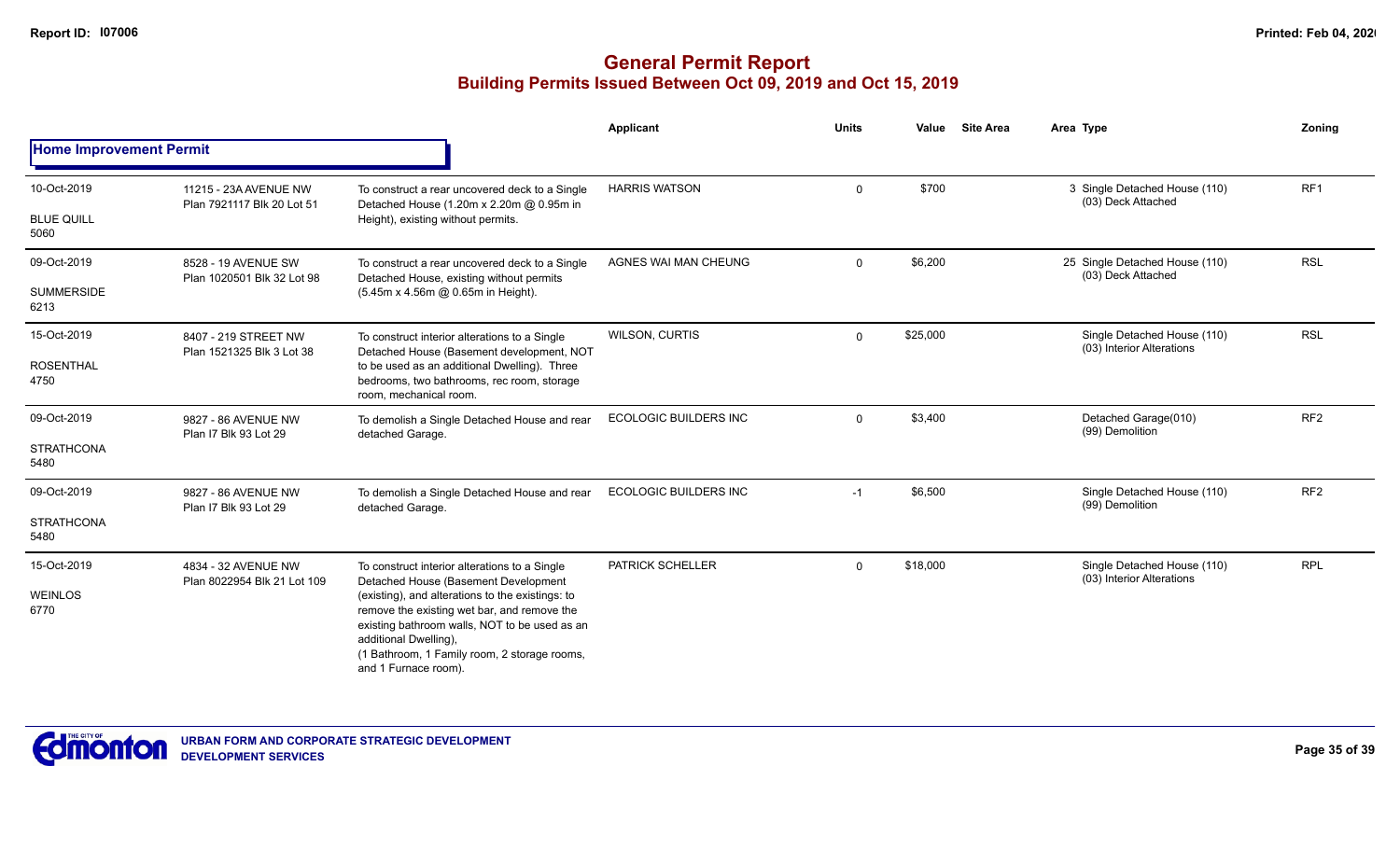|                                |                                                       |                                                                                                                     | <b>Applicant</b>                        | <b>Units</b> | Value   | <b>Site Area</b> | Area Type                                                | Zonina          |
|--------------------------------|-------------------------------------------------------|---------------------------------------------------------------------------------------------------------------------|-----------------------------------------|--------------|---------|------------------|----------------------------------------------------------|-----------------|
| <b>Home Improvement Permit</b> |                                                       |                                                                                                                     |                                         |              |         |                  |                                                          |                 |
| 11-Oct-2019                    | 6311 - CARTMELL ROAD SW<br>Plan 1820782 Blk 28 Lot 15 | To construct a rear uncovered deck to a<br>Semi-detached House (4.20m x 2.74m @ 0.76m                               | KLAIR CUSTOM HOMES (EDMONTON) L'        | $\Omega$     | \$2,900 |                  | 12 Semi-Detached House (210)<br>(03) Deck Attached       | RF4             |
| <b>CHAPPELLE AREA</b><br>5462  |                                                       | in Height).                                                                                                         |                                         |              |         |                  |                                                          |                 |
| 10-Oct-2019                    | 2459 - HAGEN WAY NW<br>Plan 0522923 Blk 2 Lot 71      | To construct interior alterations to a Single<br>Detached House (Basement development, NOT                          | <b>ZLOTOWSKI, MACIEK</b>                | $\mathbf 0$  | \$7,500 |                  | Single Detached House (110)<br>(03) Interior Alterations | <b>RSL</b>      |
| <b>HADDOW</b><br>5610          | 17312 - 81 STREET NW<br>Plan 1525206 Blk 4 Lot 26     | to be used as an additional Dwelling). NO<br>bedrooms, NO bathrooms, service room, living<br>room, office with sink |                                         |              |         |                  |                                                          |                 |
| 09-Oct-2019                    |                                                       | To construct a rear uncovered deck (3.05m x<br>3.05m @ 0.67m in Height) to a Semi-Detached                          | <b>BEDROCK HOMES LTD.</b>               | $\Omega$     | \$2,300 |                  | 9 Semi-Detached House (210)<br>(03) Deck Attached        | RF4             |
| <b>SCHONSEE</b><br>2700        |                                                       | House.                                                                                                              |                                         |              |         |                  |                                                          |                 |
| 15-Oct-2019                    | 9920 - 221 STREET NW<br>Plan 1125381 Blk 15 Lot 13    | To construct an Accessory Building (detached<br>Garage 6.10m x 6.71m).                                              | <b>LAURENCE AGUINALDO</b>               | $\Omega$     | \$6,600 |                  | 41 Detached Garage (010)<br>(01) Building - New          | <b>RPL</b>      |
| <b>SECORD</b><br>4487          |                                                       |                                                                                                                     |                                         |              |         |                  |                                                          |                 |
| 09-Oct-2019                    | 11241 - 93 STREET NW<br>Plan RN43A Blk 42 Lot 13      | To construct an Accessory building (detached<br>Garage, 5.49m x 7.32m).                                             | <b>DARCY GERHARD</b>                    | $\Omega$     | \$6,500 |                  | 40 Detached Garage (010)<br>(01) Building - New          | RF <sub>3</sub> |
| ALBERTA AVENUE<br>1010         |                                                       |                                                                                                                     |                                         |              |         |                  |                                                          |                 |
| 09-Oct-2019                    | 22015 - 97 AVENUE NW                                  | To construct a rear uncovered deck (6.22m x<br>1.77m @ 0.79m in Height, irregular shaped)                           | <b>JASON BELAIR</b>                     | $\Omega$     | \$2,800 |                  | 11 Single Detached House (110)<br>(03) Deck Attached     | <b>RPL</b>      |
| <b>SECORD</b><br>4487          | Plan 1024809 Blk 12 Lot 13                            | with privacy screen (1.40m in Height) to a<br>Single Detached House, existing without<br>permits.                   |                                         |              |         |                  |                                                          |                 |
| 09-Oct-2019                    | 2109 - 86 STREET SW<br>Plan 1523705 Blk 63 Lot 2      | To construct a rear uncovered deck to a                                                                             | <b>BROOKFIELD RESIDENTIAL PROPERTIE</b> | $\mathbf 0$  | \$2,200 |                  | 9 Semi-Detached House (210)<br>(03) Deck Attached        | RF4             |
| <b>SUMMERSIDE</b><br>6213      |                                                       | Semi-detached House (2.44m x 3.66m @ 0.71m<br>in Height).                                                           |                                         |              |         |                  |                                                          |                 |

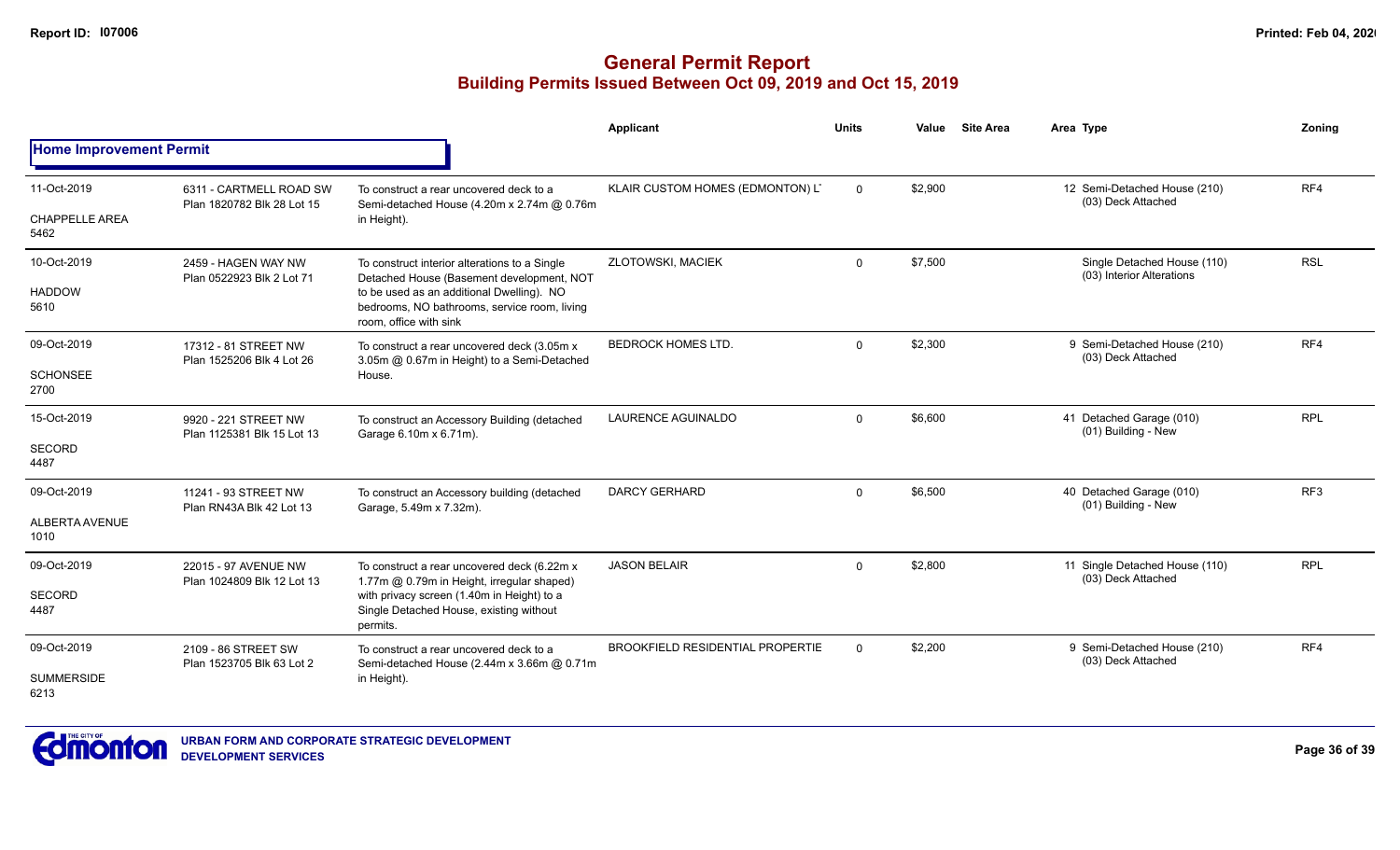|                                |                                                                     |                                                                                                           | Applicant                                 | <b>Units</b> | Value    | <b>Site Area</b> | Area Type                                                | Zoning          |
|--------------------------------|---------------------------------------------------------------------|-----------------------------------------------------------------------------------------------------------|-------------------------------------------|--------------|----------|------------------|----------------------------------------------------------|-----------------|
| <b>Home Improvement Permit</b> |                                                                     |                                                                                                           |                                           |              |          |                  |                                                          |                 |
| 09-Oct-2019                    | 9808 - 189 STREET NW<br>Plan 7923032 Blk 62 Lot 207                 | To construct interior alterations to a Single<br>Detached House (Main floor kitchen and bath              | <b>VERHUN, CHRIS</b>                      | $\Omega$     | \$50,000 |                  | Single Detached House (110)<br>(03) Interior Alterations | RF <sub>1</sub> |
| <b>LA PERLE</b><br>4240        |                                                                     | renovations; Second floor ensuite renovations,<br>new flooring, baseboards, paint and trim).              |                                           |              |          |                  |                                                          |                 |
| 09-Oct-2019                    | 2305 - 82 STREET SW<br>Plan 1722014 Blk 62 Lot 106                  | To construct a rear uncovered deck to a<br>Semi-detached House (2.44m x 3.66m @ 0.98m<br>in Height).      | <b>BROOKFIELD RESIDENTIAL PROPERTIE</b>   | $\Omega$     | \$2,200  |                  | 9 Semi-Detached House (210)<br>(03) Deck Attached        | RF4             |
| <b>SUMMERSIDE</b><br>6213      |                                                                     |                                                                                                           |                                           |              |          |                  |                                                          |                 |
| 11-Oct-2019                    | 2303 - 82 STREET SW<br>Plan 1722014 Blk 62 Lot 107                  | To construct a rear uncovered deck (2.44m x<br>3.66m @ 1.18m in Height).                                  | <b>BROOKFIELD RESIDENTIAL PROPERTIE</b>   | $\mathbf 0$  | \$2,200  |                  | 9 Semi-Detached House (210)<br>(03) Deck Attached        | RF4             |
| <b>SUMMERSIDE</b><br>6213      |                                                                     |                                                                                                           |                                           |              |          |                  |                                                          |                 |
| 11-Oct-2019                    | 11126 - 76 AVENUE NW<br>Plan 169HW Blk 16 Lot D                     | To demolish an Accessory building (detached<br>Garage).                                                   | <b>MARY &amp; TITUS TOON</b>              | $\Omega$     | \$3,400  |                  | Detached Garage(010)<br>(99) Demolition                  | RF <sub>3</sub> |
| <b>MCKERNAN</b><br>5290        |                                                                     |                                                                                                           |                                           |              |          |                  |                                                          |                 |
| 11-Oct-2019                    | 9540 - 142 STREET NW<br>Plan 1321128 Blk 94 Lot 31B                 | To construct interior alterations to a<br>Semi-Detached House (Basement development,                      | TWO 12 DEVELOPMENTS LTD, BARB             | $\Omega$     | \$25,000 |                  | Semi-Detached House (210)<br>(03) Interior Alterations   | RF4             |
| <b>CRESTWOOD</b><br>3140       |                                                                     | NOT to be used as an additional Dwelling), (1<br>bathroom, storage, NO wet bar or kitchen).               |                                           |              |          |                  |                                                          |                 |
| 09-Oct-2019                    | 20625 - 98A AVENUE NW<br>Plan 1421051 Blk 2 Lot 2                   | To construct interior alterations to a Single<br>Detached House (Basement development, NOT                | DAYTONA HOMES INC                         | $\Omega$     | \$20,000 |                  | Single Detached House (110)<br>(03) Interior Alterations | <b>RSL</b>      |
| <b>STEWART GREENS</b><br>4486  |                                                                     | to be used as an additional Dwelling), (1<br>bedroom, 1 bathroom, family room, NO wet bar<br>or kitchen). |                                           |              |          |                  |                                                          |                 |
| 09-Oct-2019                    | 74 - ST GEORGE'S CRESCENT<br><b>NW</b><br>Plan 2804AF Blk 136 Lot 7 | To construct interior alterations to a Single<br>Detached House (renovations to second floor              | <b>HABITAT STUDIO &amp; WORKSHOP LTD.</b> | $\Omega$     | \$10,000 |                  | Single Detached House (110)<br>(03) Interior Alterations | RF1             |
| <b>GLENORA</b><br>3200         |                                                                     | master bedroom ensuite).                                                                                  |                                           |              |          |                  |                                                          |                 |

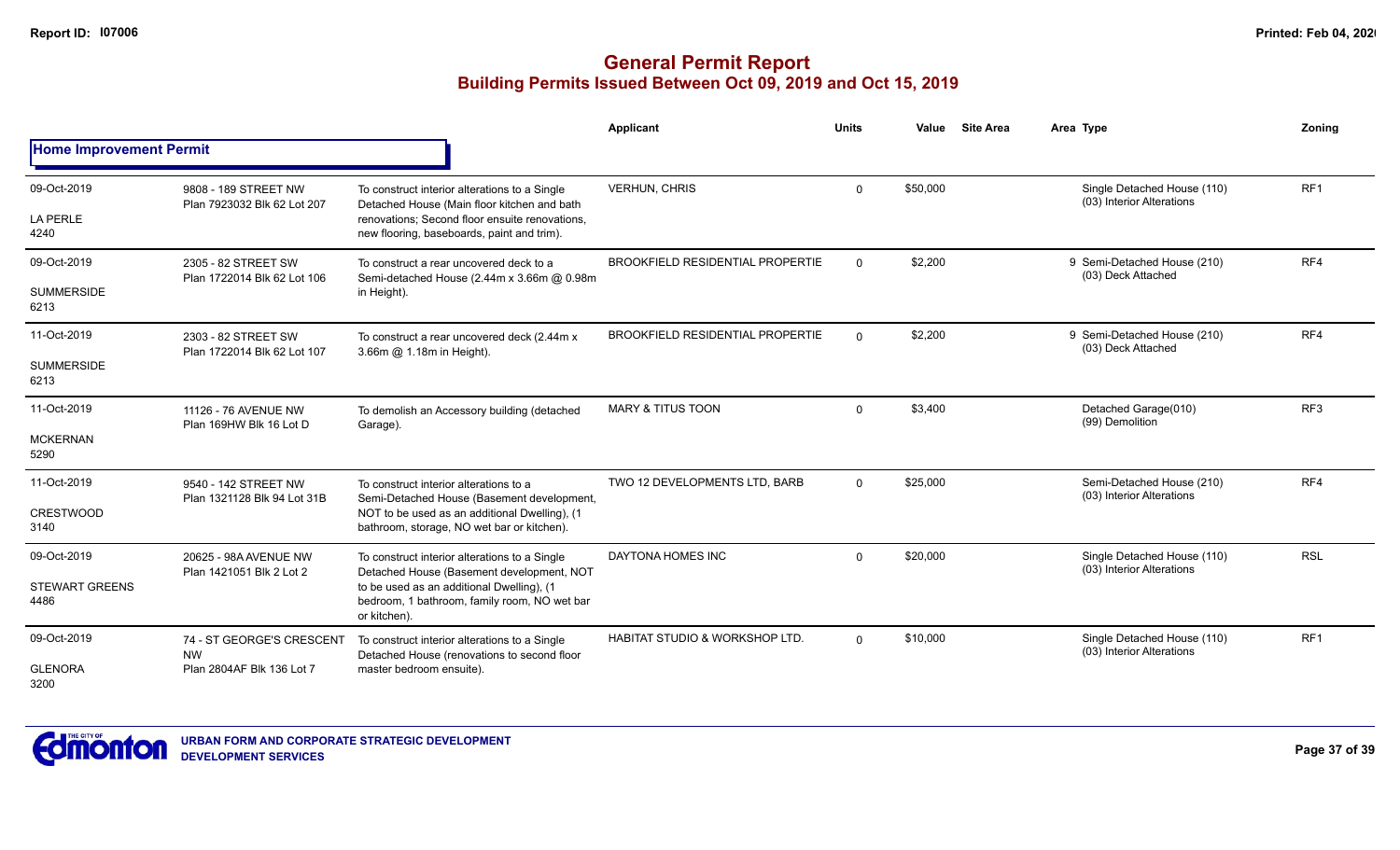|                                              |                                                             |                                                                                                                                                                                                                                     | Applicant                        | <b>Units</b> | Value    | <b>Site Area</b> | Area Type                                                | Zoning          |
|----------------------------------------------|-------------------------------------------------------------|-------------------------------------------------------------------------------------------------------------------------------------------------------------------------------------------------------------------------------------|----------------------------------|--------------|----------|------------------|----------------------------------------------------------|-----------------|
| <b>Home Improvement Permit</b>               |                                                             |                                                                                                                                                                                                                                     |                                  |              |          |                  |                                                          |                 |
| 09-Oct-2019<br><b>ALLARD</b><br>5458         | 3645 - ATKINSON LOOP SW<br>Plan 1026054 Blk 10 Lot 24       | To construct interior alterations to a Single<br>Detached House (Basement development, NOT<br>to be used as an additional Dwelling), (1<br>bedroom, 1 bathroom, family room, storage<br>room, NO wet bar or kitchen).               | <b>PERMITECH</b>                 | $\Omega$     | \$15,000 |                  | Single Detached House (110)<br>(03) Interior Alterations | <b>RSL</b>      |
| 10-Oct-2019<br><b>CHAPPELLE AREA</b><br>5462 | 6373 - CARTMELL ROAD SW<br>Plan 1820782 Blk 28 Lot 45       | To construct interior alterations to a<br>Semi-Detached House (Basement development<br>(for Lot 45), NOT to be used as an additional<br>Dwelling), (1 bedroom, 1 bathroom, mechanical<br>room, living area, NO wet bar or kitchen). | KLAIR CUSTOM HOMES (EDMONTON) L' | $\Omega$     | \$21.000 |                  | Single Detached House (110)<br>(03) Interior Alterations | RF4             |
| 10-Oct-2019<br><b>CHAPPELLE AREA</b><br>5462 | 6373 - CARTMELL ROAD SW<br>Plan 1820782 Blk 28 Lot 45       | To construct a rear uncovered deck (3.74m x)<br>3.04m @ 0.83m in Height) to Semi-Detached<br>House (Lot #45 only).                                                                                                                  | KLAIR CUSTOM HOMES (EDMONTON) L' | $\Omega$     | \$2,900  |                  | 11 Semi-Detached House (210)<br>(03) Deck Attached       | RF4             |
| 11-Oct-2019<br>ALBERTA AVENUE<br>1010        | 11732 - 90 STREET NW<br>Plan 8451ET Blk 62 Lot C            | To construct an Accessory Building (rear<br>detached Garage (8.53m x 7.31m)) and to<br>demolish an existing detached Garage<br>(demolished without permits).                                                                        | PREMIER BUILT GARAGES            | $\Omega$     | \$10,100 |                  | 62 Detached Garage (010)<br>(01) Building - New          | RF <sub>3</sub> |
| 11-Oct-2019<br>ALBERTA AVENUE<br>1010        | 11732 - 90 STREET NW<br>Plan 8451ET Blk 62 Lot C            | To construct an Accessory Building (rear<br>detached Garage (8.53m x 7.31m)) and to<br>demolish an existing detached Garage<br>(demolished without permits).                                                                        | PREMIER BUILT GARAGES            | $\Omega$     | \$3,400  |                  | Detached Garage(010)<br>(99) Demolition                  | RF <sub>3</sub> |
| 15-Oct-2019<br><b>RIO TERRACE</b><br>4430    | 15108 - 78 AVENUE NW<br>Plan 6252KS Blk 1 Lot 14            | To construct an Accessory Building (relocate<br>an existing rear detached Garage, 6.15m x<br>$6.77m$ ).                                                                                                                             | <b>JIM STEVENSON</b>             | $\Omega$     | \$6.700  |                  | 42 Detached Garage (010)<br>(01) Building - New          | RF <sub>1</sub> |
| 11-Oct-2019<br>ALBERTA AVENUE<br>1010        | 11723 - 91 STREET NW<br>Condo Common Area (Plan<br>1923430) | To construct interior alterations to a<br>Semi-Detached House (Basement development,<br>NOT to be used as an additional Dwelling), (rec<br>room, mechanical room, NO bedroom, NO wet<br>bar or kitchen).                            | PLATINUM LIVING HOMES            | $\Omega$     | \$6,000  |                  | Single Detached House (110)<br>(03) Interior Alterations | RF3             |